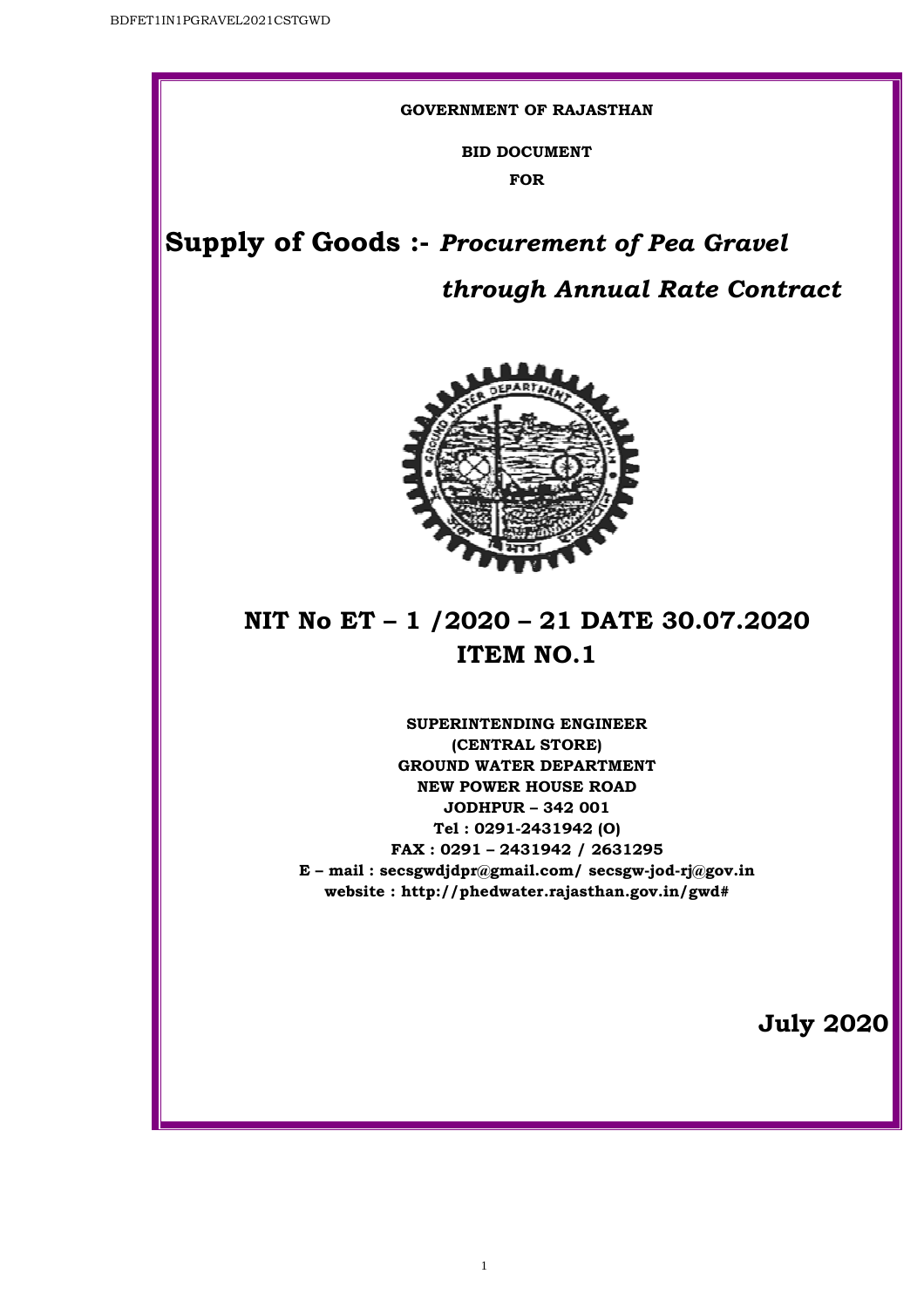#### **Supply of Goods Rate Contract for Supply of Pea Gravel at various destinations**

Issued to:

M/s

------------------------------------------------

----------------------------------------------

| $\overline{1}$ | Cost of tender documents (Bid                                    |                | Rs. 500/- to be submitted in the form of CIN Receipt as   |
|----------------|------------------------------------------------------------------|----------------|-----------------------------------------------------------|
|                | Document Fee)                                                    |                | mentioned in point no. 16 of SCC                          |
| $\overline{2}$ | $e$ – tender processing fee                                      |                | Rs. 500/- to be submitted in the form of CIN Receipt as   |
|                |                                                                  |                | mentioned in point no. 16 of SCC                          |
| $\mathfrak{Z}$ | <b>Estimated Cost</b>                                            |                | Rs. 41.00 Lacs                                            |
| $\overline{4}$ | Earnest Money (Bid Security)                                     |                | Rs. 41000/-for all enterprises other than Micro, Small &  |
|                | (As per FD (G&T) Circular dated                                  |                | Medium Enterprises of Rajasthan.                          |
|                | 13.08.2020)                                                      |                | Rs. 10250/-for Micro, Small and Medium Enterprises of     |
|                |                                                                  |                | the State of Rajasthan.                                   |
| $\overline{5}$ | Place and address of Selling of                                  |                | Superintending Engineer, (Central Store) GWD, New Power   |
|                | tenders (may be downloaded from                                  |                | House Road, Opp. Hindustan Radiator, Jodhpur - 342 001    |
|                | http://eproc.rajasthan.gov.in)                                   |                | Telephone No.(0291) 2431942 Fax : 0291 - 2431942/         |
| 6              | Place and address of receiving                                   |                | 2631295e-mail:secsgwdjdpr@gmail.com/secsgw-jod-           |
|                | and opening of tender. (tenders                                  |                | rj@gov.in website: http://phedwater.rajasthan.gov.in/gwd# |
|                | are to be uploaded electronically                                | $\ddot{\cdot}$ |                                                           |
|                | on http://eproc.rajasthan.gov.in                                 |                |                                                           |
|                | and will be opened online                                        |                |                                                           |
| $\overline{7}$ | Last Date for downloading of                                     |                | 15.09.2020 up to 1.00 P.M.                                |
| 8              | tender documents                                                 |                |                                                           |
|                | Last date for online uploading of                                |                | 15.09.2020 up to 1.00 PM                                  |
|                | tender documents <b>along</b> with                               |                |                                                           |
|                | CIN receipt (about proof of<br>of<br>deposit<br>requisite<br>Bid |                |                                                           |
|                | document fee, Bid Processing                                     |                |                                                           |
|                | Fee and Bid Security).                                           |                |                                                           |
| 9              | Date and time of opening Of                                      |                | 15.09.2020 (at 3.30 PM)                                   |
|                | technical bid<br>(Oualifying Bid)                                |                | In the office of the Superintending Engineer, (Central    |
|                | Online                                                           |                | Store) GWD, Jodhpur (Online opening)                      |
| 10             | Validity of tenders                                              |                | 90 days from the date of opening of bid.                  |

### **Superintending Engineer (Central Store), GWD, Jodhpur**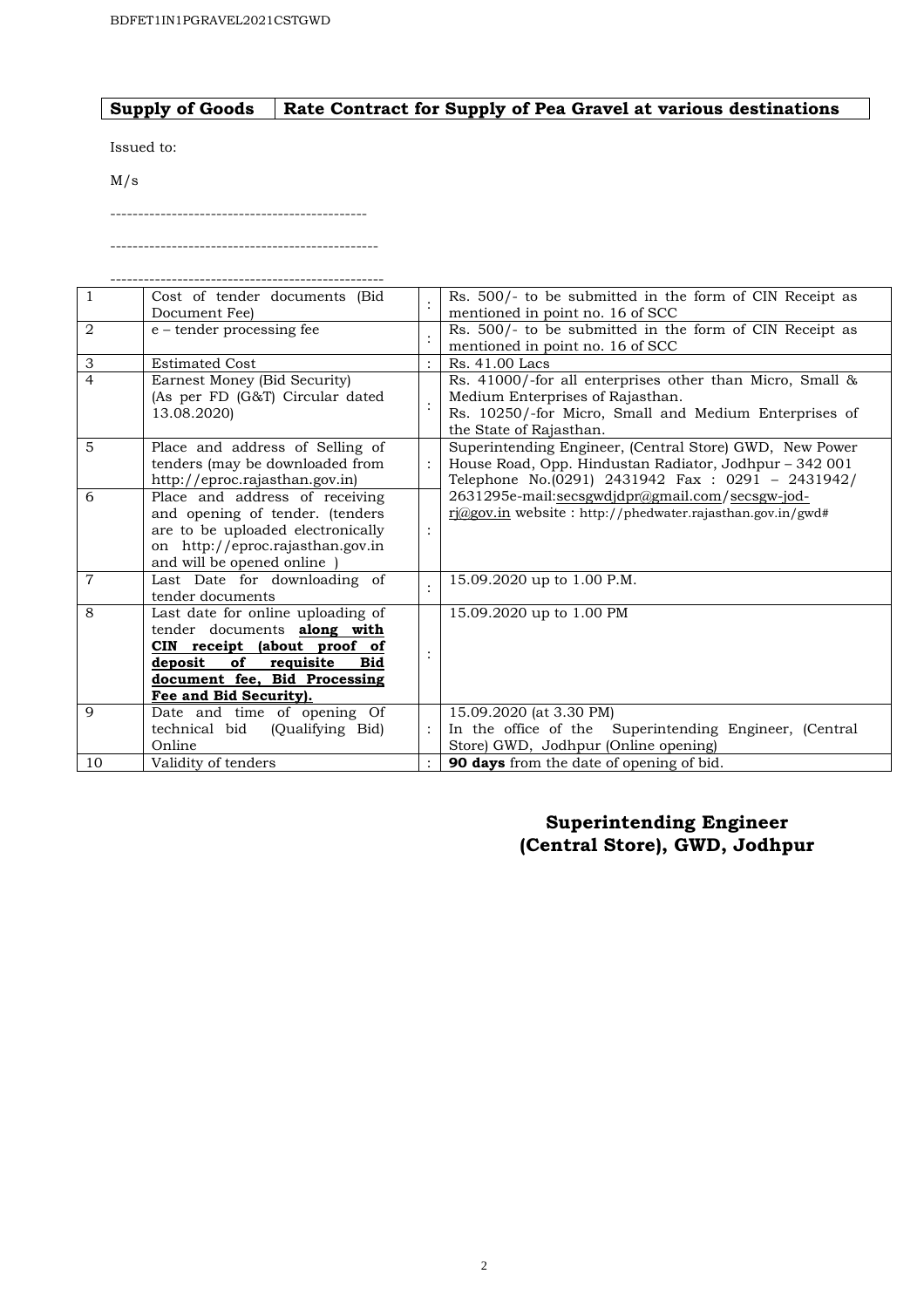## **INDEX**

| 1. | Section - (A) NIB                                                                                     | $4 - 6$   |  |  |
|----|-------------------------------------------------------------------------------------------------------|-----------|--|--|
|    | NIB in English                                                                                        | 5         |  |  |
|    | NIB in Hindi                                                                                          | 6         |  |  |
| 2. | Section $-$ (b) Instruction to Bidders (ITB)                                                          | $7 - 16$  |  |  |
|    | Instruction to Bidders                                                                                | $7 - 14$  |  |  |
|    | Appendix 1 - Format for Power of attorney of                                                          |           |  |  |
|    | the representative of a Firm                                                                          | 15        |  |  |
|    | Appendix 2 - Bid submission Letter<br>$\bullet$                                                       | 16        |  |  |
|    | Appendix 3 – Undertaking by Tenderer                                                                  | 16        |  |  |
|    | Appendix $4$ – Certificate by tenderer                                                                | 16        |  |  |
|    | Appendix 5 – Declaration under the Official Secret                                                    | 16        |  |  |
|    | Appendix 6 – Declaration by the Bidder                                                                | 16        |  |  |
| 3. | Section - (c) Bid Data Sheet (BDS)                                                                    | $17 - 19$ |  |  |
|    | <b>Bid Data Sheet</b>                                                                                 | $18 - 19$ |  |  |
| 4. | Section - (d) Qualification and Evaluation Criteria                                                   | $20 - 21$ |  |  |
|    | Qualification and Evaluation Criteria                                                                 | 21        |  |  |
| 5. | Section $-$ (e) Bidding Forms                                                                         | $22 - 23$ |  |  |
|    | Schedule 1 – Tender form and supporting documents<br>$\bullet$                                        | 23        |  |  |
|    | Schedule 2 - Pre - qualification Schedule                                                             | 23        |  |  |
|    | Schedule 3 – Deviations from Technical Specification                                                  | 23        |  |  |
| 6. | Section – (f) General Conditions of the Contract (GCC)                                                |           |  |  |
|    | & Special Conditions of the Contract (SCC)                                                            | $24 - 33$ |  |  |
|    | General Conditions of the Contract (GCC) : SR FORM 16                                                 | $25 - 29$ |  |  |
|    | Declaration of Tenderers: SR FORM 11<br>$\bullet$                                                     | 28        |  |  |
|    | Agreement : SR FORM 17                                                                                | 29        |  |  |
|    | Special Conditions of the Contract (SCC)                                                              | $30 - 33$ |  |  |
| 7. | Section – (g) Appendix including Technical Specifications                                             |           |  |  |
|    | and Drawings etc.                                                                                     | $34 - 38$ |  |  |
|    | Appendix - A Affidavit for MSME of Rajasthan State<br>(on Stamp Rs. $50/-$ )                          | 35        |  |  |
|    | Appendix - B Information to be supplied by the Bidder                                                 | 36        |  |  |
|    | Appendix - C Tender Specifications                                                                    | 37        |  |  |
|    | Appendix – D Form of Bid Securing Declaration                                                         | 38        |  |  |
| 8. | Section - (h) Annexure and Forms related to Rajasthan                                                 |           |  |  |
|    | Transparency in Public Procurement (RTPP) Rules / Act                                                 | $39 - 42$ |  |  |
|    | Annexure A - RTPP Rules: Compliance with the                                                          |           |  |  |
|    | Code of Integrity and No Conflict of Interest                                                         | 40        |  |  |
|    | Annexure B - RTPP Rules: Declaration by the                                                           |           |  |  |
|    | bidder regarding Qualifications                                                                       | 40        |  |  |
|    | Annexure C - RTPP Rules: Grievance Redressed<br>$\bullet$                                             |           |  |  |
|    | during Procurement Process                                                                            | $40 - 41$ |  |  |
|    | FORM No 1 - Memorandum of Appeal under the<br>Rajasthan Transparency in Public Procurement Act, 2012. | 41        |  |  |
|    |                                                                                                       |           |  |  |
|    | Annexure D - RTPP Rules: Additional Conditions of Contract                                            | $41 - 42$ |  |  |
|    | Model of Bank Guarantee for Security Deposit                                                          | 43        |  |  |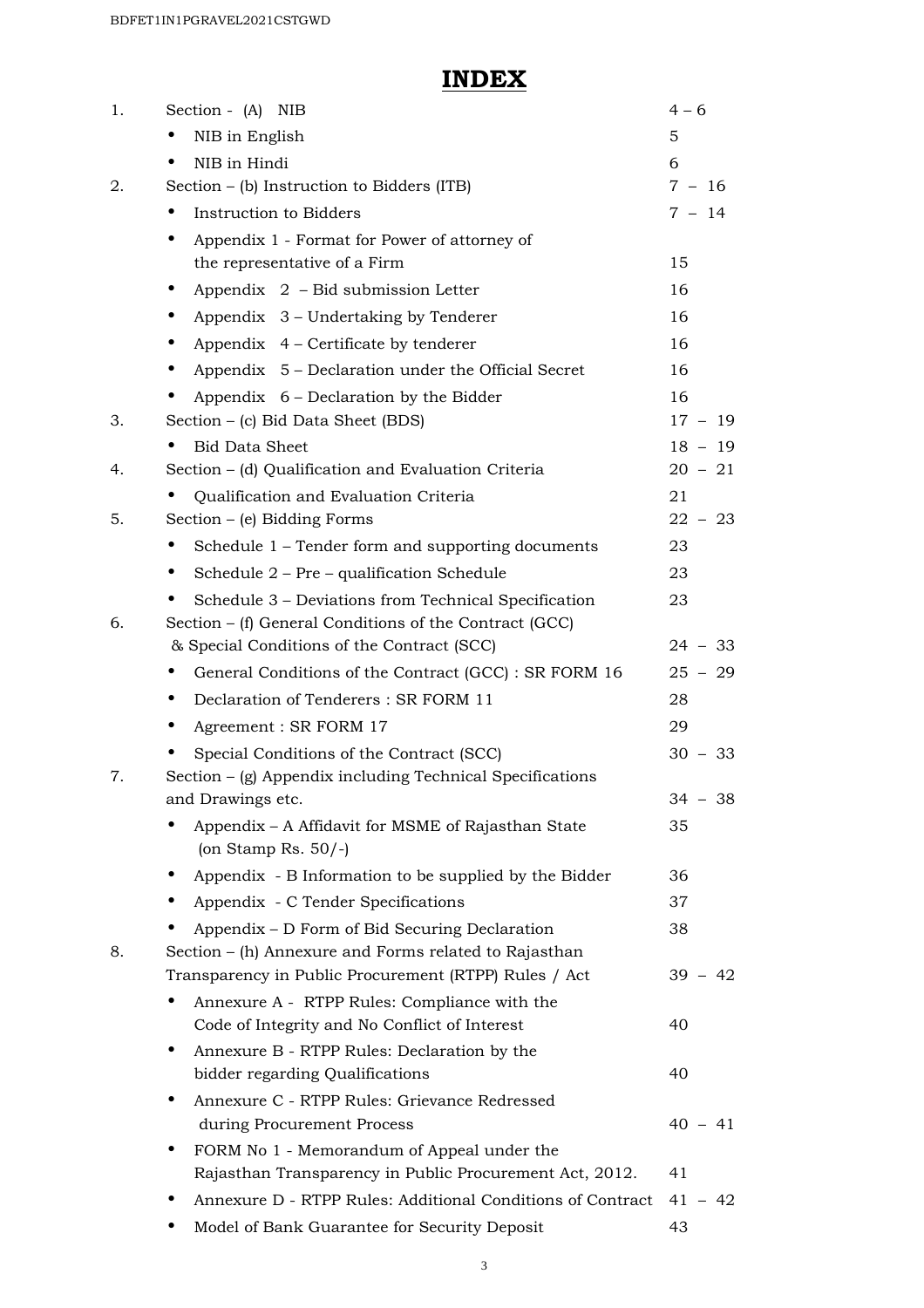**Section – (a)** 

**Notice Inviting Bid (NIB)**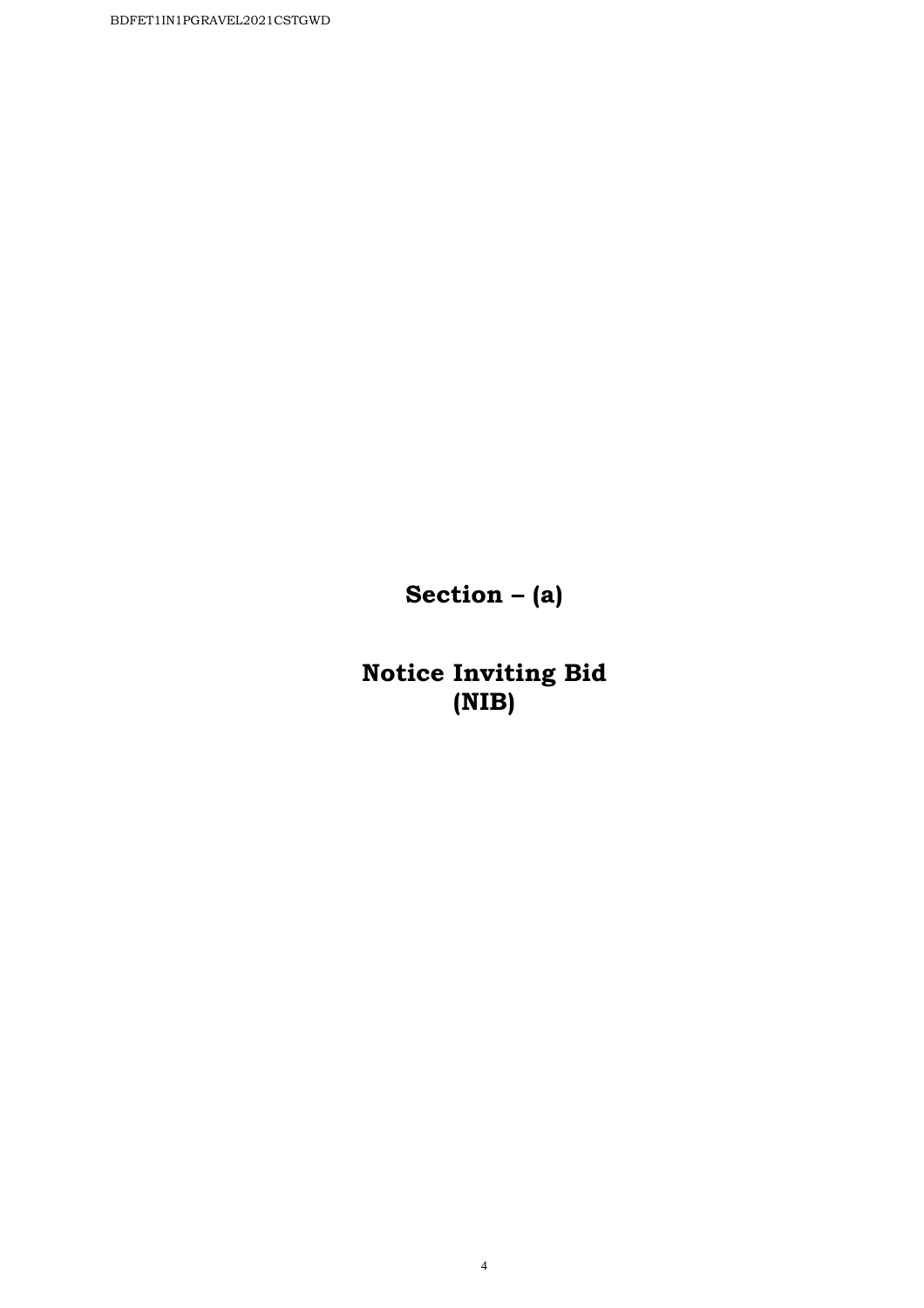#### NIB IN ENGLISH

#### **OFFICE OF THE CHIEF ENGINEER**

**GROUND WATER DEPARTMENT, NEW POWER HOUSE ROAD, JODHPUR** 

0291 – 2431942 / 2432765 website http://phedwater.rajasthan.gov.in/gwd# GSTIN:08JDHS01576B1D5

#### mail – secsgwdjdpr@gmail.com/secsgw-jod-rj@gov.in/chiefgwd3@gmail.com **TENDER NO. ET – 1 /GWD/CST/2020 – 21 DTD. 30.07.2020**

### **NOTICE INVITING BID**

**1.** Online tenders are hereby invited on behalf of Governor of Rajasthan for the supply of goods as indicated below on rate contract basis from manufacturer/Fabricators/ whole seller/ distributor/ dealer/ authorized dealer/ sole selling agent/marketing agent /Tenderers having experience and ability of supplying such items and fulfilling the qualification criteria. The tender documents can be downloaded from the web site http://eproc.rajasthan.gov.in . Details of the tender notification and tender Condition can also be seen in the NIB exhibited on web site www.dipronline.org or depttl. Website :http://phedwater.rajasthan.gov.in./gwd# Tenders are to be submitted online electronic format on website http://eproc.rajasthan.gov.in. The schedule of dates for each tender item is defined against the item.

#### **2. GENERAL DETAILS OF WORKS / GOODS / SERVICES**:-

| Ι.<br>N.       | Particulars of the tendered Item /<br>work                                                                        | Estimated<br>Tender<br>Value (Rs.<br>In Lakhs) | <b>EMD</b><br>(in Rs.) | Tender<br>Documen<br>t Fee | $e-$<br>Tender<br>Process<br>ing Fee | Last Date / time<br>for online<br>availability &<br>uploading of the<br>bid along with<br>CIN receipt | Date of<br>online<br>opening of<br>Technical<br><b>Bids</b> |
|----------------|-------------------------------------------------------------------------------------------------------------------|------------------------------------------------|------------------------|----------------------------|--------------------------------------|-------------------------------------------------------------------------------------------------------|-------------------------------------------------------------|
|                | Rate Contract for Supply of Pea<br>Gravel at Departmental store -<br>Jodhpur, Jalore, Barmer, Jaipur<br>& Bikaner | 41.00                                          | $41000/-$              | $500/-$                    | $500/-$                              | 15.09.2020<br>upto $1:00$ pm                                                                          | 15.09.2020<br>at 3:30 pm                                    |
| $\mathcal{P}$  | Rate Contract for Supply of DTH<br>Button Bits of assorted sizes for<br>different types of DTH Hammers.           | 39.00                                          | $39000/-$              | $500/-$                    | $500/-$                              | 15.09.2020<br>upto $1:00$ pm                                                                          | 15.09.2020<br>at $3:30 \text{ pm}$                          |
| $\overline{3}$ | Rate Contract for supply of various<br>sizes & types of DTH Hammers.                                              | 28.00                                          | $28000/-$              | $500/-$                    | $500/-$                              | 15.09.2020<br>upto $1:00$ pm                                                                          | 15.09.2020<br>at 3:30 pm                                    |

**3. Instructions to Bidders for online e-tendering :** 

**a.** The bidders who are interested in bidding can download the tender documents from **http://eproc.rajasthan.gov.in and from http://sppp.rajasthan.gov.in/**

- **b.** The bidders who wish to participate in the tenders will have to register on **http://eproc.rajasthan. gov.in** Further, bidders who wish to participate will have to procure Digital Certificate as per Information Technology Act-2000 using which they can digitally sign their electronic bids.
- **c.** Bidder shall submit their offer on-line in Electronic format on above mentioned web site on or before the date mentioned here in above.
- **4.** Online submission of tenders will be opened on the scheduled date at specified time mentioned above in the table by the tender opening committee in the OFFICE OF THE SUPERINTENDING ENGINEER (CENTRAL STORE), GWD, JODHPUR
- **5.** Before electronically submitting the tenders, it should be ensured that all the tender papers including the conditions of the contract are digitally signed and uploaded by the tenderer.
- **6.1.** Bidders are requested to deposit requisite amount against bid security, bid document fee and bid processing fee (for RISL) in consolidation through eGRAS portal through single challan (through online payment gateway system), in respective budget head & office code, to be generated online on web portal http://egras.raj.nic.in/ following the procedure as detailed at point No. 16 of Special Conditions of Contract.
- 6.2. Bidders are required to register as registered user on e-grass web portal.
- 6.3. After successful payment of all above fee through single challan, CIN Receipt will be generated. Scanned copy of the same (CIN receipt) is required to be uploaded along with technical bid at e-proc portal www.eproc.rajasthan.gov.in. The bid uploaded without CIN receipt will be rejected.
- 6.4. The bidders are requested to go through Finance (G&T) Deptt., Govt. of Rajasthan circular no. F6(5)FD/GF&AR/2018 dated 27/04/2020 & F6(5)FD/GF&AR/2018 dated 09/07/2020, for more details.
- 7. No conditional tenders shall be accepted and will be rejected summarily forthwith.
- **8.** The department will not be responsible for any delay on account of late submission of tenders.
- **9.** All pages and schedules of tender documents shall be essentially filled in (wherever required) and shall be signed by the tenderer.
- **10.** The deptt. is not bound to accept the lowest tender, and reserves the right to reject any or all the tenders received without assigning any reason.
- **11.** Tender fee is non refundable.
- **12.** All the conditions shall be prevailing as detailed out in the departmental tender document (in the respective sections/volumes)

#### **13. No tenders will be accepted in physical forms.**

**Note:** In case there is any holiday on the date mentioned above, the activities assigned on that date shall be carried out on the next working day.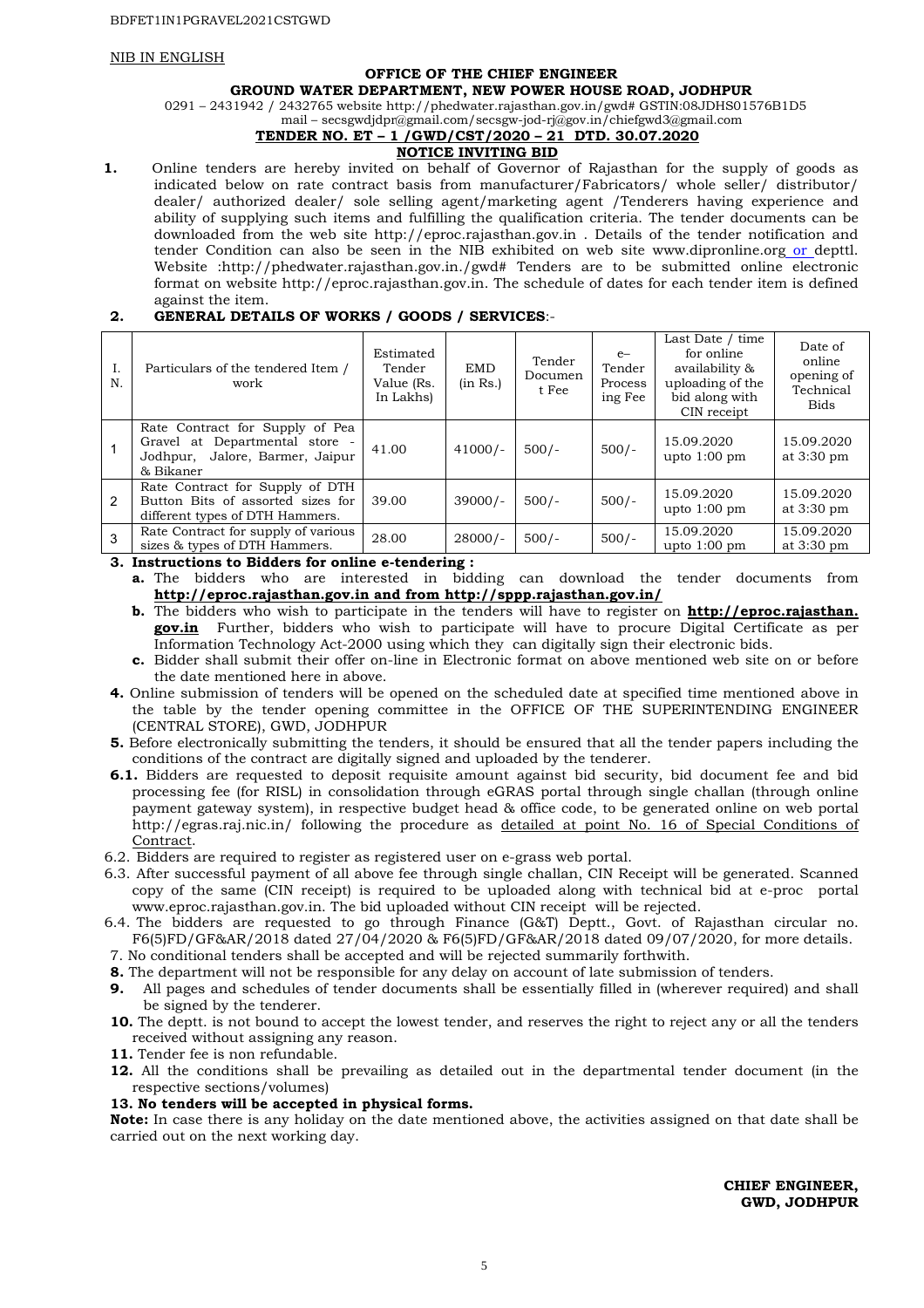Ξ

### राजस्थान  $-$  सरकार

मुख्य अभियन्ता भू — जल विभाग, न्यू पावर हाउस रोड, जोधपुर

दूरभाष 0291–2432765/2431942, फैक्स– 0291 – 2631295 mail – secsgwdjdpr@gmail.com /secsgw-jod-rj@gov.in chiefgwd3@gmail.com, website http://phedwater.rajasthan.gov.in/gwd# GSTIN:08JDHS01576B1D5

# $-$ : निविदा सूचना :–

निविदा संख्या : ET-1/CST/GWD/JU/2020 – 21 दिनांक 30.07.2020

राजस्थान के राज्यपाल की ओर से अधोहस्ताक्षरकर्ता द्वारा निम्नानुसार सामग्री की आपुर्ति हेतू निविदादाताओं से "डबल कवर सिस्टम (द्धि भाग)" के तहत दिनाक 15.09.2020 को अपरॉन्ह 1.00 बजे तक ई0 प्रोक्यूरमेंट प्रकिया द्वारा ऑनलाईन निविदाएँ आमंत्रित की जाती हैं:-

| आइटम संख्या | विवरण                                            | यू. बी. एन. नं. |
|-------------|--------------------------------------------------|-----------------|
|             | पी – ग्रेवल की आपूर्ति हेतु वार्षिक दर संविदा।   |                 |
|             | अनुमानित मूल्य - रु. 41.00 लाख                   |                 |
|             | विभिन्न साईज के डी.टी.एच. बटन बिट्स की           |                 |
| 2           | आपुर्ति हेतु दर संविदा। अनुमानित मूल्य-रु. 39.00 |                 |
|             | लाख                                              |                 |
|             | विभिन्न साईज एवं टाईप के डी. टी. एच. हैमर्स की   |                 |
| 3.          | आपुर्ति हेतु दर संविदा। अनुमानित मूल्य-रु. 28.00 |                 |
|             | लाख                                              |                 |

निविदा प्रपत्र एवं निविदा से सम्बन्धित समस्त शर्ते विभागीय वेबसाईट http://phedwater. rajasthan.gov.in/gwd#,http://sppp.rajasthan.gov.in/  $\nabla \vec{q}$  http:// www. eproc. rajasthan. gov.in पर उपलब्ध है।

> (सूरजभान सिहं) मुख्य अभियन्ता भू जल विभाग, जोधपुर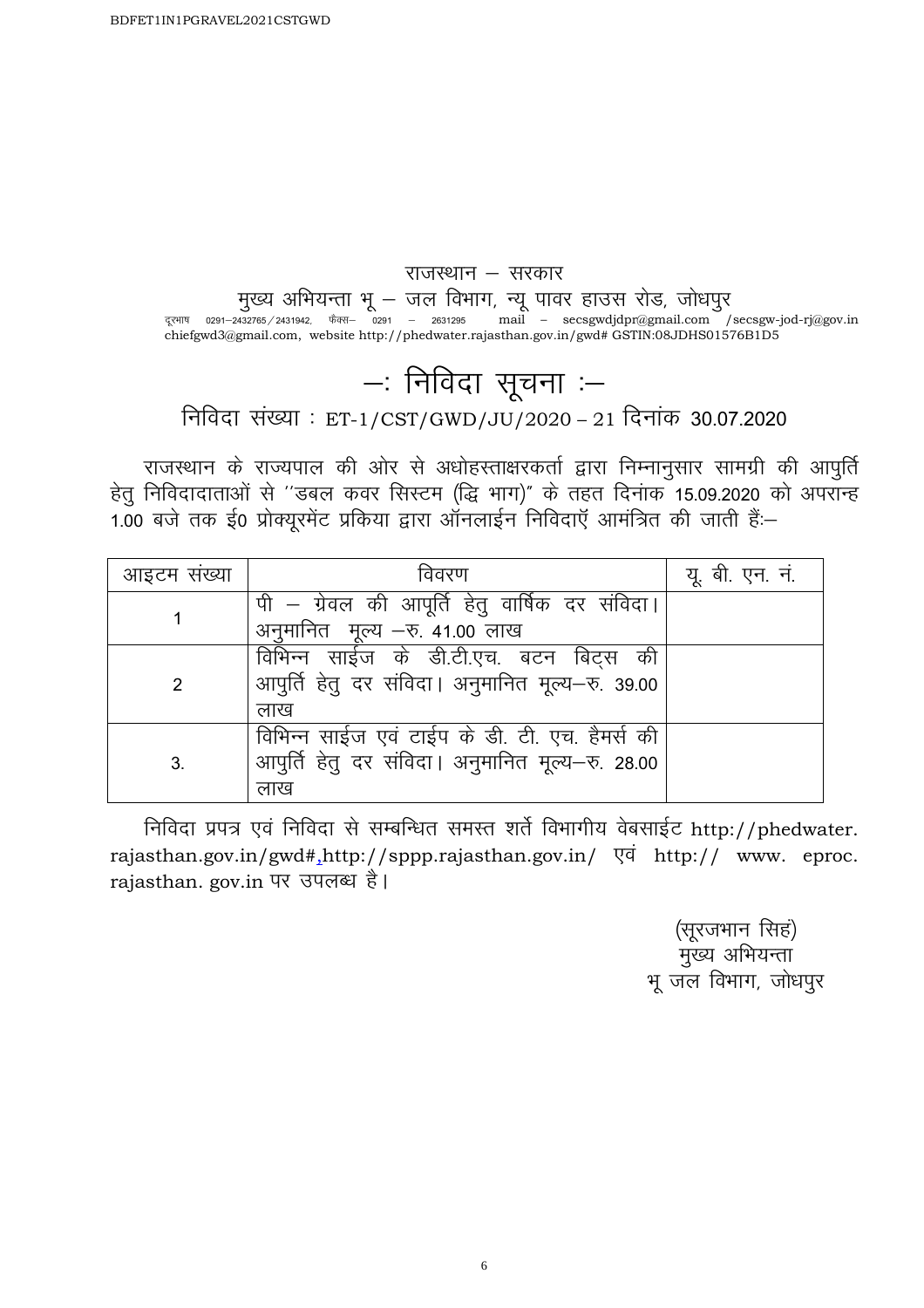**Section – (b)** 

**Instruction to Bidders (ITB)**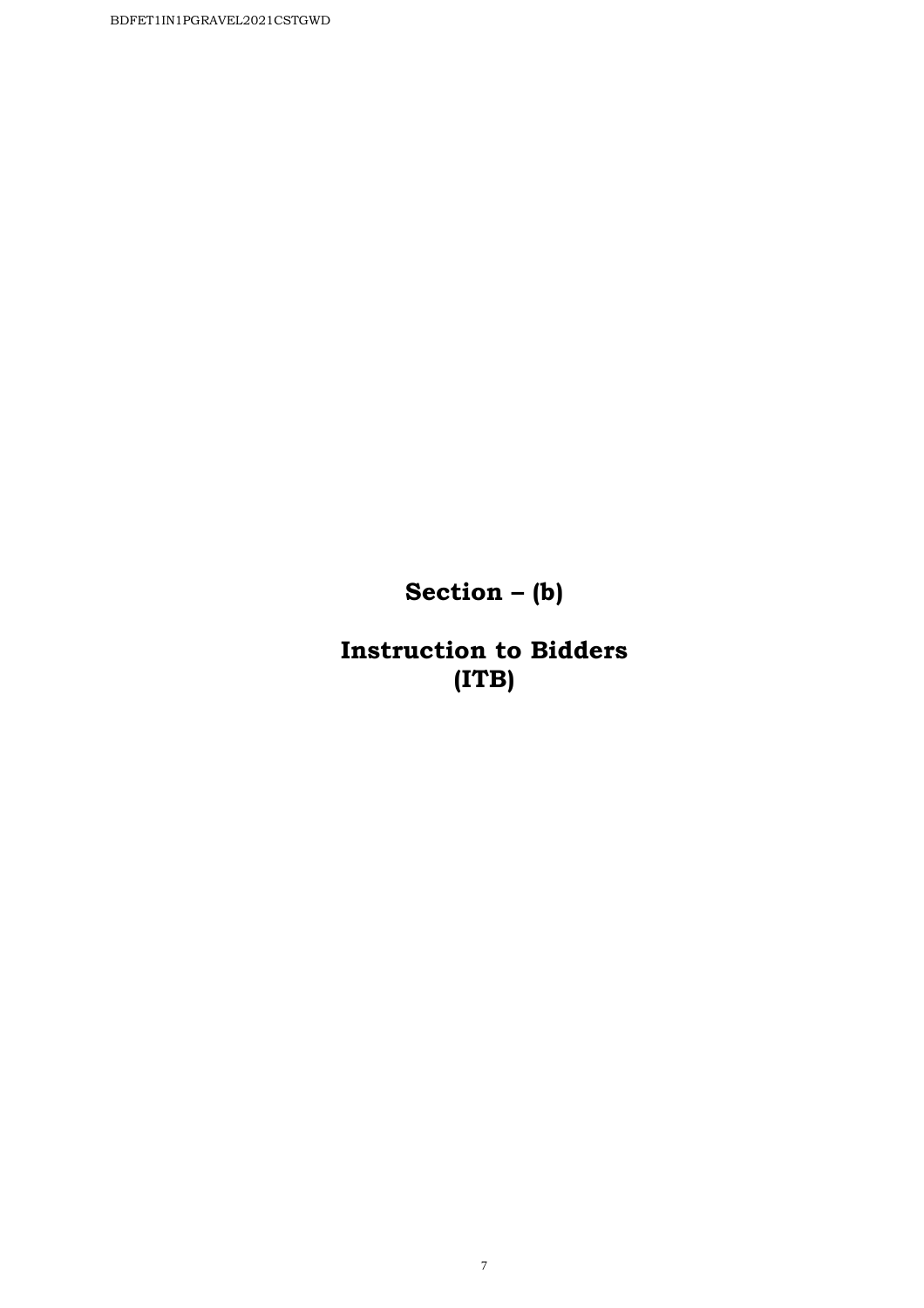#### **INSTRUCTIONS TO BIDDERS ( ITB )**

# **1. General Information :**

- **Executing Agency / Purchaser** :The Executing Agency or Purchaser for the supply of the tendered goods / execution of this work is the Ground Water Department, Jodhpur Rajasthan through the Superintending Engineer (Central Store) G.W.D. Jodhpur, or other agency as decided by the Govt.
- **1.2 Type of Contract**: The Contract is item rate type contract which includes supply of the goods as per tender specification upon approved rates under the contract period. The name of the supply of goods under this Contract **" Rate Contract for supply of Pea Gravel at Ex. Works & at various destinations (consignee stores)"**.
- **1.3** All supply of goods, proposed for supply under the Contract, are notified in the bid document under the headline "Scope of work" and "Technical Specifications".
- **1.4** The Bidder is required to study all instructions, forms, terms, conditions and other details in the bid documents before completing the Price schedule. The Drawings, Specifications, Schedules etc. are to be considered as explanatory of each other and no advantage shall be taken of any omission in bid documents. Failure to furnish all information required by the bid documents or submission of a bid not substantially responsive to the bid documents in every respect will be at the Bidder's risk and may result in rejection of its bid.
- **1.5** The bidder shall sign a declaration under the official Secrets Act for maintaining secrecy of the bid documents, drawings or other records connected with the work given to him in form given at appendix 5. Failure to observe the secrecy of the bids will render the bids of the Bidders, liable to summary rejection.
- **1.6** Bidders shall submit only unconditional bids. Conditional bids are liable to be rejected summarily. The bid documents show already the specific terms and conditions on which bids are required by the Department, Hence all bids should be in strict conformity with the bid documents and should be fulfilled in, wherever necessary, and initialed. Incomplete bid is liable to be rejected. The terms and conditions of the bid documents are firm; as such conditional bids are liable to be rejected.
- **1.7** The contractor / supplier shall comply with the provisions of the Apprenticeship Act 1961 and the rules and orders issued there under from time to time. If he fails to do so his failure will be a breach of the contract and the original sanctioning authority in his discretion may cancel the contract. The contractor / supplier shall also be liable for any pecuniary liability arising on account of violations by him of the provisions of the act.
- **1.8** If it is found that the tender is not submitted in proper manner, or contains too many corrections and or unreasonable rates or amounts, it would be open for the competent authority not to consider the tender, forfeit the amount of bid security and /or de-list the contractor / supplier.
- **1.9** General directions and descriptions of work and materials given in the Specification or shown on the Drawing are not necessarily repeated in the Price Schedule and reference is to be made to the Specification and the Drawings for this information.
- **2.** The tenderer firm should be essentially GST registered and shall submit copy of the self-attested document about GST Registration.
- **3. Address for Communications:** Superintending Engineer (Central Store), Ground Water Department, New Power House Road, Jodhpur – 342001 . Ph. 0291 – 2431942 email – secsgwdjdpr@gmail.com. /secsgw-jod-rj@gov.in

#### **4. Period of Rate Contract:**

**4.1** It is proposed to conclude Annual Rate Contract for the tendered item accordingly the period of the Rate Contract is **12 months** from the date of issuance of Rate Contract Letter. However the period of contract may be extended for a further period of 3 months or for an additional quantity of 50% of the tendered quantity whichever occur earlier with mutual acceptance.

# **4.2 Definitions:**

- **Facilities:** Shall mean all works and its equipment(s), components which have been supplied and/or installed or designed, and/or constructed in the contract for works and shall include any additions, modifications, alterations, replacement and/or repairs as may be made thereto from time to time during execution period.
- **4.2.2 Clause :** Unless otherwise mentioned, the reference to "clause" made in any section of the document, it shall mean referenced clause of that section.
- **4.2.3 Bid and Tender, Bidder and Tenderer, Bid Security and Earnest Money Deposit :** The word 'Bid' and 'Tender' or word 'Bidder' and' Tenderer' or 'Bid Security' and 'Earnest Money Deposit' used in the tender/bid document be treated as synonymous.
- **4. Eligibility and Pre-Qualification Criteria:** The tenderer shall fulfill all the following conditions to qualify for tendering for the work.<br>**4.1** Eligibility Criteria:

#### **4.1 Eligibility Criteria:**

#### **(A) Technical Criteria :**

- 1. **Work Experience:** The Tenderer should have experience of supplying the tendered item i.e. Pea Gravel. The tenderer will have to submit the copies of the documents indicating experience of satisfactory supply of at least a minimum total Quantity of 2000 MT Pea Gravel in last 5 financial years. Satisfactory Performance Certificate(s) issued by the competent authority (Government Deptt., Government undertaking, Government Boards/Institution & any type of Govt. Body) need to attach with the tender.
- 2. **Qualification to the sample test :** It is essential for a tenderer to submit sample as per requirement indicated in tender specification, department will arrange sample testing at their level. It is essential for pre qualification of a tenderer to qualify in test results of all the parameters as well as fulfillment of all conditions as required and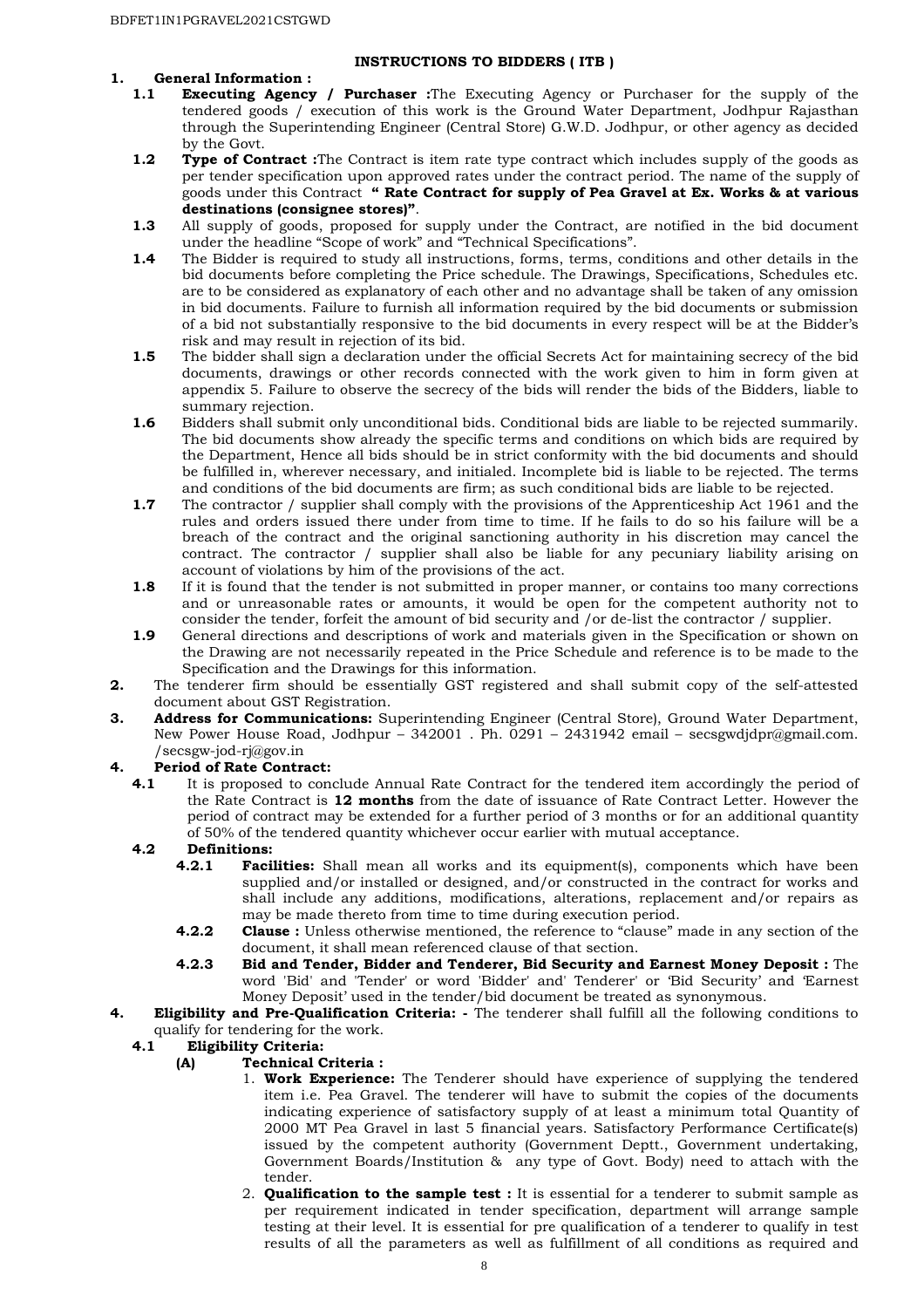mentioned in the tender specifications, failing which the tenderer will be disqualified for opening of their financial Bid. **The required sample(s) must reach to the office of Procuring Entity before the scheduled date and time of online submission of bid. If the sample is not received to the office of Procuring Entity before stipulated time and date the online technical offer of the bidder will not be opened.**

#### **(B) Financial & Other Criteria :**

- 1. Tenderer firm will have to upload proof of depositing Bid Security (earnest money) /tender fee / e – tender processing fee in prescribed form as mentioned at point no. 16 of SCC of tender document, along with technical bid.
- 2. Responsive to all requirements of the tender documents and the instruction.
- The Bidder should provide all the pre-qualification information in the prescribed formats.

# **5. Bid Document :**

- **5.1 Content of Bid Document :** The facilities required, bidding procedures, contract terms and technical requirements are prescribed in the bid documents. The bid documents include the following sections, and addendum's issued till the date of submission of the bid:
	- Notice Inviting Bids (NIB)
	- Instruction to Bidders (ITB)
	- Bid Data Sheet (BDS)
	- Qualification and Evaluation Criteria
	- Bidding Forms
	- Conditions of Contract and Contract Forms :
		- (i) General Conditions of Contract
		- (ii) Special Conditions of Contract
		- (iii) Contract Forms
		- Appendixes including appendix for technical specifications etc.
		- Annexure and forms as per RTPP Rules 2013
	- Schedule of Prices / BOQ

#### **5.2 Cost of Bidding:**

- **5.2.1** The Bidder shall bear all costs associated with the preparation and submission of its bid, and the Department will in no case be responsible or liable for these costs, regardless of the conduct or outcome of the Bidding process.
- **5.2.2** It shall be obligatory on the successful bidder to pay stamp charges on the contract for preparation of contract agreement, as ruling on date of execution of the contract agreement.

# **5.3 Site Visit Before Bidding :**

- **5.3.1** The Bidder and any of its personnel or agents will be granted permission by the Department to enter upon its premises and lands for the purpose of such site visits / visits of the area where supply is to be executed. But the bidder and its personnel will be responsible for death or personal injury, loss of or damage to property and any other loss, damage, costs and expenses incurred as a result of such visits.
- **5.3.2 Bidder to inform himself fully :**The Bidder shall be deemed to have satisfied himself as to all the conditions and circumstances affecting the Contract price, as to the general circumstances at the delivery site of the material, as to the general labour position, as to the transport conditions, as to availability of approach road, as to the climatic and meteorological conditions and to have fixed his prices according to his own view of these. Bidders are invited to visit the site with prior appointment with the Department.

The Department will not be responsible for the personnel of the Bidder and for all acts in relation with the site inspection.

No claims except as otherwise expressly provided will afterwards be accepted due to noninspection of the site. The Bidder shall be responsible for any misunderstanding or incorrect information however obtained except the information given in writing by the Department.

**5.4 Omissions, errors and Clarification :** Bidders shall carefully examine the scope of work and / or specifications of the goods and fully inform themselves as to the conditions and matters, which may in any way affect the work / supply or the cost thereof. Should a Bidder find discrepancies or omissions in the documents or should he be in doubt as to their meaning he should notify the Department in writing. Bidder is requested, to submit all clarifications in writing or by fax, to reach the Department not later than three week before the last date of bid submission. The Department may respond to any request that is made prior to this deadline.

Any resulting interpretation or modification of the bid documents shall be issued to all bidders as an addendum, which will become a part of the bid documents. The bidders shall acknowledge in writing the receipt of each addendum.

No claims except as otherwise expressly provided will afterwards be accepted due to nonunderstanding or mis-interpretation of the bid documents.

#### **5.5 Amendment of Bidding Documents :**

**5.5.1** At any time prior to the deadline for submission of bids, the Department may, for any reason, whether at its own initiative, or in response to a clarification requested by a prospective Bidder, amend the bid documents.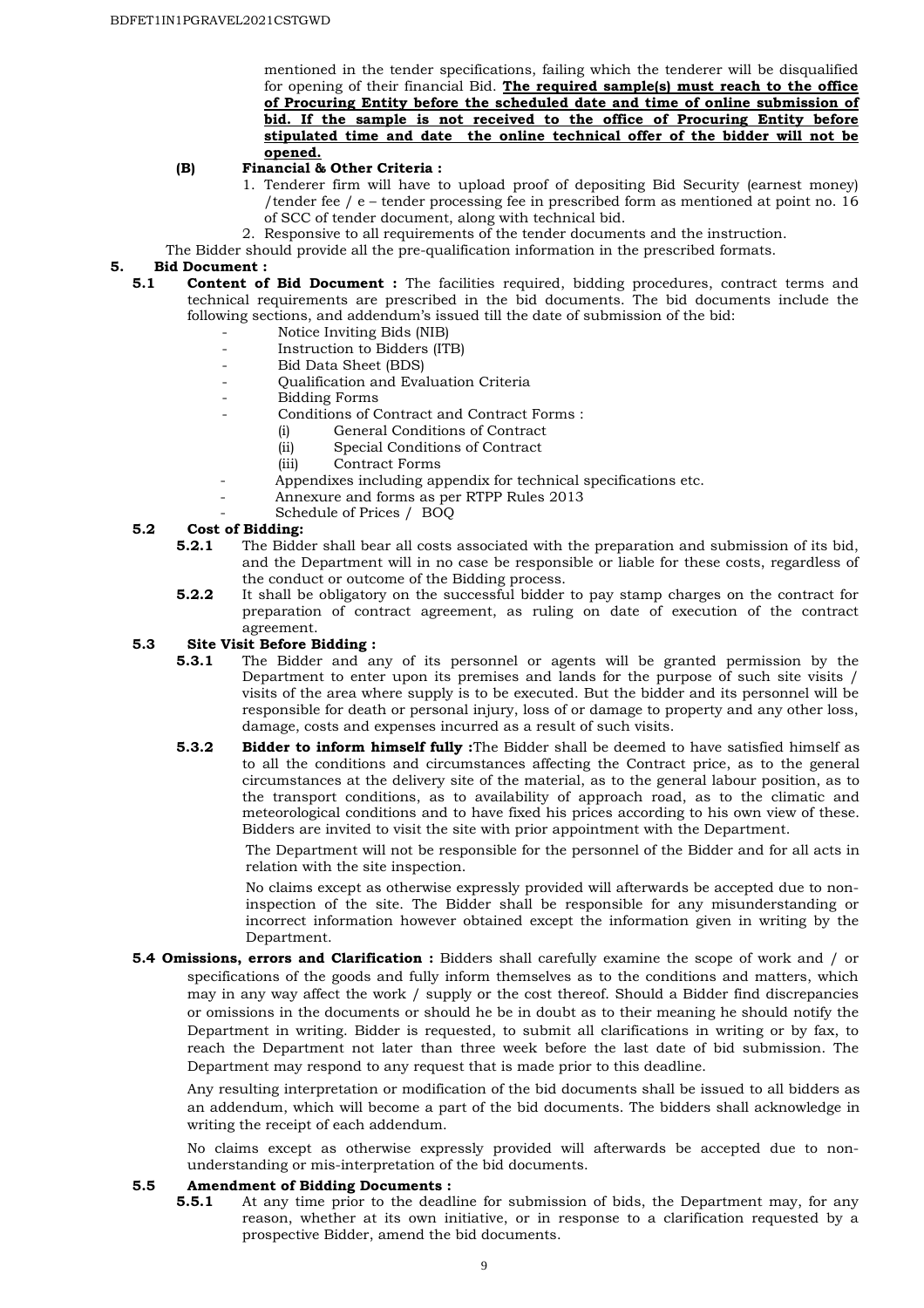- 5.5.2 The amendment will be notified/published on the web site http://www.eproc.rajasthan.gov.in/ and will be binding on the bidder(s). It will be assumed that the amendments will have been taken into account by the Bidder in its bid submission.
- **5.5.3** In order to provide prospective Bidders reasonable time in which to take the amendment into account in preparing their bid, the Department may, at its discretion, extend the deadline for the submission of bids, in which case, the Department will notify/ publish the extended deadline, for submission of tenders on website http://www.eproc.rajasthan. gov.in and as per publication rules.

#### **6. Preparation of Bids :**

**6.1 Language of Bid :**The bid prepared by the Bidder and all correspondence and documents related to the bid exchanged by the Bidder and the Department shall be written either in Hindi or English provided that any printed literature furnished by the Bidder may be written in another language, as long as such literature is accompanied by a translation of its pertinent passages in the language herein, in which case, for purposes of interpretation of the bid, the translation shall govern.

#### **6.2 Alteration of Designed Components not acceptable :**

- **6.2.1** No principal deviations and exceptions are allowed, in the specifications and in the basic requirements of the goods.
- **6.2.2** Bidders, which propose any alteration in the basic requirement, as specified in Scope of work and / or Technical specifications and its addendum if any, or which contain any other conditions of any sort will be liable to rejection.

# **6.3 Makes and origin of the equipment :**

- Makes and Origin of the Equipment: It is expected that the bidder will quote with a view to supply goods / equipment of best makes and confirming to highest standard. Bidder has to consider for his financial offers only makes of reputed manufacturer of goods/ equipment corresponding to the state of art technology and to the latest Indian standards.
- **6.3.2 Manufacturer's Authorization :** if required in the BDS, a Bidder that does not manufacture or produce the Goods if offers to supply shall submit the Manufacturer's Authorization using the format included in the Conditions of the tender to demonstrate that it has been duly authorized by the manufacturer or producer of the Goods to supply these Goods to the Purchaser.
- **6.3.3** The bidder shall offer rates for the items, confirming to prescribed specifications indicated in the "Scope of Work and / or Technical specification".

Whichever goods / equipment is proposed in the bid or considered by the bidder for the financial offer, the goods / equipment to be finally provided in case of award shall correspond to the specifications of the bid documents and is subject to the approval of the competent officer.

In case, the Bidder proposes to use any imported equipment/part of equipment/material he shall indicate so clearly in his bid and shall be responsible for arranging import license etc. for the same. All expenses to be incurred by the Contractor in connection with such import including customs duty shall be included in the prices quoted.

**6.4 Bid Form and Schedule of Prices :** The Bidder shall complete the Schedule of Prices furnished in the bid documents as indicated therein. The terms and conditions for payments shall be in accordance with the provisions of the conditions of contract(s).

# **6.5 Bid Prices :**

- **6.5.1** The Contract shall be for the execution of supply of Goods as described in technical specifications.
- **6.5.2** The Bidder should quote his item rates only in figures as per available unlocked cell in the "xls" sheet to be uploaded for online bidding. The rates quoted must be FOR delivery at Consignee Store inclusive of GST, packing, forwarding, loading, unloading, transportation, insurance charges.
- **6.5.3** The rates quoted by the Bidder shall allow for all costs including labour, materials, construction plant and equipment, transport charges, insurance, supervision, profit, any other expenses to fulfill the obligations and all risks set forth or implies towards any clause of the bid document referred, Custom Duty, Income Tax, GST or any other duties, levies, taxes or charges whatsoever to the State or Central Department or to the Local Bodies on the components or the completed Works and for satisfactory performance of the Bidder's obligations under this contract. The charge for any obligation of the contractor / Supplier for which apparently no corresponding item is given in the Price Schedule shall deemed to be included in the Prices entered against the items.
- **6.5.4** For all imported goods / equipment(s) or components, the Bidder under this Contract must provide a copy of the duties paid for the record of the department.
- **6.5.5** GST or any other taxes or levies will be deducted at source as per applicable ruling by the DDO from the payment against the invoice for the supply of material.
- **6.6 Bid Currency**: All prices shall be quoted in the Indian Rupee. The department will not arrange any foreign currencies for import of any type of material/plant/spares etc.

**6.7 Documents Establishing the Conformity of the Goods and Related Services : 6.7.1** To establish the conformity of the Goods and Related Services to the Bid **6.7.1** To establish the conformity of the Goods and Related Services to the Bidding Documents the Bidder shall furnish as part of its bid the documentary evidence that the Goods conform to the technical specifications and standard specified in the each part of the technical specifications.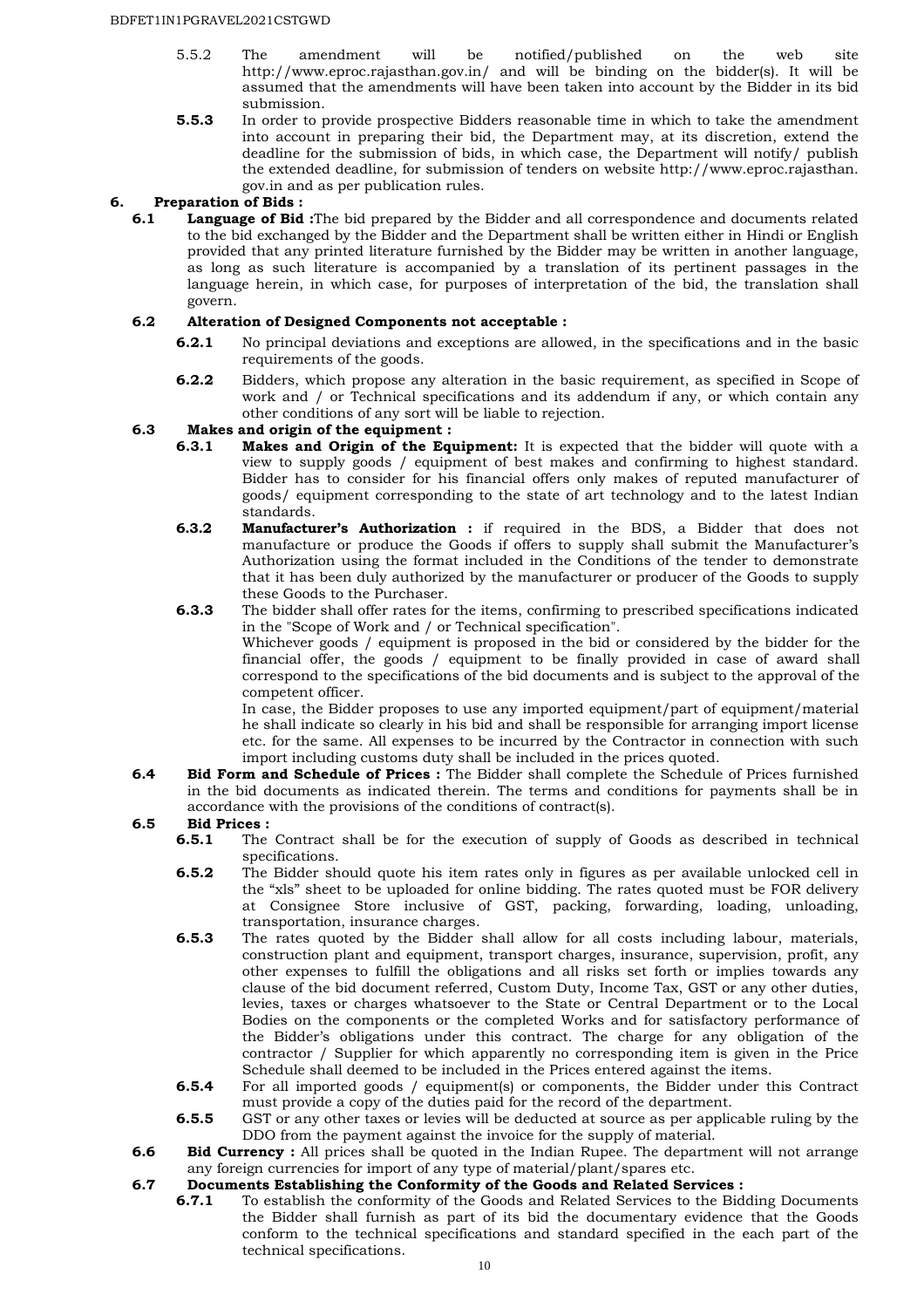- **6.7.2** The documentary evidence may be in the form of literature, drawings or data and shall consist of a detailed item description of the essential technical and performance characteristics of the Goods and Related Services, demonstrating substantial responsiveness of the Goods and Related Services to the technical specification and if applicable, a statement of deviations and exceptions to the provisions of the Technical Specifications.
- **6.8 Documents Establishing the Qualification of the Bidder :**The documentary evidence of the Bidder's qualifications to perform the contract if its bid is accepted shall establish to the Purchaser's satisfaction:
	- (i) That, if required in the BDS, a bidder that does not manufacture or produce the goods it offers to supply shall submit the Manufacturer's Authorization using format given in the conditions of the tender to demonstrate that it has been duly authorized by the manufacturer or producer of the Goods to supply these goods to the purchaser.
	- (ii) That the Bidder meets each of the qualification criteria specified in the Section Evaluation and Qualification Criteria as well as mentioned in ITB.
- **6.9 Joint Venture:** No Joint Venture for the purpose of bidding is accepted.

# **6.10 Bid Security (Earnest Money) :<br><b>6.10.1** Bid Security amounting

- **6.10.1** Bid Security amounting to **Rs.41000/-**in Indian Rupees must have to be deposited as per procedure laid down in the SCC-16. Bid Security for MSME and Sick Units of Rajasthan will be as per applicable rules.
- **6.10.2** The Bid Security, deposited by the successful bidder, may be adjusted towards Security Deposits. The Security Deposits may be furnished in the form as mentioned in the Conditions of Contract.
- **6.10.3** The Earnest Money / Bid Security may be forfeited
	- (a) If the Bidder withdraws its bid during the period of bid validity
	- (b) If the Bidder fails within the specified time limit to sign the Contract Agreement, in accordance with ITB Clause.
	- (c) If a bidder reduces the rates voluntarily or modifies his offer voluntarily after opening of the financial bids/ negotiations, his offer shall stand cancelled automatically, his earnest money / bid security shall be forfeited and action for debarring him from business shall be taken as per rules.
	- (d) If a non-tenderer offers lower rates after opening of tenders, action for debarring him from business shall be taken as per rules.
	- (e) For any other act of the bidder detailed herein, forfeiture of Earnest Money.
- **6.11 Cost of Bid Document and Processing Fee :** Tender fee and e-tender processing fee as required in NIB shall have to be deposited in the form as per SCC-16.

# **6.12 Period of Validity of Bid :**<br>**6.12.1** The Bid for the sur

**6.12.1** The Bid for the supply of goods shall remain open for acceptance for a period of 90 days or mutually extended period from the date of opening of the Pre - Qualification / Price Bid as per terms and conditions of the contract. A bid valid for a shorter period shall be rejected by the department as being non-responsive.

If any bidder withdraws his bid prior to expiry of said validity period or mutually extended period or makes modification in the rates, terms and conditions of the bid within the said period, which are not acceptable to the department, or fails to commence the work in the specified period/fails to execute the agreement, the department shall, without prejudice to any other right or remedy, be at liberty to forfeit the amount of earnest money given in any form absolutely. If any Bidder, who having submitted a bid does not execute the agreement or start the work or does not complete the work and the work has to be put to re-bidding, he shall stand debarred from participating in such re-bidding in addition to forfeiture of Earnest Money/Security Deposit and other action under agreement.

**6.12.2** In exceptional circumstances, the Department may seek the Bidder's consent to an extension of the bid validity period. The request and responses thereto shall be made in writing or by email or by fax. If a Bidder accepts to prolong the period of validity, the Earnest Money shall also be suitably extended.

#### **6.13 Format and Signing of Bid:**

**6.13.1** The Bid Document along with relevant amendment(s) can be downloaded from **http://www.eproc.rajasthan.gov.in**; and bidders are required to fill and upload their bid on this web site. Bidder shall submit their bid in electronic format digitally signing the same. Bidders who have to participate in this tender will have to register on **http://www.eproc.rajasthan.gov.in**.

Further Bidders who have to participate in online tenders will have to procure digital certificate as per IT act so that they can sign their electronic bids. (in e – tender)

**6.13.2** Wherever required, the representative of the firm, as below, must sign the bid document. In the event of the bid being submitted by a firm, it must be signed separately by each partner, thereof, or in the event of the absence of any partner, it must be signed on his behalf, by a person holding a power of Attorney, authorizing him to do so. Such power of Attorney will be submitted with the bid and it must disclose that the firm is duly registered under the Indian Partnership Act, by submitting the copy of registration certificate. In case of a Company, the duly authorized representative of the company holding a valid power of attorney on the date of respective correspondence shall sign the tender.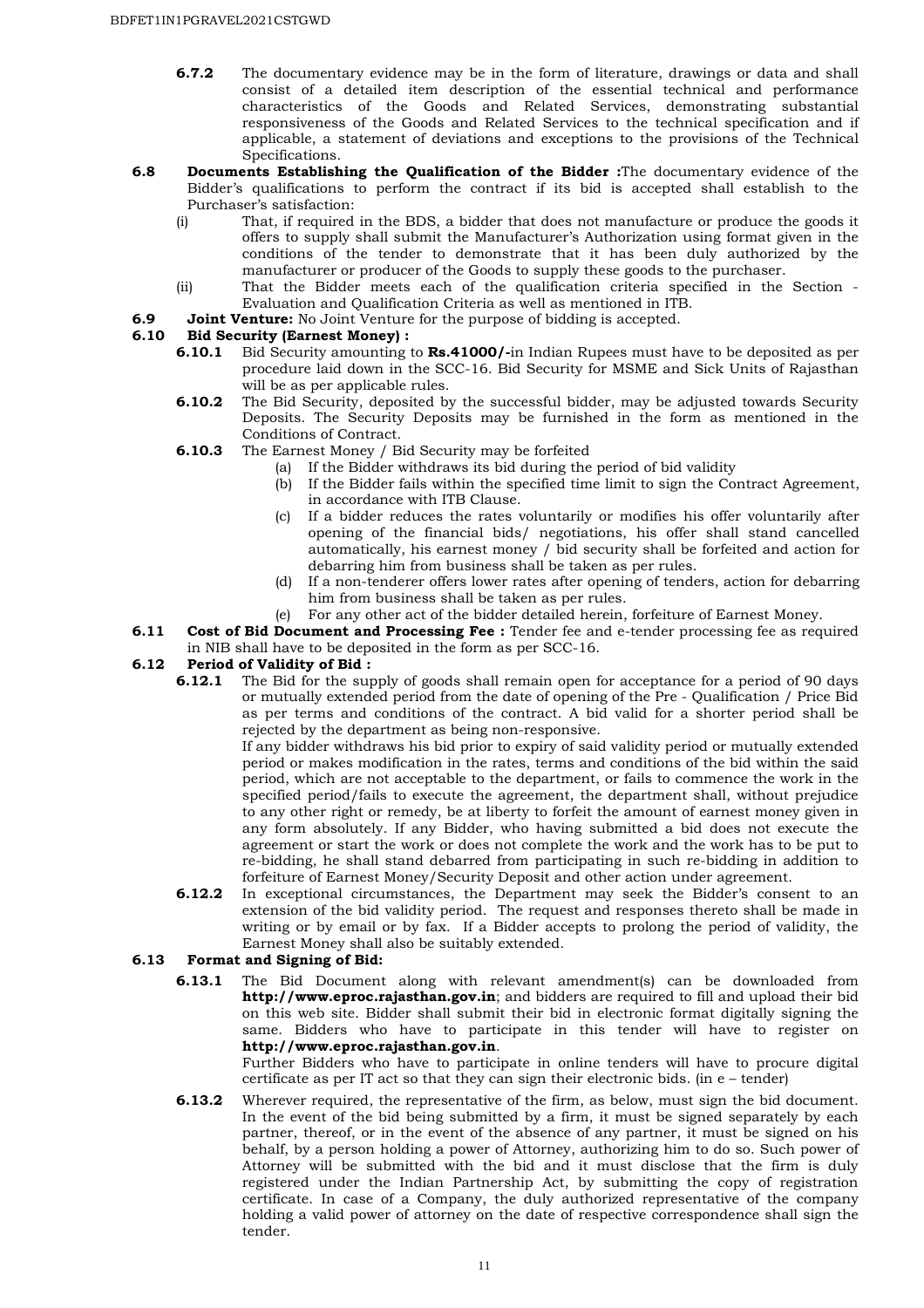- **6.13.3** The documents listed in ITB clause, along with addendum's issued till the date of bid submission, shall be filled by the bidder to bind the bidder to contract. All pages of the bid shall be signed and stamped.
- **6.13.4** The uploaded document of the bid shall contain no alterations, or additions, unless notified. In case the bidder makes any addition or correction, the provisions written in the original document, read with the addendum or corrigendum issued, shall prevail.
- **6.13.5** All omissions in the Schedule of price must be serially numbered and digitally attested by the officer opening the bids, so as to make further dispute impossible on this score.
- **6.13.6** All tenders, in which any of the prescribed conditions are not fulfilled or which have been vitiated by errors in calculations, totaling or other discrepancies or which contain over writing in figures or words or corrections not initialed and dated, may be liable to rejection.
- **6.13.7** The tender to the work shall not be witnessed by a tenderer or tenderers who himself / themselves has / have not bided or who may not and has / have not bided for the same work.

#### **7.0 Sealing and Marking of Bids :**

**7.1** Bidder shall submit their offer online in electronic format on **http://www.eproc.rajasthan.gov.in** website (for e- tender) / Physically (for non e- tender) up to time and date in the manner described below. However the following should be physically deposited in original on or before its scheduled date and time in the office of the **Superintending Engineer (Central Store) G.W.D. Jodhpur** and their scanned copy should be uploaded along with the technical bid (for e – tender):

#### **(a) Sample(s) as required in bid document.**

- (b) Original Affidavit related to power of attorney (Appendix 1)
- (c) Original Affidavit related to bidding capacity : ----Not Applicable---------
- (d) Tenderer who is availing benefit of concessional Bid Security shall enclose an Affidavit duly notarized as per format enclosed. (For Micro/Small/Medium Units of the State of Rajasthan)

The rest bid shall be uploaded in Two covers on website http://www.eproc.rajasthan.gov.in. (for e –tender)

First cover (Pre-Qualification and Technical Bid) shall contain the pre-qualification documents and related documents and Second Cover (Financial Bid) shall contain Price bid as detailed in conditions.

#### **7.2 Contents of First Cover/ Envelop - 1(Requirement for Pre - Qualification of Firm and other requirements):**

#### **Pre-qualification and Technical bid**

This shall contain SCANNED COPIES of pre - qualification documents and related documents as detailed below exclusively in "pdf" format (to be uploaded in case of e – tender) and to be sealed in first cover duly marked as "TECHNICAL BID" in case of non – electronic tender:

- (a) Proof of depositing Tender Fee, Processing Fee and Earnest Money.
- (b) Copy of the GST Registration Certificate.
- (c) The name and designation of person signing shall be clearly indicated. In case of partnership firm/ limited Co./group of companies, Power of Attorney (As per format enclosed at **Appendix - 1**) issued on non - judicial stamp of Rs 100/- duly notarized in favor of person signing the documents/schedules shall accompany the bid. Such power of attorney for the authorized person should be issued by the partner(s) or authorized signatory.
- (d) Tender letter "**Appendix 2**".
- (e) An undertaking confirming that 'for modifications/ deviations to conditions of contract / technical specifications no price information is indicated in First cover envelope shall be enclosed. Tenders not containing such under taking will not be considered for further evaluation. "**Appendix – 3**".
- (f) Declaration in **Appendix 4**"
- (g) A declaration under the official secrets Act for maintaining secrecy of the tender documents, drawing or other records connected with the work given to him as per ITB 1.5 (**Appendix - 5**).
- (h) Declaration by the Bidder(**Appendix 6**)
- (i) Undertakings and deviations for tender specification as per **schedule 3**
- (j) All the documents contains in bidding documents including ITB, GCC, SCC, Technical Specifications etc.
- (k) All addendums issued till the date of submission of bid.
- (l) Pre-Qualification schedules as required along with supporting documents consisting of **Schedule-2**.
- **7.3 Contents of Second Cover/ Envelop- "2":** This shall contain the price bid only as per BOQ template in case of e - tender and in case of offline tender only price bid shall have to be submitted separately in the second cover duly marked as "PRICE BID" **.**
- **7.4 Deadline for Bid Submission :** The online tender shall be submitted in the time stamped electronic tender box separately for the Technical and Pre-qualification Bid and Financial Bid duly signed digitally by the Authorized signatory holding on **http://www.eproc.rajasthan.gov.in** before the scheduled date and time for submission prescribed by department or extended date thereof for online submission. However for Physical Tender (non – electronic tenders) Both technical and financial envelopes are to be submitted physically before the scheduled date and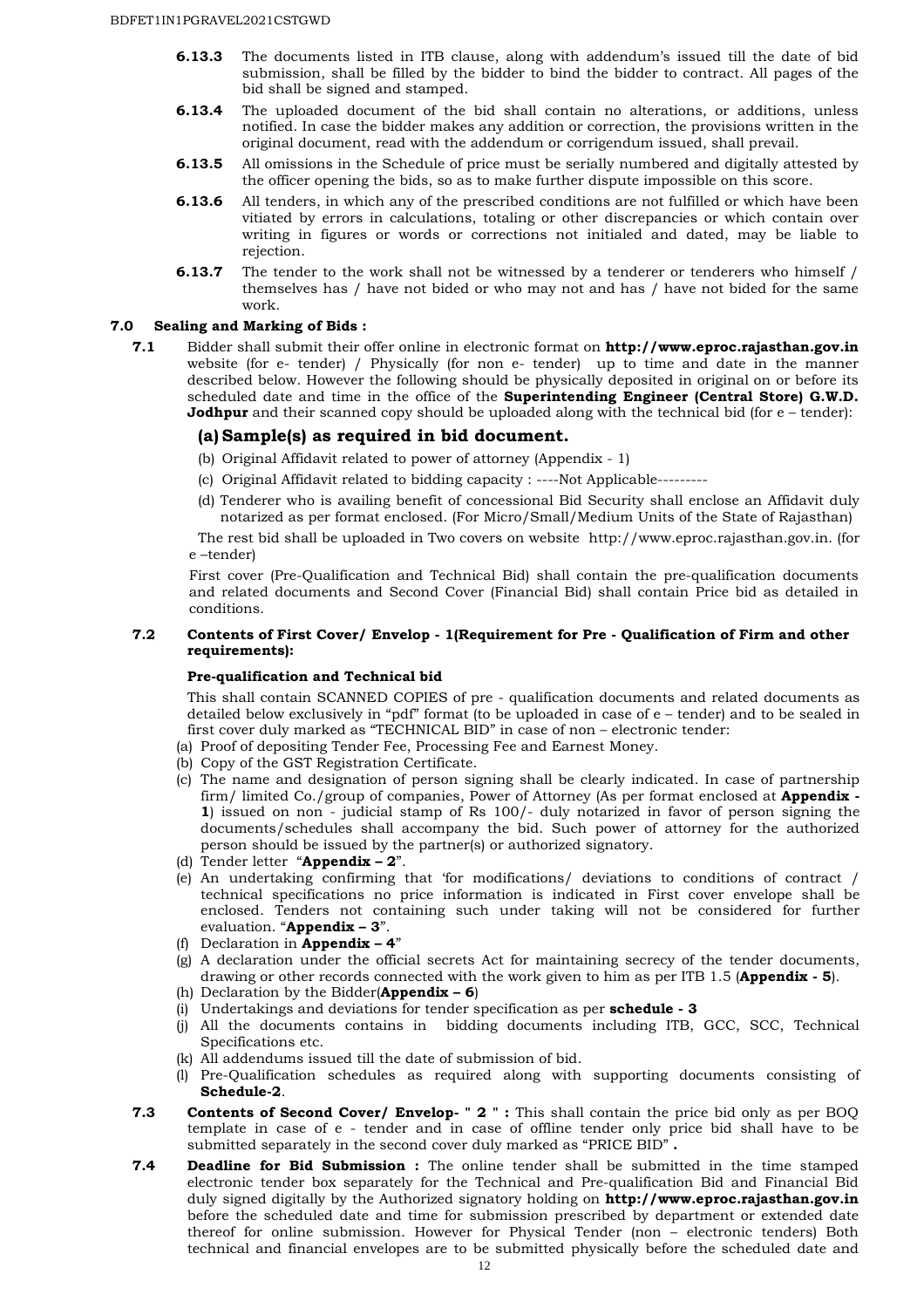time for submission prescribed by department or extended date thereof for offline submission in the office of the Superintending Engineer (Central Store), GWD, Jodhpur.

**7.5 Late Bids :** The bid submitted after the closing date and time of submission of bids will not be accepted and will be returned back unopened.

#### **8.0 Bid Opening :**

- **8.1 Opening of Bids by Department :** The **Superintending Engineer (Central Store) G.W.D. Jodhpur** or other duly authorized Committee will open the bids online / offline in the presence of Bidder(s) or their authorized representative(s) who may choose to be present at the time of bid opening at the address indicated in BDS. The bids shall be opened in two stages. In first stage the technical part of the bid shall be opened and evaluated. The financial part shall be opened in respect of responsive bidders at a later date, which will be informed to all responsive bidders.
- **8.2** In first stage, Envelope 1 (Pre Qualification and Technical Bids) of the bids, as per clause will be opened. The bidders' names, the presence (or absence) of Tender fee, Processing fee, Earnest Money, and other details etc. will be announced by the Tender Opening Committee at the time of opening.

The submission shall be downloaded for further examination. Submissions of only those Bidders shall be opened online, who have uploaded the proof of depositing Tender Fee, Processing Fee and Earnest Money in satisfactory manner i.e. scanned copy of the CIN receipt, alongwith bid documents. (for e – tender).

#### **9.0 Evaluation :**

#### **9.1 Preliminary Examination of (Uploaded CIN) Tenders:-**

- **9.1.1** The contents of the Envelope 1 of the individual tenders will be examined summarily in order to assess their formal conformity and agreement with the instructions and guidance to the Tenderers and the completeness. Any tender not conforming to any of these requirements may be disqualified forthwith at the discretion of Department.
- **9.1.2 Substantial Tender:** Notwithstanding the preliminary examination, the Department will determine the substantial tenderer. Substantial tenders are those which meet the following requirements.
	- (i) Properly signed/digitally signed/uploaded.
	- (ii) Earnest money/Processing fee/Tender fee in the required format as mentioned in SCC-16.
	- (iii) Responsive to all requirements of the tender documents and the instructions to bidders.
	- (iv) Clarification and substantiation required to assess the quality of the offer.
	- (v) If a tender is not substantially responsive it will be rejected by the Department and will not be used for further evaluation. The financial offers of insubstantial tenderer will not be opened/downloaded. The Department's determination of a tender's responsiveness is to be based on the contents of the tender itself without recourse to extrinsic evidence.
	- (vi) It is expressly stated that the information contained in the Envelope 1 of the tender will be used to define whether a tender is substantial or not. The Tenderers are, therefore, advised to submit/upload complete tenders only.

#### **9.1.3 Evaluation for Pre-Qualification:-**

- The Department will carry out a detailed evaluation of the tenders previously determined to be substantially responsive in order to determine whether the firm is qualified in accordance with the requirements set forth in the tender documents. In order to reach such a determination, the Department will examine the information provided in the schedules and the submitted supporting documents, on the basis of the information supplied by the tenderers.
- (ii) The firms Qualified will be informed by the Department in due course of time.
- (iii) In an effort to satisfy that all bids are sufficient to meet the Department's requirement, evaluation of the pre -qualification bid shall be made. The information for such details has been asked in the formats given with ITB of the bid document.
- (iv) The Purchaser shall evaluate the technical aspects of the Bid submitted in accordance with ITB Clause 6.7 and 6.8, to confirm that all requirements specified in technical specifications and in qualification criteria have been met without any material deviation or reservation.
- (v) The Department reserves the right not to consider any deviation.

#### **9.2 Financial Evaluation:-**

- (i) The financial offer of all qualified bidders determined responsive will be opened online at a date notified to all qualified bidders.
- (ii) The Superintending Engineer (Central Store), GWD, Jodhpur or other duly authorized Committee will online open the bids in the presence of any Bidder(s) or their authorized representatives who choose to be present at the time of opening of financial bids, and will enter the rate/amount of all bids in the register of Opening of Bids. The comparative statement by default generated by web site shall also form part of opening of bids.

The Superintending Engineer or other duly authorized Committee will open the tenders in the presence of any Tenderer(s) or their authorized representatives who choose to be present at the time of opening of financial tenders, and will enter the rate/amount of all tenders in the register of Opening of Tenders. The tenderer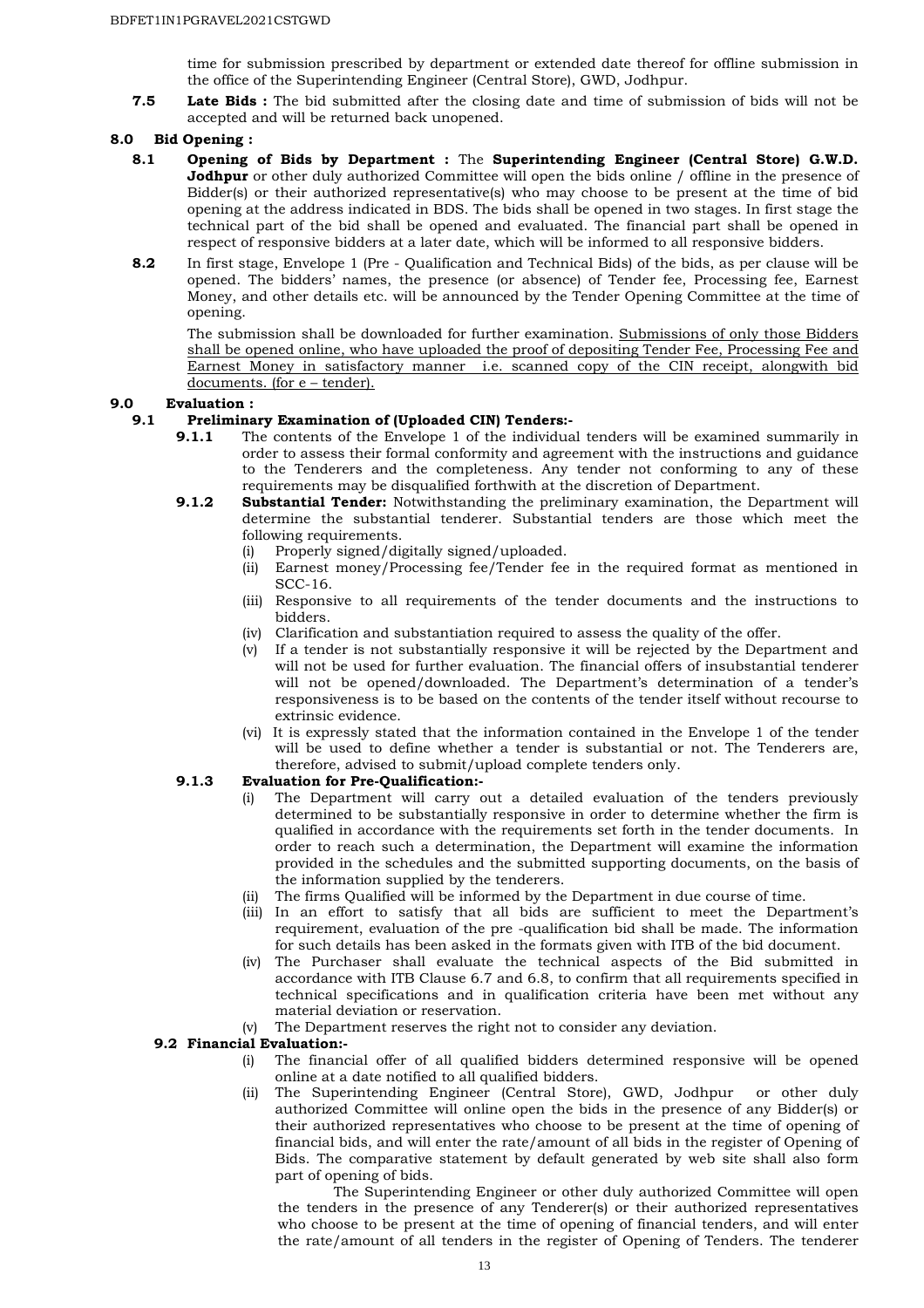has to quote the rates in the respective schedules of execution part. The tenders shall be ranked on increasing order of the tender price.

**9.3 Domestic Preference:** Domestic price preference is not applicable, however purchase preference is applicable as clarified in section qualification and evaluation criteria.

#### **10.0 Award of Contract :**

- **10.1 Award Criteria** :Subject to ITB Clause 8.5 , the Department will award the contract normally to the lowest evaluated offer of the bidder.
- **10.1.1 DDO(s):** It is proposed to conclude an annual rate contract (ARC) for the supply of tendered items and the rate contract will be operated by the DDO(s) – Direct Demanding Officers as mentioned in the Bid Document.
- **10.2 Purchaser's right to vary quantity:** The Purchasers reserves the right to increase or decrease the quantity of goods provided this does not exceed the percentage specified in the BDS. However RTPP rule 73 with latest amendment will be applicable in this regard.
	- **10.2.1** If the Purchaser does not procure any subject matter of procurement or procure less than the quantity specified in the bidding documents due to change in circumstances, the bidder shall not entitled for any claim or compensation.
	- **10.2.2** Repeat orders for additional quantities upto 50% of the value of goods of the original contracts may be placed on the rates and conditions given in the contract and delivery period / period of contract may also be increased proportionately.

#### **10.3 Department's Right to Accept Any Bid and to Reject Any or All Bids :**

- **10.3.1** The acceptance of the bid will rest with the Department who does not bind itself to accept the lowest bid and reserves to itself the authority to reject any or all of bids received without assigning any reason.
- **10.3.2** The Department's right to accept or reject any or all bids at any time prior to award of contract, will not incur any liability, to the affected Bidder(s) or any obligation to inform the affected Bidder(s), on the grounds for the Department's action.
- **10.4 Notification of Award :** Prior to the expiry of the period of bid validity, the Department will notify the successful Bidder in writing by registered letter or by fax or by e-mail, that its bid has been accepted. The notification of award will constitute the formation of the contract, for all legal purposes.
- **10.5 Signing the Contract Agreement:** Within fifteen (15) days of department's notification of award, the successful bidder shall submit the contract agreement (format enclosed) duly filled and signed. The following will be the part of the contract agreement.
	- a) Agreement (format enclosed)
	- b) Letter of award and any pre-award correspondence between department and the Tenderer
	- c) Complete Bid documents with all addendum contained in including, ITB, GCC, SCC, Technical Specifications, Price Schedule etc.

#### **10.6 Pre – award Formalities :**

- **10.6.1** On acceptance of the bid, the name of the accredited representative(s) of the Bidder (with a photograph and signature attested), who would be responsible for taking instructions from the Department, shall be communicated to the Department.
- **10.6.2** After acceptance of the bid, the Bidder or all partners (in the case of partnership firm) or the authorized representative of the firm with a valid power of attorney will append photographs and signatures duly attested, at the time of execution of Agreement.
- **10.6.3** If any Bidder, who having submitted a bid does not execute the agreement or start the work or does not complete the work and the work has to be put to re-bidding, he shall stand debarred from participating in such re-bidding in addition to forfeiture of Earnest Money/Security Deposit and other action under various clauses of agreement.

# **10.7 Corrupt or Fraudulent Practices :<br>10.7.1** The Department defines, fo

- **10.7.1** The Department defines, for the purposes of this provision, the terms set forth below as follows:
	- i) "Corrupt practice" means the offering, giving, receiving or soliciting of anything of value to influence the action of a public official in the procurement process or in contract execution; and
	- ii) "Fraudulent practice" means a misrepresentation of facts in order to influence a procurement process or the execution of a contract to the detriment of the Department, and includes collusive practice among bidders (prior to or after bid submission) designed to establish bid prices at artificial non-competitive levels and to deprive the benefits of free and open competition.
- **10.7.2** Any effort by a Bidder to influence the Department in the Department's bid evaluation, bid comparison or contract award decisions may result in rejection of the Bidder's bid.
- **10.7.3** The Department will reject a proposal for award if it determines that the Bidder recommended for award has engaged in corrupt or fraudulent practices in competing for the contract in question.

**Signature of authorized representative** ……………………………………………………..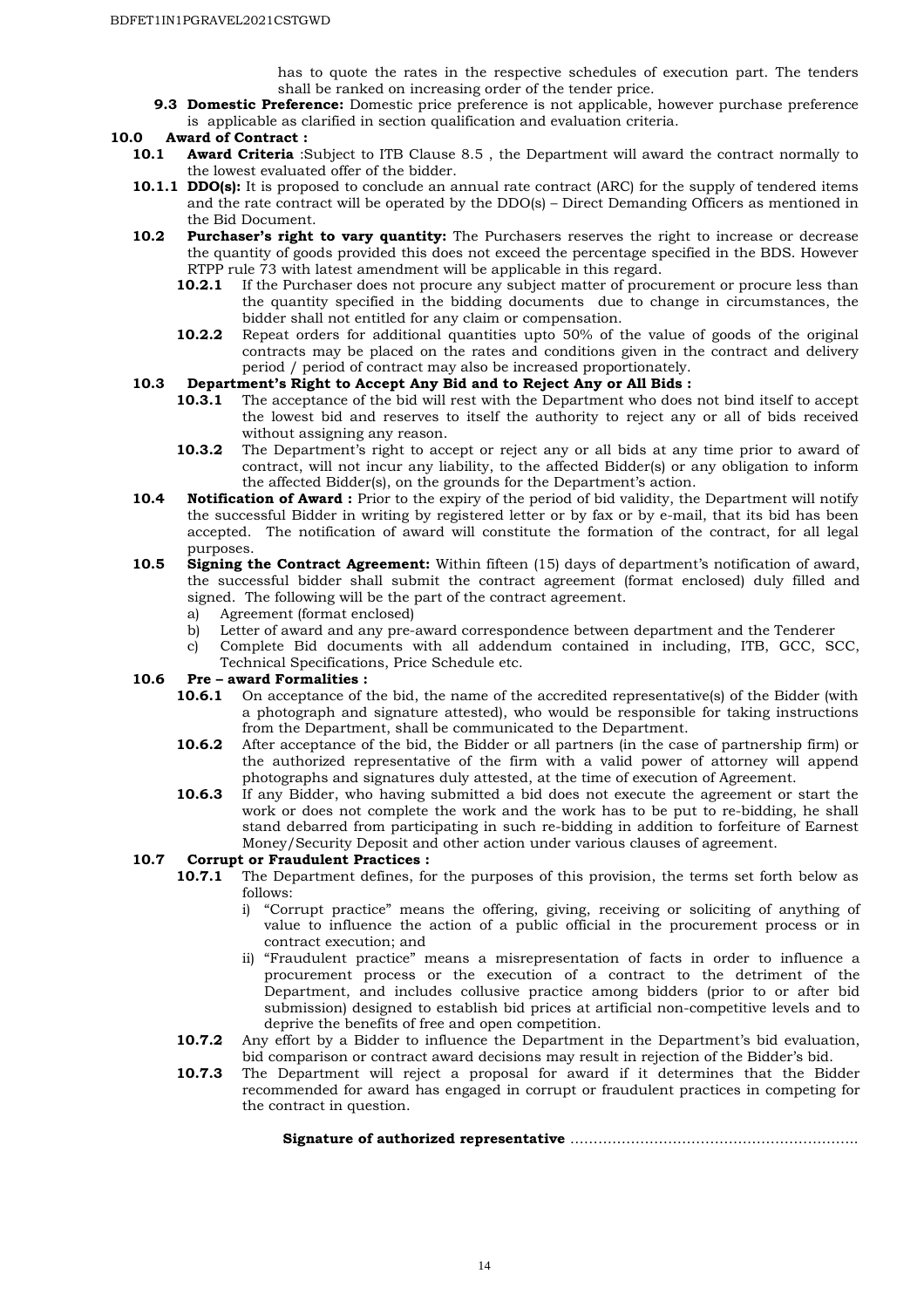#### **Format for Power of attorney of the representative of a firm**

The firm M/s………………………………..authorize the following Representative to sign and submit the tender document, negotiate terms and conditions for the contract, to sign the contract, to deal with the G.W.D. to issue and receive correspondence related to all matters of the tender for the "………………………………………………………………………………." against NIB No. ………………………of. Superintending Engineer (Central Store), GWD, Jodhpur. We / M/s \_\_\_\_\_\_\_\_\_\_\_\_\_\_\_\_\_\_\_\_\_\_ undertake the responsibility due to any act of the representative appointed hereby.

#### **For Partnership Firm's**

| S.<br>No.      | Name of the All Partner                                        | Signature of Partner with Seal |
|----------------|----------------------------------------------------------------|--------------------------------|
| 1.             |                                                                |                                |
| 2.             |                                                                |                                |
| 3              |                                                                |                                |
| $\overline{4}$ | Name, Designation & signature of<br>the person Authorized      |                                |
| 5              | Attestation of<br>of<br>Signature<br>Authorized Representative |                                |
| 6              | Name and Designation of person<br>attesting the signatures     |                                |

#### **For Limited Firm's**

| Name, Designation & signature of the person<br>Authorized      |  |
|----------------------------------------------------------------|--|
| Firm                                                           |  |
| Address                                                        |  |
| Telephone No.                                                  |  |
| Fax No.                                                        |  |
| Telex No.                                                      |  |
| Authority By which the Powers is delegated                     |  |
| Authorized<br>Attestation of<br>Signature of<br>Representative |  |
| Name and Designation of person attesting the<br>signatures     |  |

• To be Prepared on Stamp Paper of Rs.100/- duly attested by Notary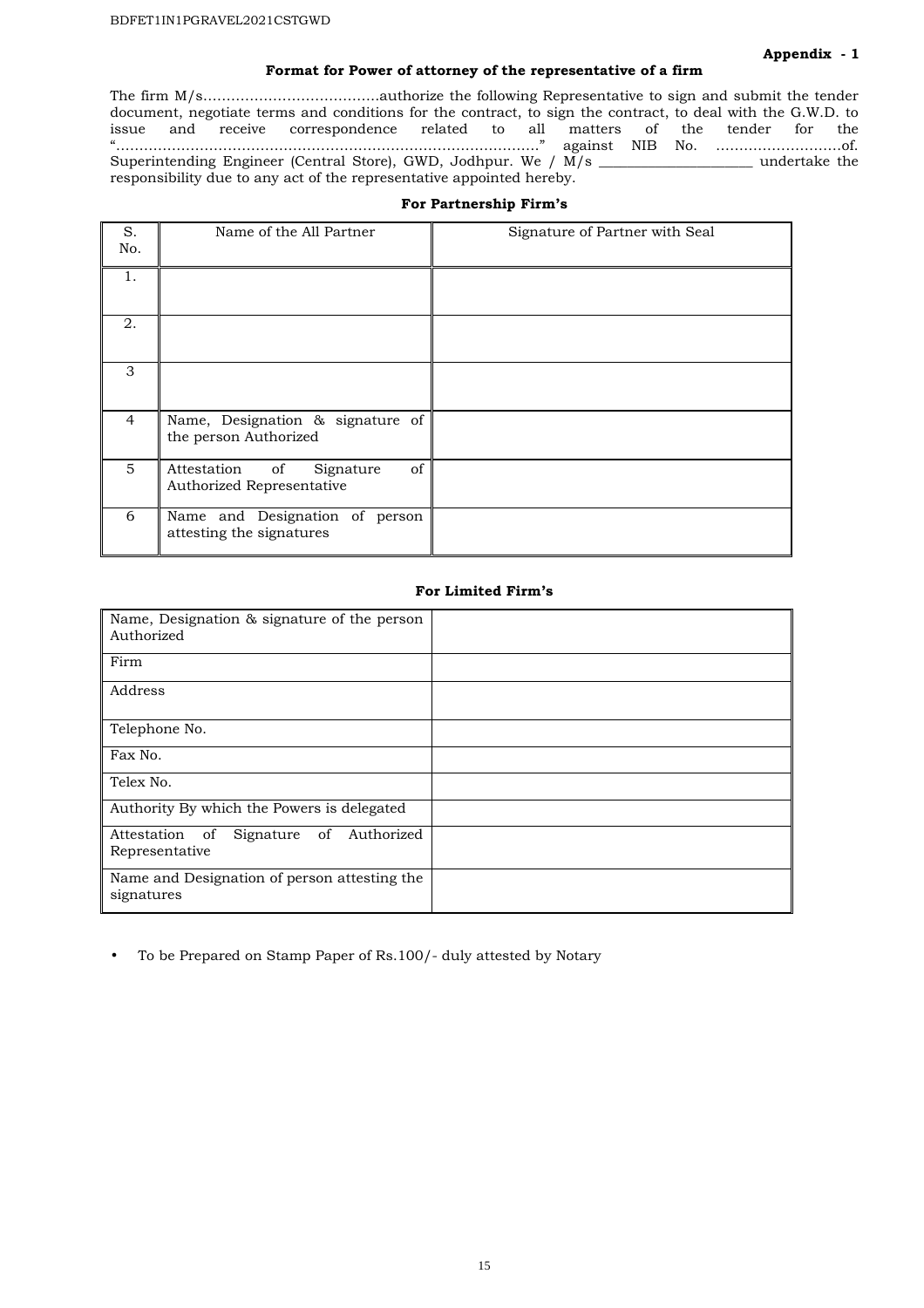#### The Superintending Engineer, (Central Store)

Ground Water Department, Jodhpur – 342 001

Subject – Tender for "…………………………………………………………………………………………………" Ref. : - Your NIB No…………………………………………………………..Dated………………………………...

Dear Sir ,

To,

- 1. Having carefully examined all the parts of the bid documents and the addenda (if any) for the execution of the above mentioned works / Supply of goods, having obtained all requisite information affecting this tender, having visited the site and being aware of all conditions and difficulties likely to affect the execution of the contract, we, the undersigned, hereby offer to execute the work as described in the Bid Documents and to hand over the whole of the said works in conformity with the drawings, conditions of contract, technical conditions and scope of work, for the sum indicated in the financial offer and such other sum as may be ascertained in accordance with the Contract.
- 2. We declare that we have read and understood and that we accept all clauses, conditions, descriptions, drawings of the bid documents, and subsequent addenda (if any) without any change, reservations and conditions. If any change, reservation or condition has been made in our tender we herewith withdraw it.
- 3. We undertake, if our tender is accepted, to commence the work and complete the work in the stipulated time as per period defined in the conditions of the bid documents.
- 4. If our tender is accepted we will provide a security deposit in the required form in the sums as stipulated in the bid documents.
- 5. We agree to abide by this tender for the period of 90 days from the date of opening of the bids and it shall remain binding upon us and may be accepted by you at any time before the expiry of that period, and not to make any modifications in its terms and conditions which are not acceptable to you.
- Unless and until the formal agreement is prepared and signed, this tender, together with your written acceptance thereof shall constitute a binding contract between us.

7. Together with the tender we submit the earnest money of Rs ......................... as .................. Dated this .............................. day .................. 2020**……………………….**

Name designation and signature of Authorized representative of the firm **Appendix– 3** 

#### **Undertaking by Tenderer**

I/ We undertake and confirm that "for modifications/deviations to Conditions of Contract / Technical Specifications no price information is indicated in Envelope 1.

I/ We understand that if this Undertaking is found to be incorrect, our tender may not be considered for Evaluation in future for financial evaluation, for which I/WE shall be liable for all consequences and / or damages.

| Signature with seal |                             |
|---------------------|-----------------------------|
| Full Name           | Designation                 |
| Address             |                             |
|                     | (Authorized representative) |
|                     | Appendix $-4$               |

I/ We \_\_\_\_\_\_\_\_\_\_\_\_\_\_\_\_\_\_\_\_\_\_\_\_\_\_\_\_\_\_the undersigned hereby certify that I / We have read, understood all the terms and conditions given in the tender document, including those in the addenda issued by the Department and the same are acceptable to us without any deviations.

If this declaration is found to be incorrect then without prejudice to any other action that may be taken, my  $/$  our security may be forfeited in full and the tender, if any to the extent accepted may be cancelled.

| Signature with seal |             |
|---------------------|-------------|
| Full Name           | Designation |
| Address             |             |

(Authorized representative)

#### **Appendix – 5**

#### **Declaration under the Official Secret**

I / We hereby declare that I / We shall treat the tender documents, drawings and other records, connected with the work, as secret confidential documents and shall not communicate information derived there from to any person other than a person to whom I / We am /are authorized to communicate the same or use the information in any manner prejudicial to the safety of the same.

I / We understand that failure to observe the secrecy of the tenders will render the tender, liable to summary rejection.

| Signature with seal |                             |
|---------------------|-----------------------------|
| Full Name           | Designation                 |
| Address             |                             |
|                     | (Authorized representative) |
|                     | Appendix -6                 |

#### **Declaration by the Bidder**

In relation to my/our Bid submitted to …………… for procurement of ……………………………………………

I/we hereby declare under Section 7 of Rajasthan Transparency in Public Procurement Act, 2012, that: 1. I/we possess the necessary professional, technical, financial and managerial resources and competence required by

- the Bidding Document issued by the Procuring Entity;
- 2. I/we have fulfilled my/our obligation to pay such of the taxes payable to the Union and the State Government or any local authorities as specified in the Bidding Document;
- 3. I/we are not insolvent, in receivership, bankrupt or being wound up, not have my/our affairs administered by a court or a judicial officer, not have my/our business activities suspended and not the subject of legal proceedings for any of the foregoing reasons.
- 4. I/we do not have, and our directors and officers not have, been convicted of any criminal offence related to my/our professional conduct or the making of false statements or misrepresentations as to my/our qualifications to enter into a procurement contract within a period of three years preceding the commencement of this procurement process, or not have been otherwise disqualified pursuant to debarment proceedings;

5. I/we do not have a conflict of interest as specified in the Act, Rules and the Bidding Document, which materially affects fair competitions.

Date: Place: Place: Place: Place: Place: Place: Place: Place: Place: Place: Place: Place: Place: Place: Place: Place: Place: Place: Place: Place: Place: Place: Place: Place: Place: Place: Place: Place: Place: Place: Place:

Signature with seal \_\_\_\_\_\_\_\_\_\_\_\_\_\_\_\_\_\_\_\_\_\_\_\_\_\_\_\_\_\_\_\_\_\_\_\_\_\_\_\_\_\_\_\_

(Authorized representative)

Designation

Address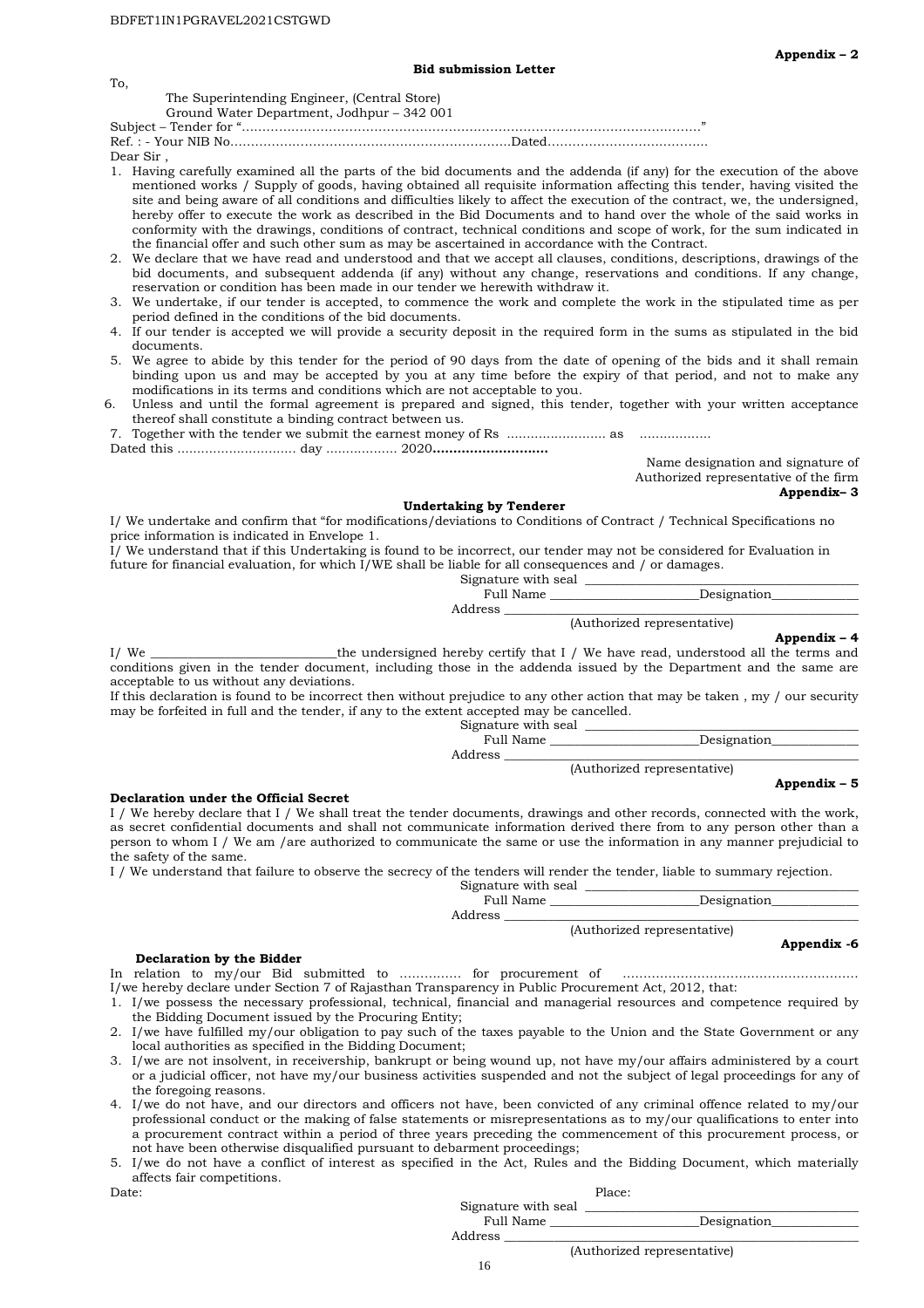BDFET1IN1PGRAVEL2021CSTGWD

**Section – (c) Bid Data Sheet (BDS)**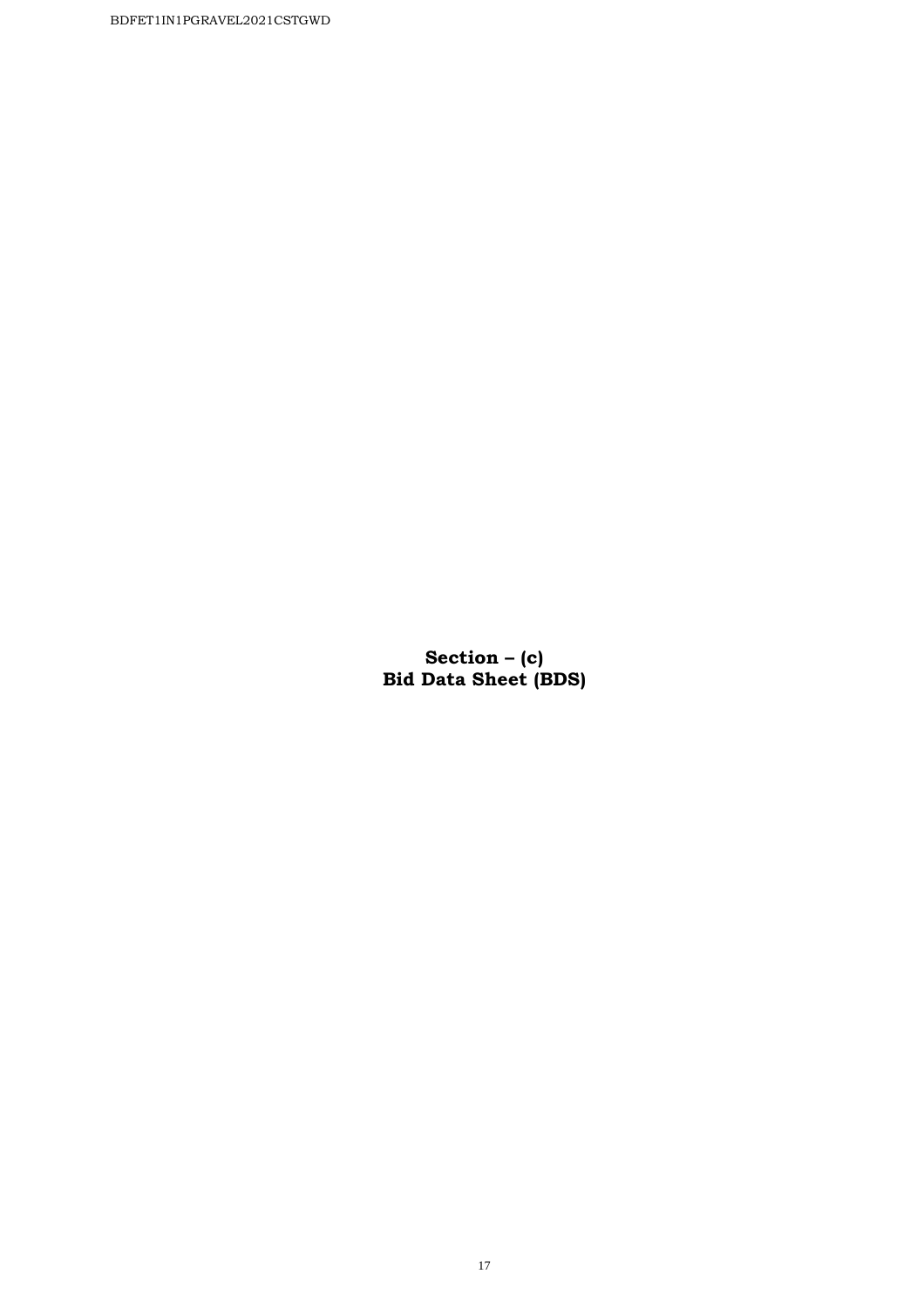#### **Section II. Bid Data Sheet (BDS)**

The following specific data for the goods to be procured shall complement, supplement, or amend the provisions in the Instructions to Bidders (ITB). Whenever there is a conflict, the provisions herein shall prevail over those in ITB.

| <b>ITB Clause Reference</b> | <b>General Information</b><br>1.                                                                                                                                                                 |
|-----------------------------|--------------------------------------------------------------------------------------------------------------------------------------------------------------------------------------------------|
| <b>ITB 1.1</b>              | The Purchaser is: Superintending Engineer, (Central Store), Ground Water Department, Jodhpur,<br>Rajasthan (India)& DDOs. Declared in the tender or any other agency as declared by the Govt     |
| <b>ITB 1.2</b>              | The name and identification number of the Bids are: Rate Contract for supply of Pea Gravel at<br>various destinations. Ref no . $ET - 1/2020 - 21$ Item No. 1 Dtd. 30.07.2020                    |
| <b>ITB 1.10</b>             | It is essential for a tenderer firm to be registered in GST a self-attested copy of the document                                                                                                 |
|                             | about GST registration indicating GST Registration No. is to be submitted with technical offer.                                                                                                  |
|                             | 2. Address for Communication                                                                                                                                                                     |
| ITB <sub>2</sub>            | Superintending Engineer (Central Store), New Power House Road, Heavy Industrial Area Opposite                                                                                                    |
|                             | Hindustan Radiator, Ground Water Department, Jodhpur - 342 001 , Rajasthan (India)                                                                                                               |
|                             | Telephone: 91-0291 - 2431942 Facsimile number: 91-0291 - 2631295, 2431942                                                                                                                        |
|                             | Electronic mail address: secsqwdjdpr@gmail.com / secsqw-jod-rj@gov.in                                                                                                                            |
|                             | <b>Period of Rate Contract</b><br>з.                                                                                                                                                             |
| <b>ITB 3.1</b>              | The supply work is proposed to be done through Annual Rate Contract, it is therefore proposed to                                                                                                 |
|                             | conclude annual rate contract for a period of 12 months for the execution of supply of tendered<br>goods as per requirement and conditions of the contract.                                      |
|                             | 4. Eligibility and Pre-Qualification Criteria                                                                                                                                                    |
| ITB $4.1(A)(1)$             | Work Experience: The Tenderer should have experience of supplying the tendered item i.e. Pea                                                                                                     |
|                             | Gravel. The tenderer will have to submit the copies of the documents indicating experience of                                                                                                    |
|                             | satisfactory supply of at least a minimum Quantity of 2000 MT Pea Gravel in last 5 financial                                                                                                     |
|                             | years. Satisfactory Performance Certificate(s) issued by the competent authority (Government                                                                                                     |
|                             | Deptt., Government undertaking, Government Boards, Institution & any type of Govt. Body) need                                                                                                    |
|                             | to attach with the tender.                                                                                                                                                                       |
|                             | <b>Qualification to the sample test :</b> It is essential for a tenderer to submit sample as per                                                                                                 |
|                             | requirement indicated in tender specification, department will arrange sample testing at their level.                                                                                            |
|                             | It is essential for pre qualification of a tenderer to qualify in test results of all the parameters as                                                                                          |
|                             | well as fulfillment of all conditions as required and mentioned in the tender specifications, failing                                                                                            |
|                             | which the tenderer will be disqualified for opening of their financial Bid.<br>5. Bid Document                                                                                                   |
| <b>ITB 5.5</b>              | Amendment of Bidding Documents will be notified on the website                                                                                                                                   |
|                             | http://www.eproc.rajasthan.gov.in or at the address of the bidder through post / email.                                                                                                          |
|                             | 6. Preparation of Bids                                                                                                                                                                           |
| <b>ITB 6.1</b>              | The language of the bid is: Hindi or English                                                                                                                                                     |
| ITB 6.3.2                   | Manufacturer's authorization is: ------Not Applicable-------------                                                                                                                               |
| <b>ITB 6.5</b>              | The prices quoted by the Bidder shall be firm and fix no price variation during the course of                                                                                                    |
|                             | contract will be applicable.                                                                                                                                                                     |
| ITB 6.5.2                   | The Bidder will have to quote rate inclusive of applicable GST.                                                                                                                                  |
| ITB 6.5.5                   | GST or any other taxes / Levies will be deducted at source as per applicable ruling by the DDO from<br>the payment against the invoice for the supply of material.                               |
| ITB 6.6                     | The Bidder is required to quote the price in Indian Rupees only.                                                                                                                                 |
| ITB 6.9                     | Joint Venture : Not accepted                                                                                                                                                                     |
| <b>ITB 6.10</b>             | Bid shall include a Bid Security for an amount of Indian Rs. 41000/- and is required to be                                                                                                       |
|                             | deposited as per SCC-16. Bid Security for the Micro, Small and Medium enterprises of the State                                                                                                   |
|                             | of Rajasthan shall be Indian Rs. 10250/-. Last date & time for uploading of scanned                                                                                                              |
|                             | copy of the CIN receipt alongwith uploading of bid on e-proc website is                                                                                                                          |
|                             | 15.09.2020 up to 1:00 pm.                                                                                                                                                                        |
| ITB 6.11                    | Cost of Bid Document and Processing Fee :<br><b>The Bid Document Fee:</b> Indian Rs.500/- is required to be deposited. The bidding document                                                      |
|                             | shall be provided to the micro, small and medium enterprises of Rajasthan State at 50% of the                                                                                                    |
|                             | prescribed bid document fee i.e. Indian Rs.250/-The Bid Processing Fee: Indian Rs.500/-                                                                                                          |
|                             | Both the fee are to be deposited as per SCC-16. Last date & time for uploading of                                                                                                                |
|                             | scanned copy of the CIN receipt alongwith uploading of bid on e-proc website is                                                                                                                  |
|                             | 15.09.2020 up to 1:00 pm.                                                                                                                                                                        |
| ITB 6.12                    | The bid validity period shall be 90 days.                                                                                                                                                        |
|                             | 7. Sealing and Marking of Bids                                                                                                                                                                   |
| <b>ITB 7.1</b>              | Bidders have the option of submitting their bids electronically : Yes                                                                                                                            |
|                             | Submission / Deposition in Physical Form: If bids are to be submitted electronically the                                                                                                         |
|                             | documents mentioned at Point NO. 7.1 of ITB are to be submitted in physical form before the                                                                                                      |
|                             | scheduled date & time of submission of bid.                                                                                                                                                      |
| <b>ITB 7.2</b>              | The First cover (Envelope – 1) shall be marked as "TECHNICAL BID" and the $2nd$ cover (Envelope                                                                                                  |
|                             | - 2) shall be marked as "PRICE BID" alongwith additional identification marks: "Rate Contract<br>for supply of Pea Gravel at various destinations" $ET - 1/2020 - 21$ Item No. 1dtd. 30.07.2020. |
|                             | <b>Bid Opening and Evaluation</b><br>8.                                                                                                                                                          |
| <b>ITB 8.1</b>              | The bid opening shall take place at: Superintending Engineer (Central Store), Ground Water                                                                                                       |
|                             | Department, New Power House Road, Heavy Industrial Area, Opposite Hindustan Radiator,                                                                                                            |
|                             | Jodhpur 342 001 - Rajasthan (India) Date. 15.09.2020 Time: 15:30 (IST) (Online opening of                                                                                                        |
|                             | those bidders who had deposited requisite Bid Security, Bid Document Fee & Bid                                                                                                                   |
|                             | Processing Fee in the prescribed form alongwith uploading of scanned copy of the CIN                                                                                                             |
|                             | receipt and submission of required sample within the prescribed date and time)<br><b>Evaluation and Comparison of Bids</b><br>9.                                                                 |
| <b>ITB 9.3</b>              | Domestic price preference in evaluation comparison of bids is not applicable.                                                                                                                    |
|                             |                                                                                                                                                                                                  |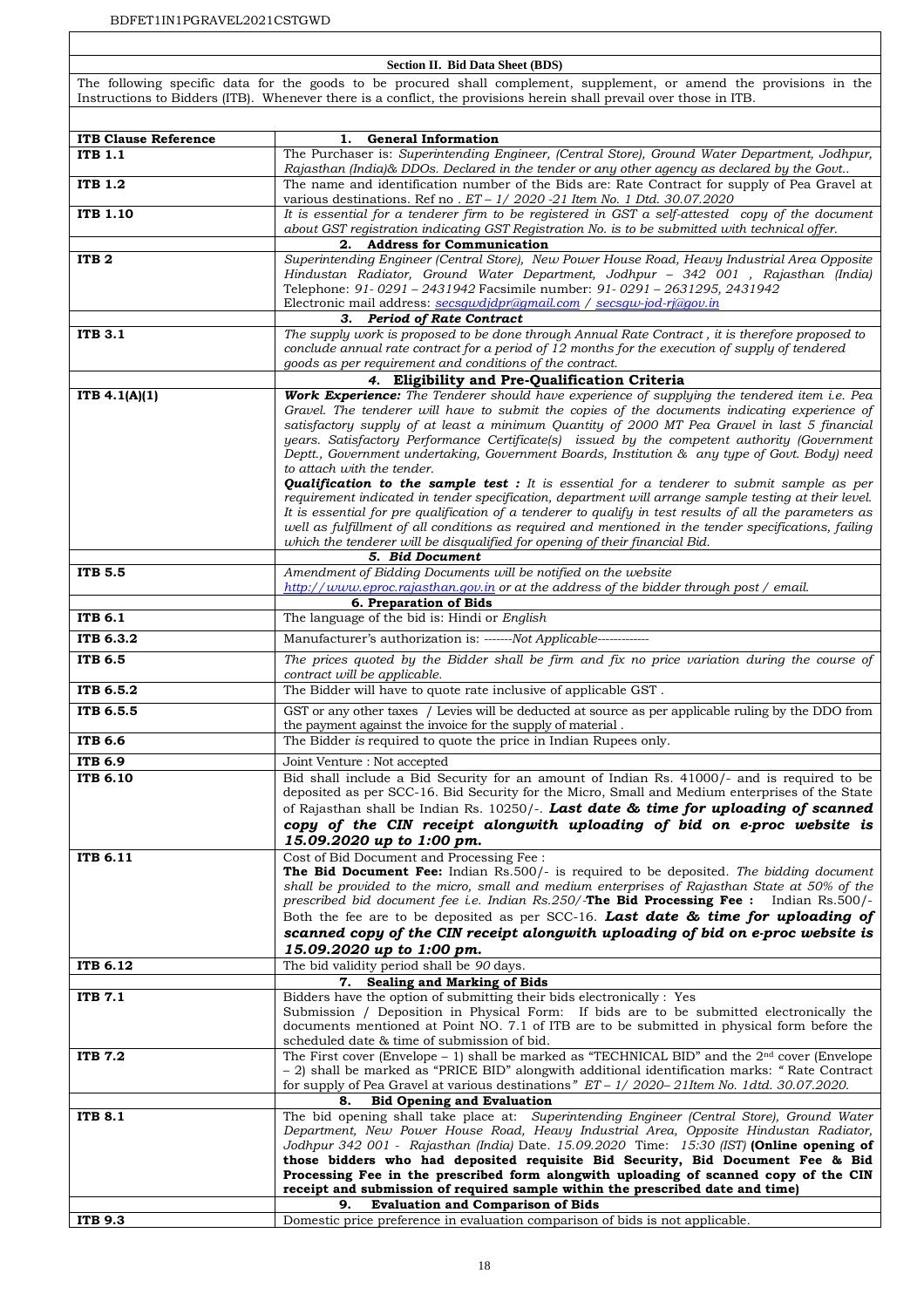| ITB 9.1.3       | In addition to the qualification criteria mentioned in the Section - Evaluation and<br>Qualification Criteria and also in ITB 4 following criteria will also considered for deciding the<br>qualification of bidder.<br>Deviation in Delivery schedule: No deviation will be accepted<br>(a)<br>Deviation in payment schedule: No deviation will be accepted<br>(b)                                                                                   |  |  |  |
|-----------------|-------------------------------------------------------------------------------------------------------------------------------------------------------------------------------------------------------------------------------------------------------------------------------------------------------------------------------------------------------------------------------------------------------------------------------------------------------|--|--|--|
|                 | the availability in the Purchaser's Country of spare parts and after-sales services for the<br>(c)<br>goods offered in the bid: NA                                                                                                                                                                                                                                                                                                                    |  |  |  |
|                 | the guarantee / warranty of the goods offered; No deviation will be accepted<br>(d)                                                                                                                                                                                                                                                                                                                                                                   |  |  |  |
|                 | 10. Award of Contract                                                                                                                                                                                                                                                                                                                                                                                                                                 |  |  |  |
| <b>ITB 10.1</b> | (a) DDO(s): The Superintending Engineer (Central Store), GWD, Jodhpur will be the DDO to<br>operate the Rate Contract as per terms and conditions of the tender and the $R/C$ letter. P.O. will<br>be placed by the DDO. Payments will be made by the consignee concerned accordingly the<br>invoices are to be raised in favour of them.                                                                                                             |  |  |  |
|                 | (b) Purchase Order : P.O. against the requirement will be issued by the concerned DDO.                                                                                                                                                                                                                                                                                                                                                                |  |  |  |
|                 | (c) Non acceptance of P.O. : Shall have to be reported to the concerned DDO within 7 days from<br>the date of issuance of the P.O.                                                                                                                                                                                                                                                                                                                    |  |  |  |
|                 | (d) Consignee & Paying officer: Will be among the i) Ex. En., GWD, Jodhpur, ii) Ex. En., GWD,<br>Barmer, iii) Ex. En. , GWD, Pali, iv) Ex. En. , GWD, Jaipur, v) Ex. En. , GWD, Bikaner, vi) Ex. En.<br>GWD, Alwar, vii) Ex. En. GWD, Udaipur, viii) Ex. En. GWD, Kota & ix) Ex. En. GWD,<br>Dungarpur. x) S.E. (Central Store), GWD, Jodhpur.                                                                                                        |  |  |  |
|                 | <b>Note:</b> As all the payments are to be made by the consignee accordingly he has to ensure all<br>deductions as per prevailing rules and tender conditions, similarly guarantee warranty coverage<br>will also be looked by the consignees. Payment will be made by the consignee only after getting<br>sanction of payment from their concerned SE, otherwise consignee will be held responsible for<br>any over/excess/wrong/irregular payments. |  |  |  |
|                 | (e) Inspection, defect under guarantee period : Will be carried away by the consignee, defect<br>under guarantee period will be dealt by the consignee themselves for their supply.                                                                                                                                                                                                                                                                   |  |  |  |
| <b>ITB 10.2</b> | The maximum percentage by which quantities may be increased is: 50%                                                                                                                                                                                                                                                                                                                                                                                   |  |  |  |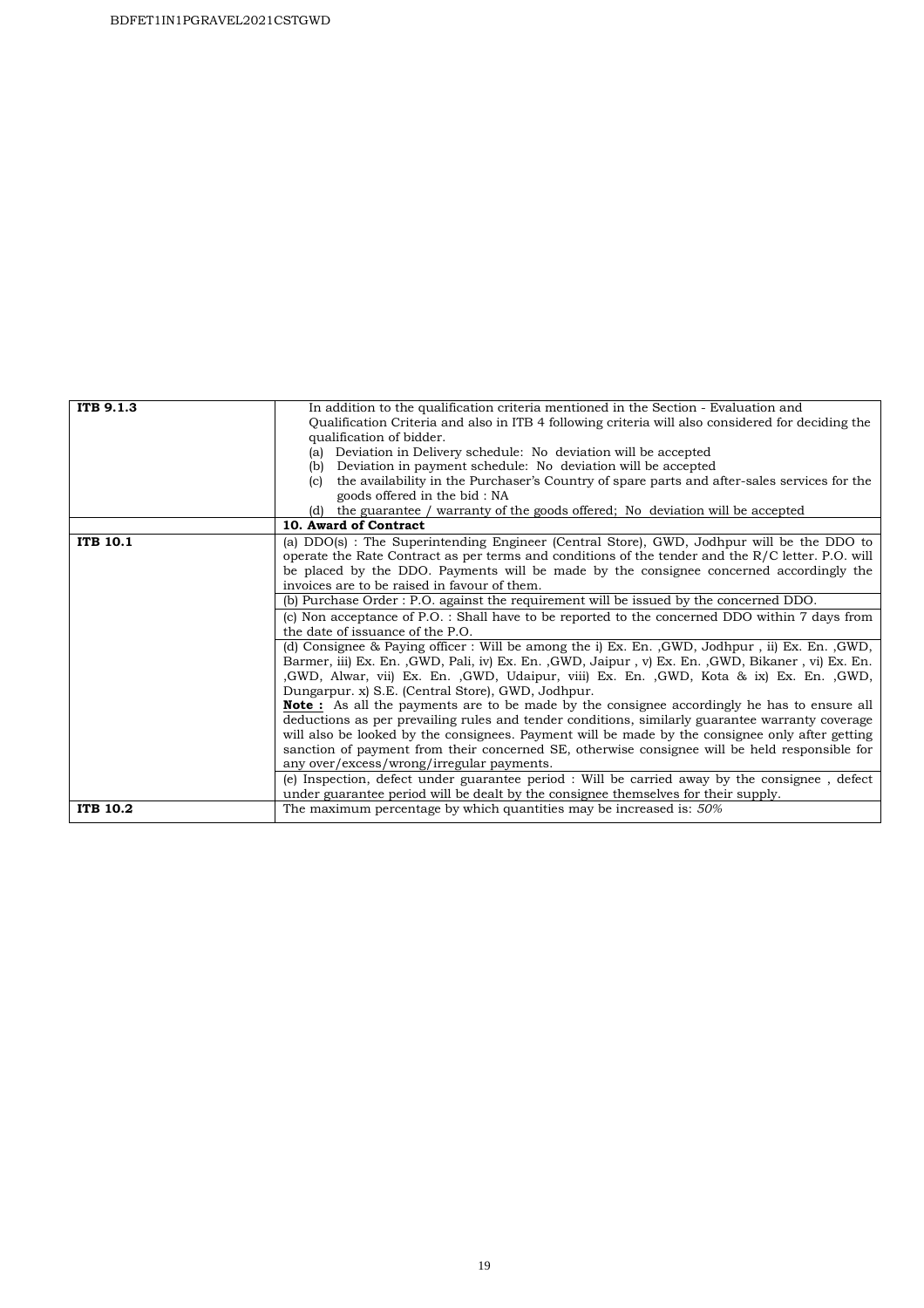**Section – (d)**

# **Qualification and Evaluation Criteria**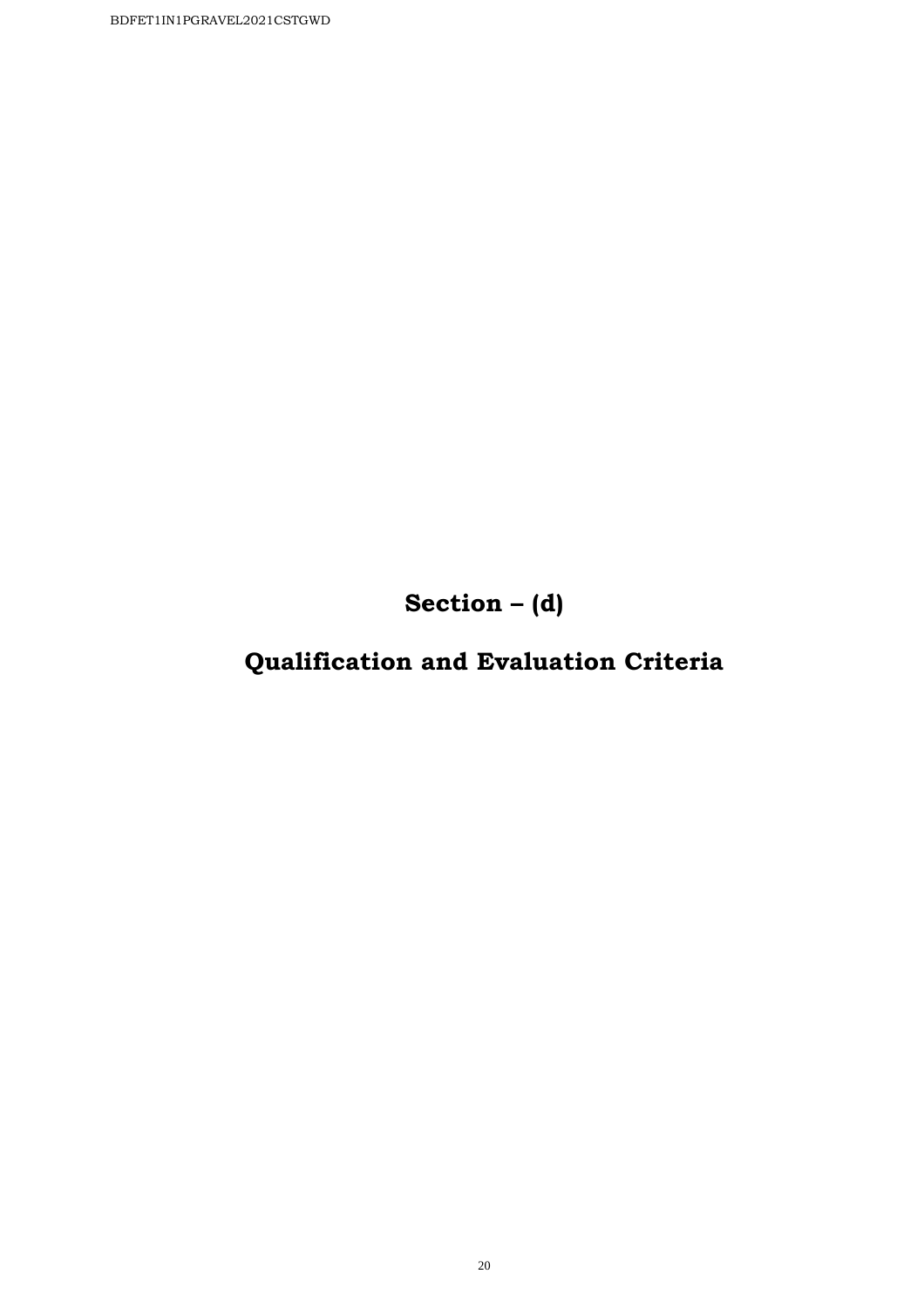#### **Qualification and Evaluation Criteria**

*This Section complements the Instructions to Bidders. It contains the criteria that the Purchaser may use to evaluate a bid and determine whether a Bidder has the required qualifications. No other criteria shall be used.* 

#### **1. Domestic Preference**

#### **1.1 Preference To State Units and Placement Of Supply Orders**

- (I) In case the bidding enterprise from outside the state is adjudged lowest, then purchase preference to local enterprises shall be given in the following manner, subject to fulfilment of all required specifications and conditions of the bid :-
	- (a) Opportunity shall be given to local enterprises to supply 80% of the Bid quantity.
	- (b) Order for 20% quantity shall be given to the original lowest bid outside enterprises. However, where State enterprises are not available on parallel contract, entire purchase shall be made from lowest outside unit.
	- (c) Out of this 80% , minimum of 60% would be required to be purchased from the local micro & small enterprises , in case they have also bid, and within this 60% , 4% shall be earmarked for procurement from local micro and small enterprises owned by member of Schedule Caste or Schedule Tribe.
	- (d) The remaining quantity, out of the above mentioned 80% and to the maximum limit of 20%, shall be procured from the local medium enterprises in case they have also bid.
	- (e) To exercise this option of purchase preference for 80% of the bid quantity, in such a situation, a counter offer would be given to the local enterprise, which has quoted the minimum rate among the local bidder enterprises, to match the overall lowest (L1) rate received .
	- (f) In case, the lowest local enterprises does not agree to the counter offer or does not have the capacity to provide the entire bid quantity, the same counter offer shall be made to the next lowest bidder of the eligible local bidder enterprises, in that order till the quantity to be supplied is met. The contract for the supply of goods to the Micro, Small and Medium enterprises of the Rajasthan State may be given to the extent of their capacity by breaking the order in part for procurement of goods , in the manner provided in rule 74 of the RTPP Rules, 2013.
- 1.2 Price Preference to SSI Units of Rajasthan : Deleted
- 1.3 In case a bidder offering to supply the goods through a dealer located in Rajasthan and the bid price are equal to the rates offered by local enterprises of Rajasthan and the quality and specifications of the goods are the same, the local enterprises shall be given purchase preference over such dealer.

#### **2. Evaluation Criteria (ITB 36.3 (d))**

- The Purchaser's evaluation of a bid may take into account, in addition to the Bid Price quoted and other criteria mentioned in the ITB and BDS **,** using the following criteria and methodologies.
- (a) Delivery schedule: The Goods specified in the List of Goods are required to be delivered within the acceptable time range (after the earliest and before the final date, both dates inclusive) specified in the conditions related to Delivery Schedule. No credit will be given to deliveries before the earliest date, and bids offering delivery after the final date shall be treated as non-responsive. (No deviation will be accepted.) (b) Deviation in payment schedule. No *Deviation to the payment schedule acceptable.*
- (c) the availability in the Purchaser's Country of spare parts and after-sales services for the goods offered in
	- the bid : ----NA----

.

(d) the guarantee / warranty of the goods offered : Should be as defined in the Technical specifications , no deviation will be accepted.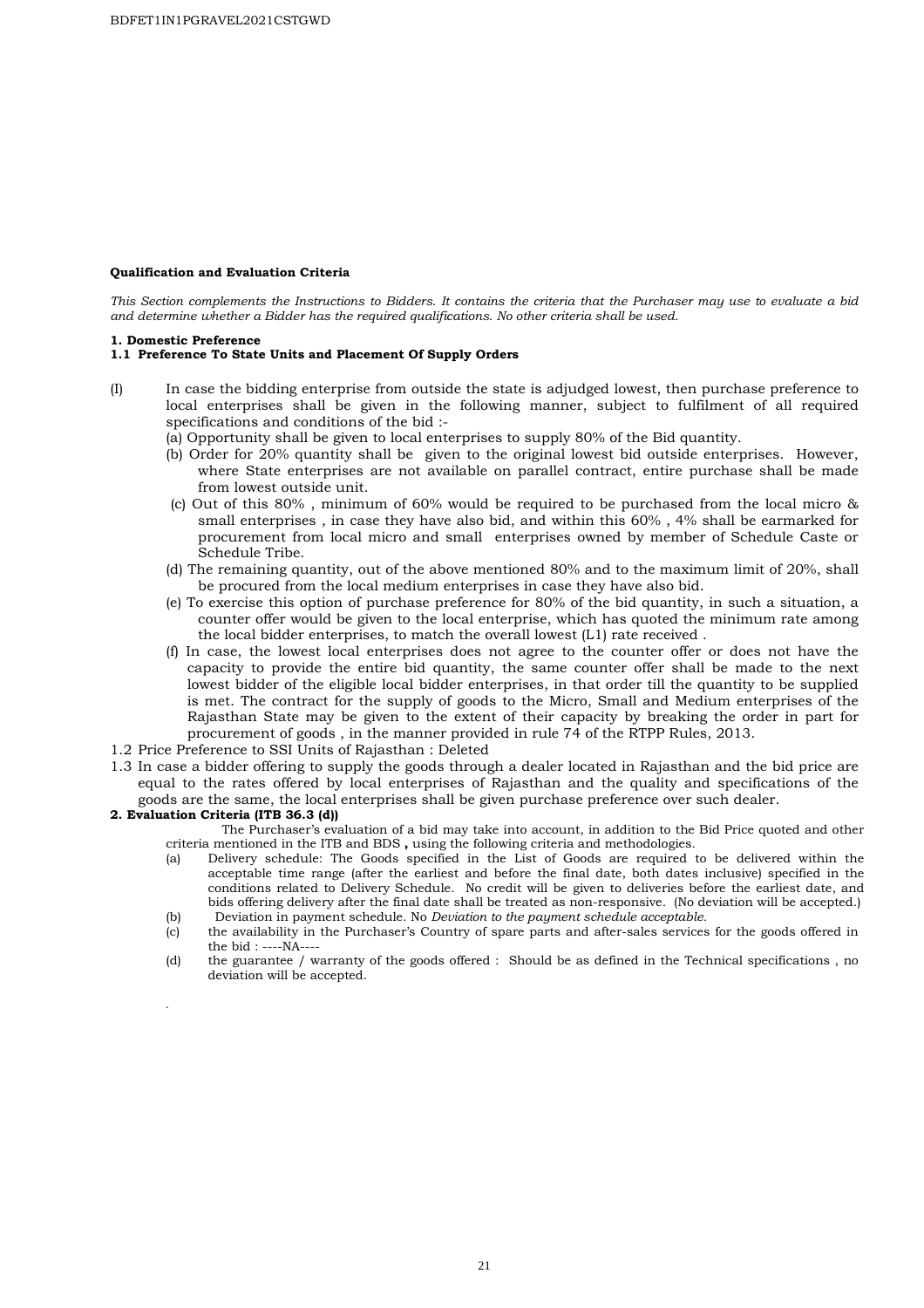# **Section – (e)**

# **Bidding Forms**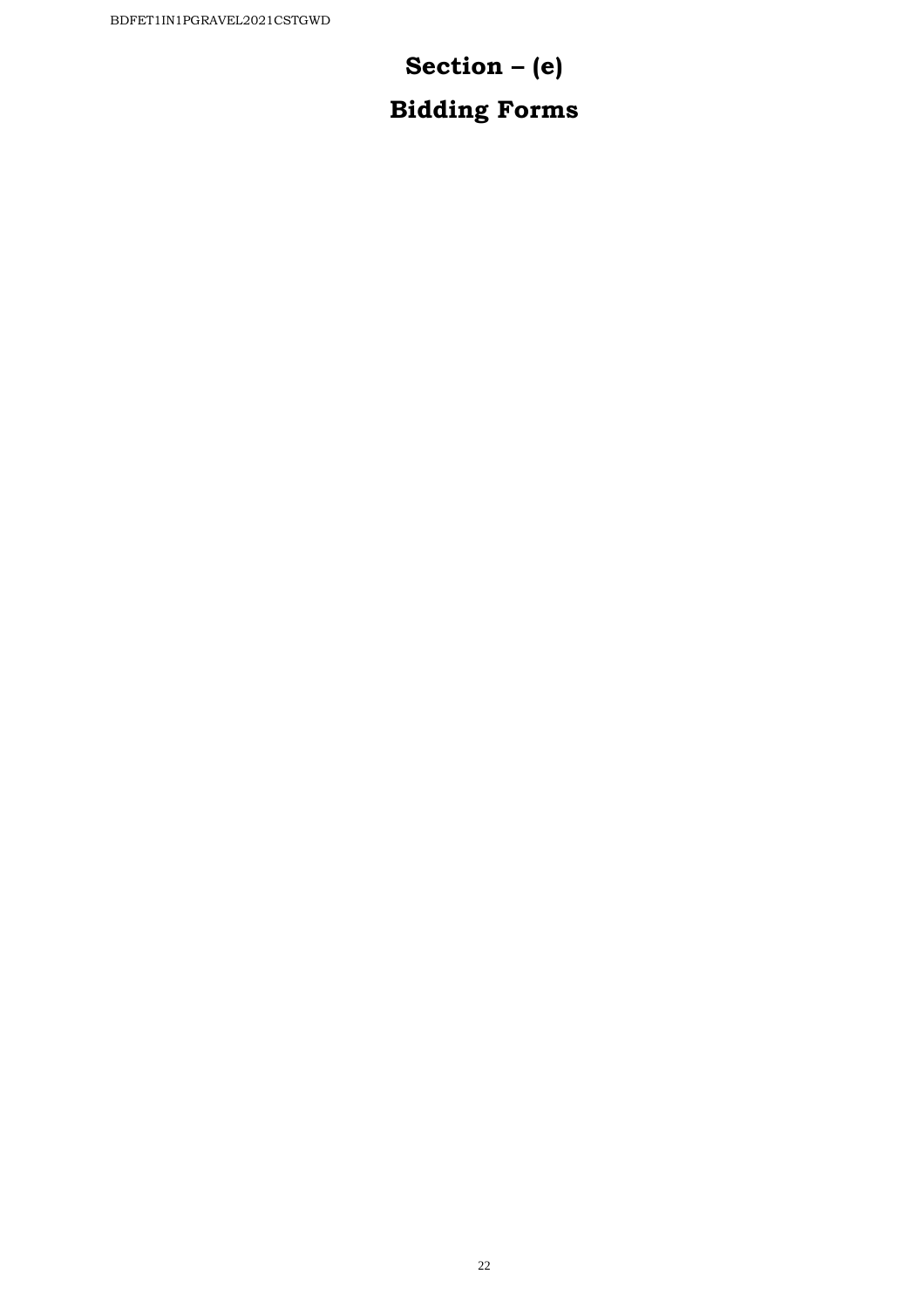#### **SCHEDULE - 1**

**1. TENDER FORMS** The Tenderer has to fill in all tender forms (if applicable) in this document and to submit them duly signed and stamped. They shall be used for the evaluation of his offer, the assessment whether his tender is substantial and for his prequalification.

The Tenderer shall neither add nor delete the texts of the forms. This might lead to the rejection of the tender. The papers shall remain bound in the tender document issued to the Tenderer. The supporting papers as indicated in the tender document should be submitted online, in the same order as they appear hereafter.<br>**Tender forms and supporting papers req** 

|  | Tender forms and supporting papers required |  |
|--|---------------------------------------------|--|

| Designation                                                                     | What to do?                            | <b>Supporting papers</b>                                                                                                                                                           |
|---------------------------------------------------------------------------------|----------------------------------------|------------------------------------------------------------------------------------------------------------------------------------------------------------------------------------|
| Statement having read To be filled in, signed<br>Tender Document and<br>addenda | and stamped                            |                                                                                                                                                                                    |
| General<br>information<br>about the tenderer                                    | To be filled in, signed<br>and stamped | *Power of attorney, attested by notary on non-judicial stamp paper of Rs 100/-<br>*Earnest money, tender fee and processing fee in required form<br>*GST Registration Certificate. |
| Tender<br>Letter.<br>Declaration<br>and<br>Undertakings                         | To be filled in, signed<br>and stamped |                                                                                                                                                                                    |
| Oualification<br>Pre<br>Schedules                                               | To be filled in, signed<br>and stamped | *Evidence of work experience of firm <i>i.e.</i> satisfactory<br>work completion<br>certificate etc.                                                                               |

### Signature of authorized representative.......................................................

**2. STATEMENT HAVING READ THE TENDER DOCUMENTS**

We declare that we have read and understood and that we accept all clauses, conditions, descriptions, drawings, technical specifications of the tender documents and subsequent addenda (if any) without any change, reservations and conditions. **Tender documents purchased from GWD** 

| <b>Section</b> | Part                                                                                    | Total pages* |
|----------------|-----------------------------------------------------------------------------------------|--------------|
| Section (a)    | Notice of Invitation of Tenders (NIB)                                                   |              |
| Section (b)    | Instructions to Bidders, (ITB)                                                          |              |
| Section (c)    | Bid Data Sheet (BDS)                                                                    |              |
| Section (d)    | <b>Oualification and Evaluation Criteria</b>                                            |              |
| Section (e)    | <b>Bidding Forms</b>                                                                    |              |
| Section (f)    | General Conditions of Contract                                                          |              |
|                | Special Conditions of Contract                                                          |              |
| Section (g)    | Appendix including Technical Specifications and Drawings etc.                           |              |
| Section (h)    | Annexure and forms related to Rajasthan Transparency in Public Procurement Rules / Acts |              |
|                | Addenda issued by GWD*<br>2                                                             |              |

Addendum No. 2008. Dated

**\*TO BE FILLED IN BY THE TENDERER**

Signature of authorized representative.......................................................

**SCHEDULE – 2 PRE - QUALIFICATION SCHEDULES**

2.1 Details of Experience related to supply of .

| S.N | Name of the Deptt. Work Order<br>or Customer | No / date / | Ordered Qty.<br>(MT) | Supplied Qty. (MT) | Copy of the Work<br>order / Rate<br>Contract | Documents for<br>supporting evidence<br>about satisfactory<br>execution of work as<br>per order |
|-----|----------------------------------------------|-------------|----------------------|--------------------|----------------------------------------------|-------------------------------------------------------------------------------------------------|
|     |                                              |             |                      |                    |                                              |                                                                                                 |

#### **SIGNATURE OF AUTHORIZED REPRESENTATIVE....................................................... Schedule - 3 Deviations from Technical Specification**

All deviations from Technical Specifications shall be filled in by the Bidder, clause by clause, in this Schedule. It may be noted that the Specifications given in the Appendix – 'C' of Bid Document are the minimum acceptable; the bidders are free to quote standards that are better / higher than the ones referred to in the Bid Document.

| Clause Ref. of Bid Document<br>or Technical Specification | <b>Specification</b> | <b>Deviation</b> | <b>Standard to Which offered</b><br>material / equipment confirms |
|-----------------------------------------------------------|----------------------|------------------|-------------------------------------------------------------------|
|                                                           |                      |                  |                                                                   |
|                                                           |                      |                  |                                                                   |

The bidder hereby certifies that the above mentioned are the only deviations from Technical Specifications of the Bid and he accepts all the remaining scope and specifications contained in the Bid document.

Signature of authorized representative.......................................................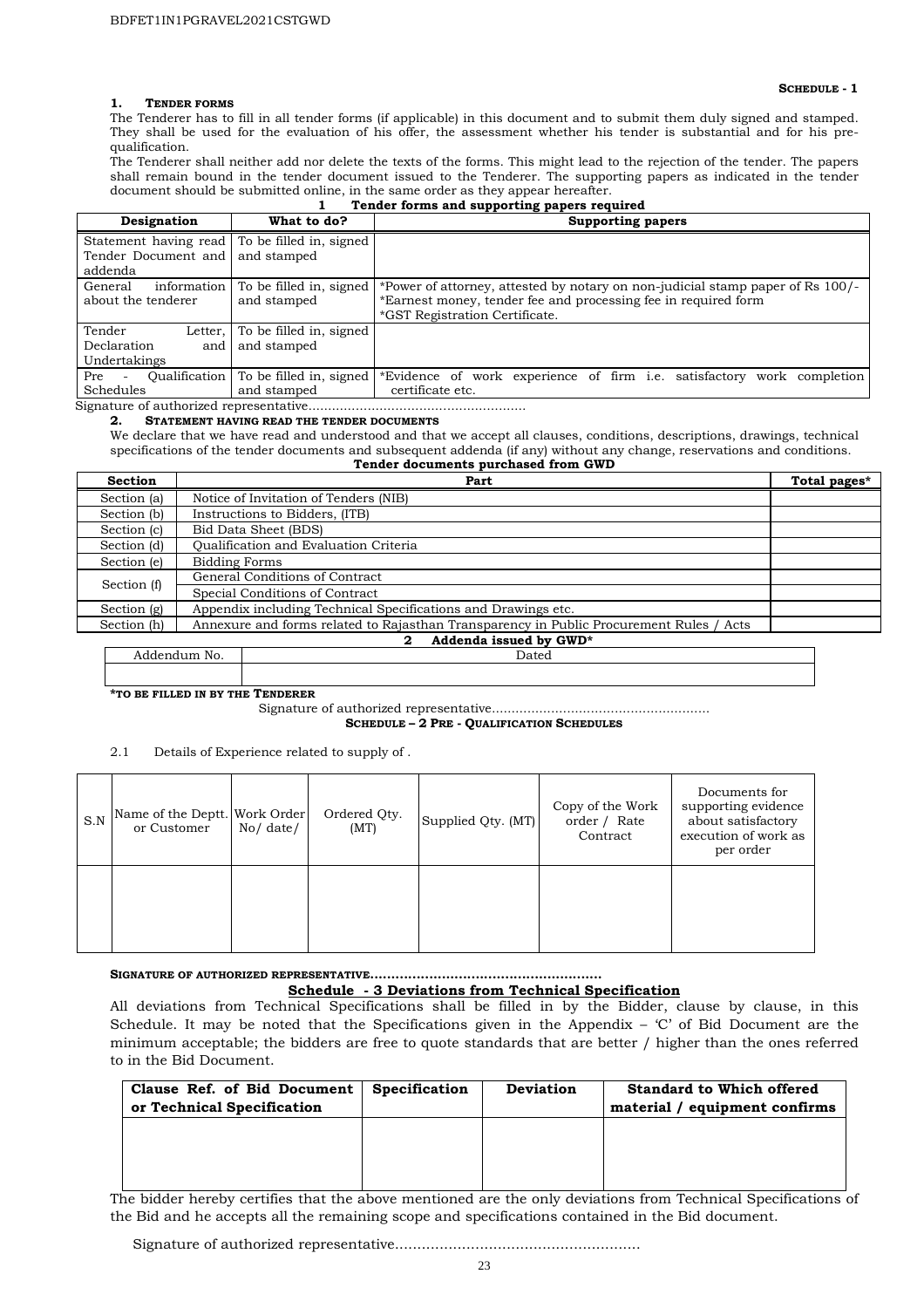**Section – (f)** 

**General Conditions of the Contract (GCC) & Special Conditions of the Contract (SCC)**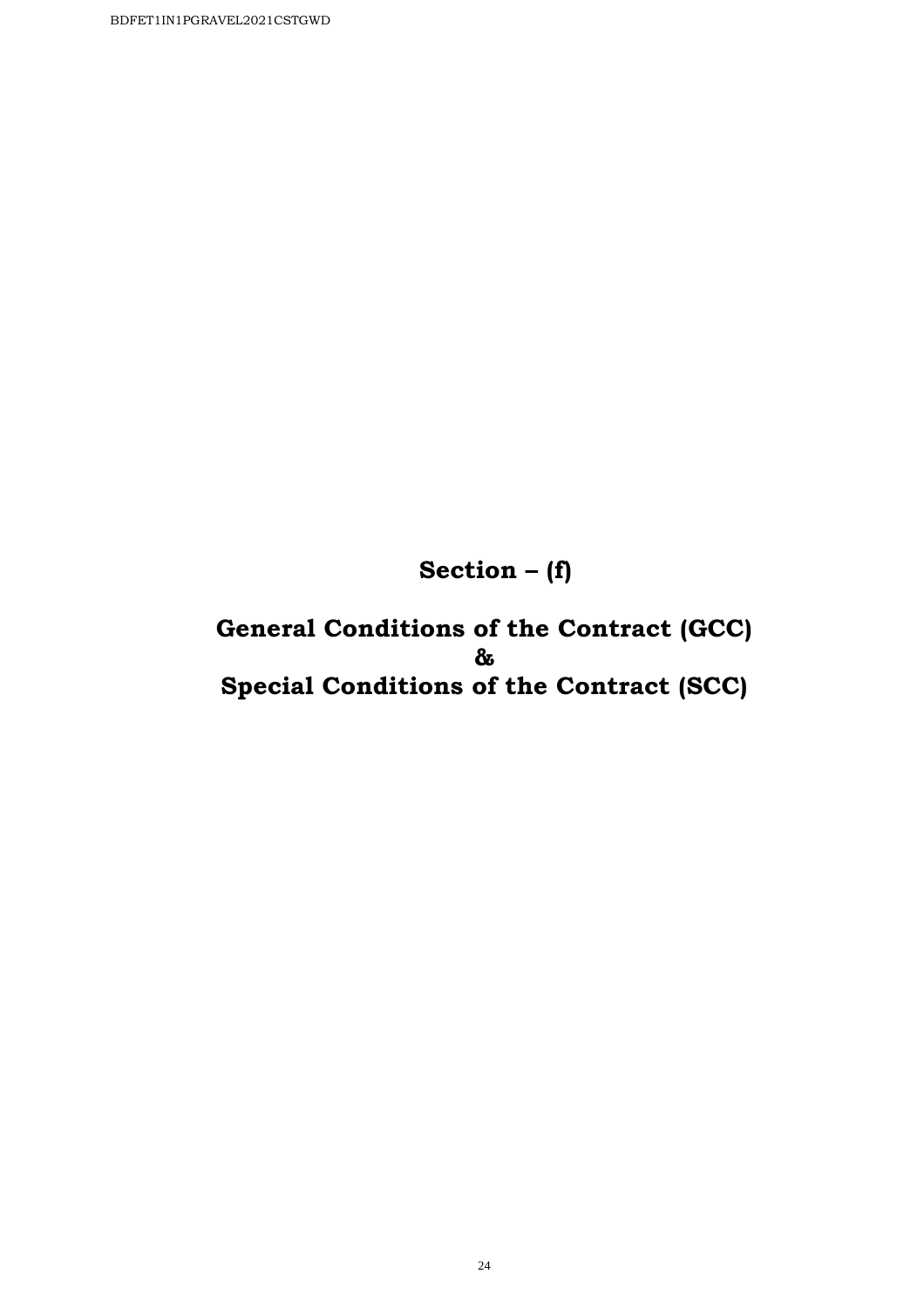#### FORM: SR-16

PHONE: - (0291)2431942website http://phedwater.rajasthan.gov.inE-Mail:secsgwdjdpr@gmail.com/ secsgw-jodrj@gov.in

#### **GOVERNMENT OF RAJASTHAN**

#### **OFFICE OF THE SUPERINTENDING ENGINEER (CENTRAL STORE), G.W.D, JODHPUR CONDITIONS OF TENDER AND CONTRACT FOR OPEN TENDER**

#### **(GENERAL CONDITIONS OF THE CONTRACT - GCC)**

(Including Form SR-11 , Tender Form SR -15 and clarification/Guidelines for submission of tender)

No. ET- 1/2020-21/Item No. 1 dated 30.07.2020.

- **NOTE**: Tenderers should read these conditions carefully and comply strictly while sending their tenders.
- 1. Tenders must be enclosed in a properly sealed envelope according to the directions given in the tender notice. (See Amendment Sheet)<br>**a.** The bidders
	- **a.** The bidders who are interested in bidding can download the tender documents from**http://eproc.rajasthan.gov.in**
	- b. The bidders who wish to participate in the tenders will have to register on
	- **http://eproc.rajasthan.gov.in**Further, bidders who wish to participate will have to procure Digital
	- Certificate as per Information Technology Act-2000 using which they can sign their electronic bids.
	- c. Bidder shall submit their offer on-line in Electronic format on above mentioned web site and the date mentioned here in above.

#### d. **The tenders will not be accepted in physical forms.**

- 2. "Tenders by bonafide dealers" : Tenders shall be given only by bonafide dealers in the goods. They shall, therefore, furnish a declaration in the SR FORM-11 (copy enclosed).
- 3. (i) Any change in the constitution of the firm, etc. shall be notified forthwith by the contractor in writing to the Purchase Officer and such change shall not relive any former member of the firm, etc., from any liability under the contract.
	- (ii) No new partner/partners shall be accepted in the firm by the contractor in respect of the contract unless he/they agree to abide by all its terms, conditions & deposit with the Purchase Officer a written agreement to this effect. The contractors receipt for acknowledgement or that of any partners subsequently accepted as above shall bind all of the them and will be sufficient discharge for any of the purpose of the contract.
- **4. GST** : No Tenderer who is not registered under the GST Act prevalent in the State where his business is located shall tender.

## 5. **Income Tax Clearance Certificate** :- **(DELETED)**

- Tender forms shall be filled in ink or types. No tender filled in pencil shall be considered. The tenderer shall sign the tender form at each page and at the end in token of acceptance of all the terms and conditions of the tender. As the tender is e – tender hence before electronically submitting the tenders, it should be ensured that all the tender papers including the conditions of the contract are digitally signed by the tenderer
- 7. Rate shall be written both in words and figures: There should not be errors and/or over-writings. Corrections if any, should be made clearly and initialed with dates.

For e – tender : Rates are to be filled through online submission of tender in prescribed BOQ.

- 8. All rates quoted must be FOR destination and should include all incidental charges, levies, GST etc.. No cartage or transportation charges will be paid by the Government and the delivery of the goods shall be given at the premises of Purchase Officer / consignee(s).
- 9. (i) Comparison of Rates : No Price preference to the local enterprises (MSME of Rajasthan State)
- 10. Purchase Preference: Purchase preference in procurement from micro, small and medium enterprises situated in Rajasthan will be given as per Notification No. F.1(8)FD/GF&AR/201, dt. 19.11.2015 - Published in Gazette Extraordinary, Pt. IV (C)(II), dt. 14.07.2016 and amendment made vide notification F.2(1)/FD/SPFC/2017 dtd. 29.08.2018.
- 11. **Validity** :- Tenders shall be valid for a period of 90 days from the date of opening of tender.

The approved supplier shall be deemed to have carefully examined the conditions, specifications, size, make & drawings etc. of the goods to be supplied. If he has any doubts as to the meaning of any portion of these conditions or of the specification, drawing etc., he shall, before signing the contract, refer the same to the Purchase Officer and get clarifications.

**12.** The contractor shall not assign or sub-let his contract or any substantial part thereof to any other agency.

#### **13. Specification**

(i) All article supplied shall strictly conform to the specifications, trade mark laid down in the tender form and where-ever articles have been required according to ISI Specifications, those articles should conform strictly to those specifications and should bear such marks.

- (ii) The supply of articles marked with asterisk/at serial number\_\_\_\_\_, shall in addition, conform strictly to the approved samples and in case of other material where there are no standard or approved samples, the supply shall be of the very best quality and description. The decision of the Purchase Officer/Purchase Committee whether the articles supplied conform to the specifications and are in accordance with the samples, if any shall be final and binding on the tenderers.
- (iii) **Warranty/Guarantee clause** :- The tenderer would give guarantee that the goods/stores/articles would continue to conform to the description and quality as specified for a period of **(As per SCC)** from the date of delivery of the said goods/stores/articles to be purchased that notwithstanding the fact that the purchaser may have inspected and/or approved the goods/stores/articles, if during the aforesaid period of \_\_\_\_days/months, the said goods/stores articles be discovered not to conform to the description & quality aforesaid or have determined (and the decision of the Purchase Officer in that behalf will be final & conclusive), the purchaser will be entitled to reject the said goods/stores/articles or such portion thereof as may be discovered not to conform to the said description & quality, on such rejection the goods/articles/stores will be at the seller's risk and all the provisions relating to rejection of goods etc., shall apply. The tenderer shall if so called upon to do, replace the goods etc. or such portion thereof as is rejection by the Purchase Officer, otherwise the tenderer shall pay such damage as may arise by reason of the breach of the condition herein contained. Nothing herein contained shall prejudice any other right of the Purchase Officer in that behalf under this contract or otherwise.
- (iv) In case of machinery and equipment also, guarantee will be given as mentioned in clause (iii) above and the tenderer shall during the guarantee period replace the parts if any and remove any manufacturing defect if found during the above period so as to make machinery and equipment operative. The tenderer

25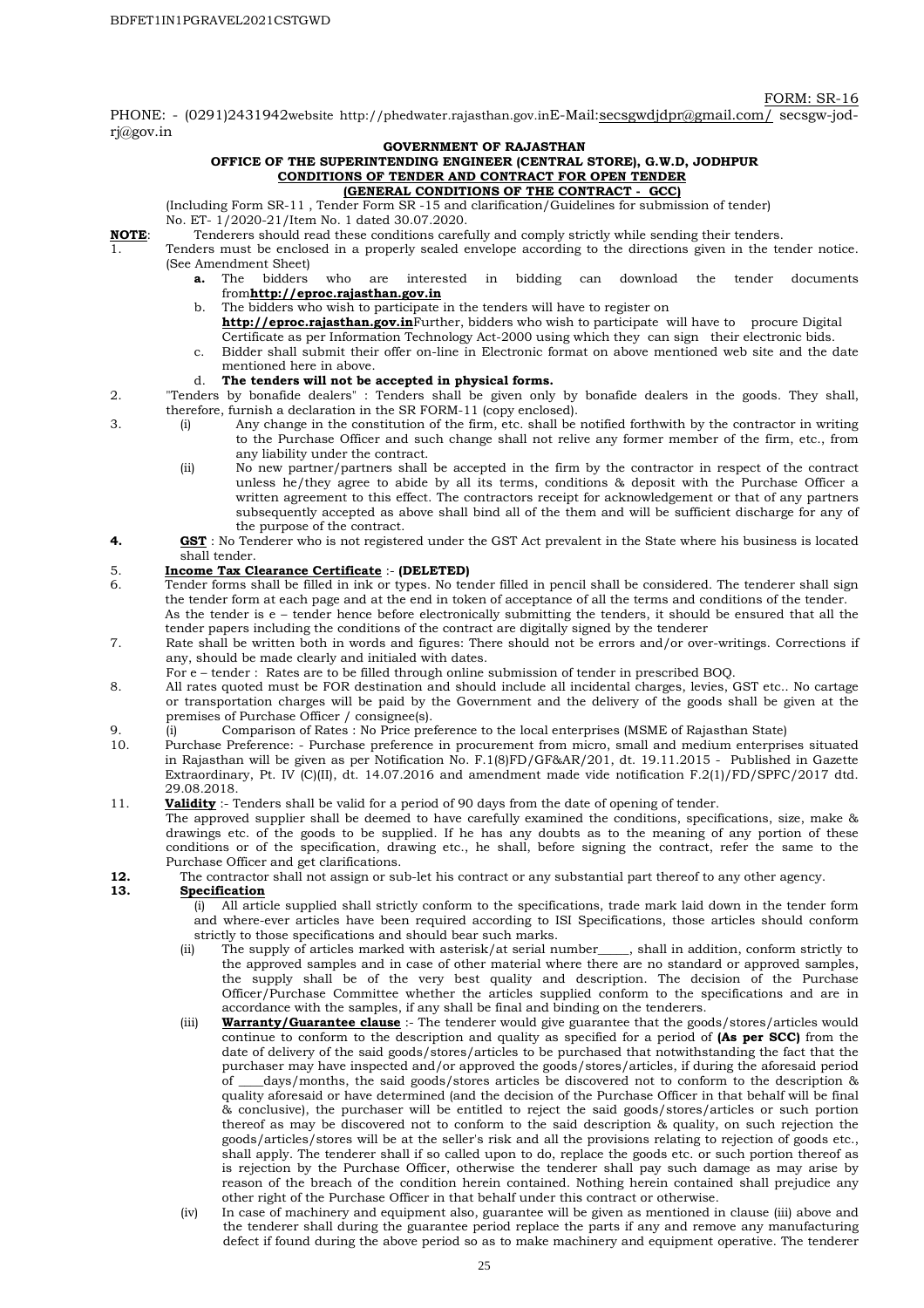shall also replace machinery and equipment in case it is found defective which cannot be put to operation due to manufacturing defect etc.

(v) In case of machinery and equipment specified by the Purchase Officer the tenderer shall be responsible for carrying-out annual maintenance and repairs on the terms & conditions as may be agreed. The tenderer shall also be responsible to ensure adequate regular supply of spare parts needed for a specific type of machinery and equipment whether under their annual maintenance and repairs rate contract or otherwise. In case of change of model he will give sufficient notice to the Purchase Officer who may like to purchase spare parts from them to maintain the machinery and equipment in perfect condition.

#### 15. **Inspection**:

- (a) The Purchase Officer or his duly authorised representative shall at all reasonable time have access to the suppliers premises & shall have the power at all reasonable time to inspect & examine the material & workmanship of the goods/equipment/machineries during manufacturing process or after-wards as may be decided.
- (b) The tenderer shall furnish complete address of the premises of his office, godown and workshop where inspection can be made together with name and address of the person who is to be contacted for the purpose. In case of those dealers who have newly entered in business, a letter of introduction from their bankers will be necessary.
- 16. **Samples: -** Tenders for articles marked within the schedule shall be accompanied by two set of samples of the articles tendered properly packed. Such samples if submitted personally will be received in the office. A receipt will be given for each samples by the officer receiving the samples. Samples if sent by train etc. should be dispatched freight paid & the RR or GR should be sent under a separate registered cover. Samples for catering/food items should be given in a plastic box or in polythene bags at the cost of the tenderer.
- 17. Each samples shall be marked suitably either by written on the sample or on a slip or durable paper securely fastened to the sample the name of the tenderer and serial number of the item, of which it is a sample in the schedule.
- 18. Approved a samples would be retained free of cost up to the period of six months after the expiry of the contract. The Government shall not be responsible for any damage, wear and tear or loss during testing, examination etc. during the period these samples are retained.

Each sample shall be collected by the tenderer on the expiry of stipulated period. The Government shall in no way make arrangements to return the samples. The samples uncollected within 9 months after expiry of contract shall be forfeited by the Government and no claim for their cost etc. shall be entertained.

- 19. Samples not approved shall be collected by the unsuccessful tenderers. The Government will not be responsible for any damage, wear and tear, or loss during testing, examination etc. during the period these samples are retained. The uncollected samples shall be forfeited and no claim for their cost etc. shall be entertained.
- 20. Supplies when received shall be subject to inspection to ensure whether they conform to the Specifications or with the approved samples. Where necessary or prescribed or practical, tests shall be carried out in Government Laboratories, reputed testing house like Shri Ram testing House, New Delhi and the like and the supplies will be accepted only where the articles conform to the standard of prescribed specifications as a result of such tests.
- 21. **Drawl of Samples** :- In case of tests, samples shall be drawn in four sets in the presence of tenderer or his authorized representative and properly sealed in their presence. One such set shall be given to them, one or two will be sent to the laboratories and/or testing house and the third or fourth will be retained in the office for reference and record.
- 22. **Testing Charges** :- Testing charges shall be borne by the Government. In case urgent testing is desired to be arranged by the tendered or in case of test results showing that supplies are not up to the prescribed standards or specifications, the testing charges shall be payable by the tenderer.

#### 23. **Rejection** :-

- (i) Articles not approved during inspection or testing shall be rejected and will have to be replaced by the tenderer at his own cost within the time fixed by the Purchase Officer.
- (ii) If, however, due to exigencies of Government work such as replacement either in whole or in part, is not considered feasible, the Purchase Officer after giving an opportunity to the tenderer of being heard, shall for reasons to be recorded, deduct a suitable amount from the approved rates. The deduction so made shall be final.
- 24. The rejected articles shall be removed by the tenderer within 15 days of intimation or rejection, after which Purchase Officer shall not be responsible for any less, shortage or damage and shall have the right to dispose of such articles as he thinks fit, at the tenderer's risk and on his account.
- 25. The tenderer shall be responsible for the proper packing so as to avoid damage under normal conditions of transport by sea, rail & road or air and delivery of the material in good condition to the consignee at destination. In the event of any loss, damage, breakage or leakage or any shortage the tenderer shall be liable to make good such loss & shortage found at the checking/inspection of the materials by the consignee. No extra cost on such account shall be admissible.
- 26. The contract for the supply, can be repudiated at any time by the Purchase Officer, if the supplies are not made to his satisfaction after giving an opportunity to the tenderer of being heard and recording of the reasons for repudiation.
- 27. Direct or indirect canvassing on the part of the tenderer or his representative will be disqualification.<br>28. (i) **Delivery Period** :- The tenderer whose tender is accepted shall arrange supplies within a po
	- 28. (i) **Delivery Period** :- The tenderer whose tender is accepted shall arrange supplies within a period of \_\_\_\_\_ from the date of supply order/by

|      | S. No. | Items | Ouantitv | <b>Delivery Period</b> |                                                                                                           |  |
|------|--------|-------|----------|------------------------|-----------------------------------------------------------------------------------------------------------|--|
| (ii) |        |       |          |                        | Extent of quantity: - Repeat Orders: If the orders are placed in excess of the quantities shown in tender |  |

- notice, the tenderer shall be bound to meet the required supply, Repeat Orders may also be placed on the rate and conditions given in the tender provided that the repeat orders are up to 25% of the quantity originally purchased and the period is not more than one month from the date of expiry of last supply. If the tenderer fails to do for the balance supply by limited tender or otherwise and the extra cost incurred shall be recoverable from the tenderer.
- (iii) If the Purchase Officer does not purchase any or the tendered articles or purchases less than the quantity indicated in the tender form, the tenderer shall not be entitled to claim any compensation.

#### 28. **\*Earnest Money** :-

i)Bidders are requested to deposit requisite amount against bid security, bid document fee and bid processing fee (for RISL) in consolidation through eGRAS portal through single challan (through online payment gateway system), in respective budget head & office code, to be generated online on web portal http://egras.raj.nic.in/ following the procedure as detailed at point No. 16 of Special Conditions of Contract. Budget head and office code are as under: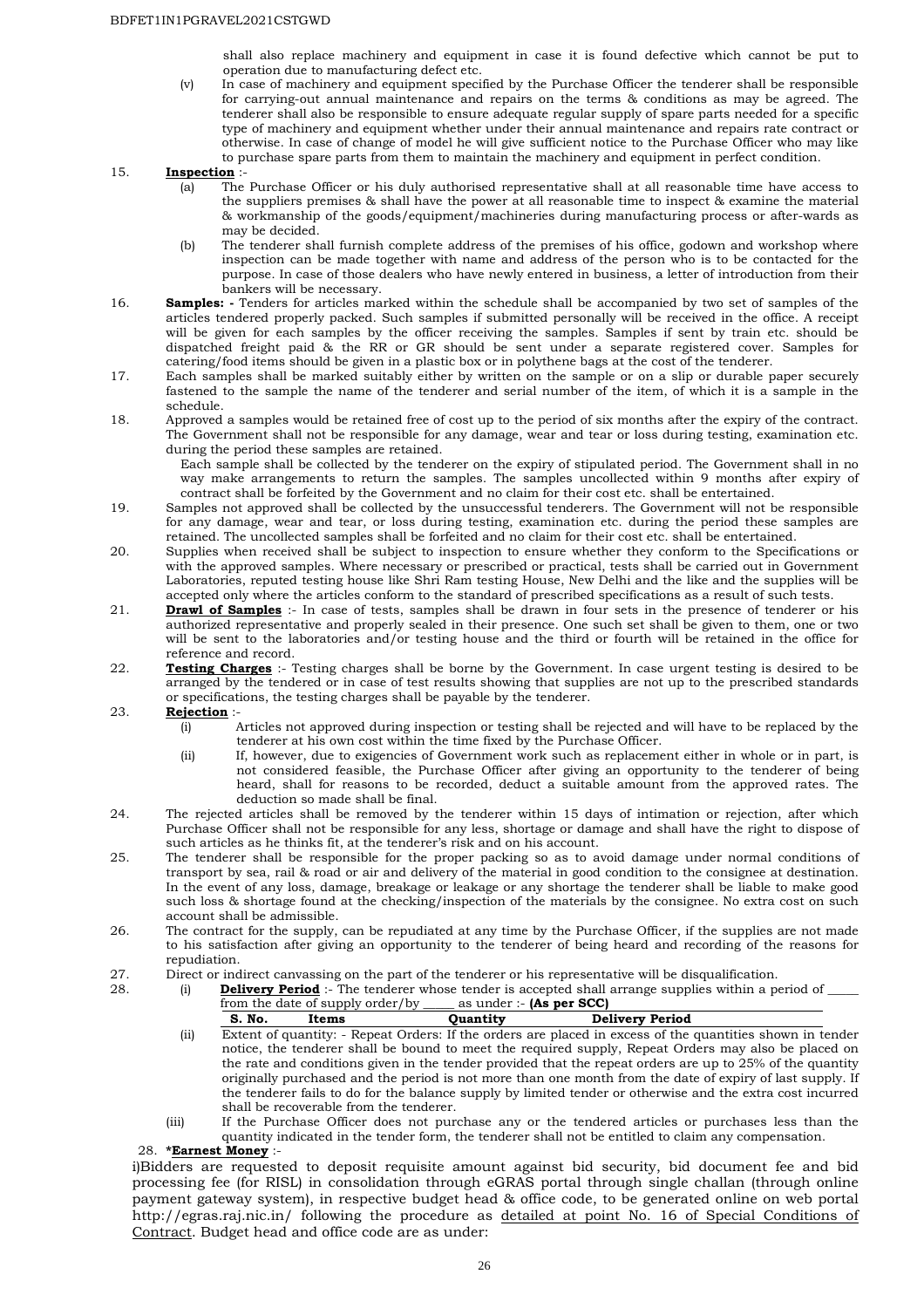| 40 – Ground Water Department (Chief Engineer, Jodhpur) |                                       |               |             |  |
|--------------------------------------------------------|---------------------------------------|---------------|-------------|--|
| Particulars of items                                   | <b>Budget Head</b>                    | Amount in Rs. | Office Code |  |
| <b>Bid Security</b>                                    | 8443-00-103 (सिविल विभाग)-00-00       | $41000/-$     | 20287       |  |
| <b>Bid Document Fee</b>                                | 0075-00-800-52-01                     | $500/-$       | 20287       |  |
| Bid Processing Fee (For RISL)                          | $8658-00-102-(16)-(02)$ (सिविल विभाग) | $500/-$       | 20287       |  |
|                                                        |                                       |               |             |  |

ii)Bidders are required to register as registered user on e-grass web portal.

iii) After successful payment of all above fee through single challan, CIN Receipt will be generated. Scanned copy of the same (CIN receipt) is required to be uploaded along with technical bid at e-proc portal www.eproc.rajasthan.gov.in. The bid uploaded without CIN receipt will be rejected.

iv) For more details, bidders are requested to go through Finance (G&T) Deptt., Govt. of Rajasthan circular no.

- F6(5)FD/GF&AR/2018 dated 27/04/2020 & F6(5)FD/GF&AR/2018 dated 09/07/2020. **1. Refund of earnest money: -** The earnest money of unsuccessful tenderer shall be refunded soon after final acceptance of tender.
	- **2. Partial exemption from Earnest Money:-**
		- (a) The Micro, Small and Medium Enterprises situated in Rajasthan registered with the Director of Industries, Rajasthan, Jaipur shall make payment of bid security  $\omega$  0.25% of the value of stores intended to be offered in respect of items for which they are registered. Such units are required to furnish a certificate from Director of Industries Rajasthan and an attested copy of acknowledgement of EM II with an affidavit in the format mentioned in appendix 'B' at Sr. No.7(iv). If the affidavit is furnished in another format, the same shall be required to be furnished in proper format before opening of price bid otherwise price bid shall charge not be opened.
		- (b) In case of Micro, Small and Medium Enterprises situated in Rajasthan, the Bidder shall submit an undertaking in respect of the production capacity of the items to be supplied or any other such evidence along with the Bid in the form given at Sr. No. 8(c) of appendix 'B'.
		- (c) The registration certificate as per GCC 29(2)(a) above should be for manufacturing of Bided Item.
		- (d) The 0.25% bid security of successful Bidders (Micro, Small and Medium Enterprises situated in Rajasthan) shall be adjusted towards performance security.
	- 3. The Central Government & Government of Rajasthan Undertakings need not furnish any amount of earnest money, but they have to submit bid securing declaration in prescribed form Appendix - D.
	- 4. The earnest money/security deposit lying with the Department/Office in respect of other tenders awaiting approval or rejected or on account of contracts being completed will not be adjusted towards earnest money/security money for the fresh tenders. The earnest money may however, be taken into consideration in case tenders are re-invited.

#### **30. Forfeiture of earnest money** : The earnest money will be forfeited in the following cases :

- (i) When tenderer withdraws or modifies the offer after opening of tender but before acceptance of tender.
- (ii) When tenderer does not execute the agreement if any, prescribed within the specified time. (iii) When the tenderer does not deposit the security money after the supply order is given.
- (iv) When he fails to commence the supply of the items as per supply order within the time prescribed.<br>(1) **Agreement and Security Deposit / Performance Security** :-

#### 31. (1) **Agreement and Security Deposit / Performance Security** :-

- (i) Successful tenderer will have to execute an agreement in the Form 17 within a period of 15 days of receipt of order & deposit security equal to  $2.5%$  of the value of the stores for which tenders are accepted within 15 days from the date of dispatch on which the acceptance of the tender is communicated to him.
- (ii) No interest will be paid by the department on the security deposit money.
- (iii) The earnest money deposited at the time of tender may be adjusted towards security amount. The security amount shall in no case be less than the earnest money.
- (iv) The form of security money shall be as below :-
- 1. Cash/Bank Draft/Bankers Cheque/Receipted copy of Challan.
- 2. Post Office Saving Bank Pass Book duly pledged.<br>3. National Saving Certificate Defence Savings
- 3. National Saving Certificate, Defence Savings Certificates, KisanVikasPatras or any other script/instrument under National Savings Scheme for promotion of small savings, if the same can be pledged. These certificates shall be accepted at surrender value.
- (v) The security money shall be refunded within one month of the final supply of the items as per purchases order in case of one time purchase and two months in case delivery is staggered, after the expiry of contract on satisfactory completion of the same or after the expiry of the period of guarantee if any, whichever is later and after satisfied there are no dues outstanding against the tenderer.
- 31. (2) i) Performance Security for the micro, small and medium enterprises of Rajasthan State shall be @0.5 % of the amount of the quantity ordered for supply of goods.
	- ii) Central Government & Government of Rajasthan's Undertaking will be exempted from furnishing security amount.
- 31 (3) **Forfeiture of Security Deposit** : Security amount in full or part may be forfeited in the following cases :
	- a) When any terms and conditions of the contract is breached.
	- b) When the tenderer fails to make complete supply satisfactorily.
	- c) Notice of reasonable time will be given in case of forfeiture of security deposit. The decision of the Purchase Officer in this regard shall be final.
- 31. (4) The expenses of completing and stamping the agreement shall be paid by the tenderer and the department shall be furnished free of charge with one executed stamped counter part of the agreement.
- 32. i) All goods must be sent freight paid through Railway or goods transport. If goods are sent freight to-pay the freight together with departmental charges 5% of the freight will be recovered from the supplier's bill.
	- ii) RR should be sent under Registered cover through Bank only.
	- iii) In case supply is desired to be sent by the Purchase Officer by passenger train, the entire railway freight will be borne by the Department.
	- iv) Remittance charges on payment made shall be borne by the tenderer.
- 33. **Insurance**:-
	- (i) The goods will be delivered at the destination godown in perfect condition. The supplier, if he so desires, may be insure the valuable goods against loss by theft, destruction or damage, by fire, flood, under exposure to whether or otherwise viz. (war, rebellion, riot etc.). The insurance charges will be borne by the supplier and State will not be required to pay such charges, if incurred.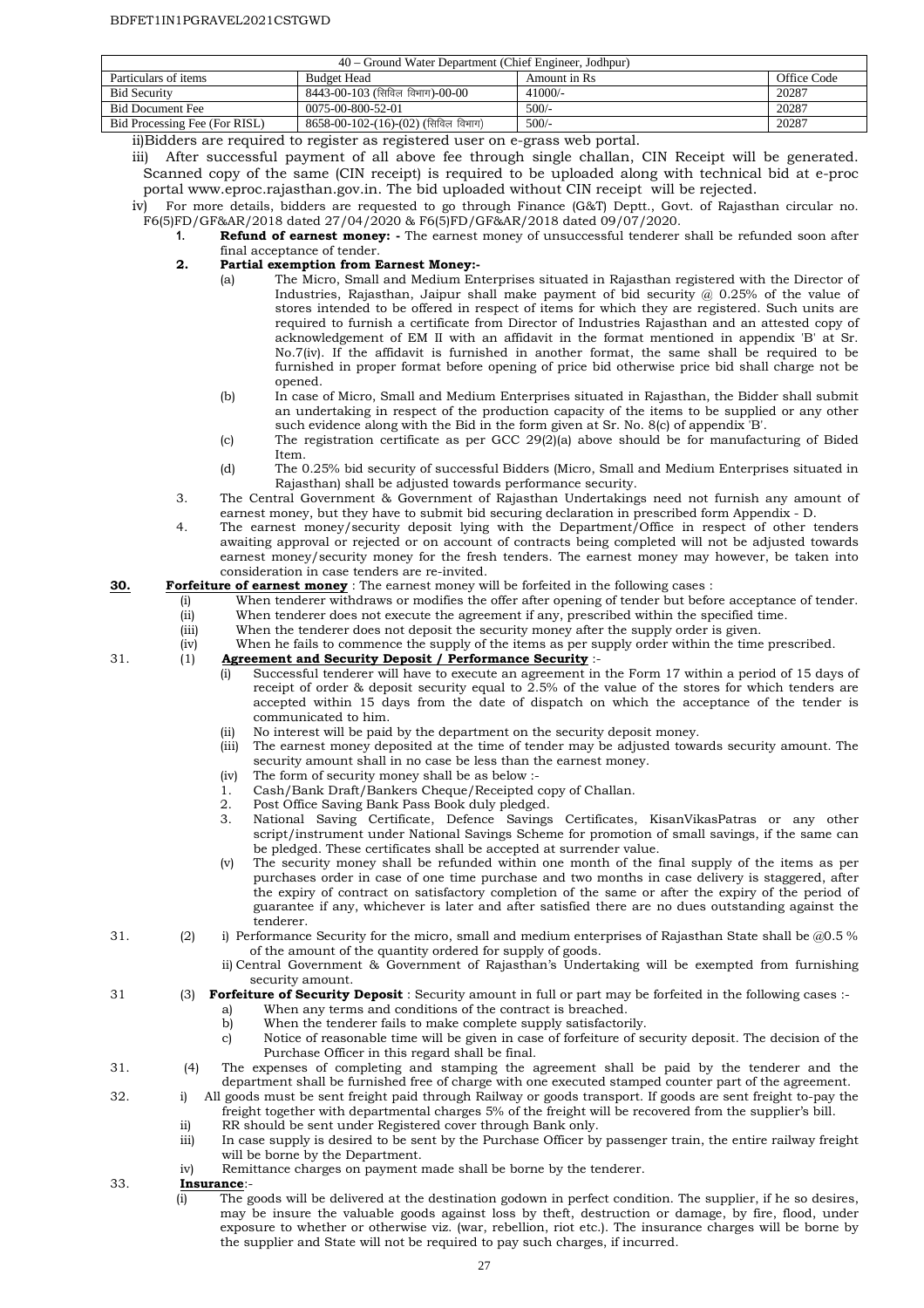(ii) The articles may also be got insured at the cost of the Purchaser, if so desired by the Purchaser. In such cases, the insurance should invariably be with Life Insurance Corp. of India or its subsidiaries.

#### 34. **Payments** :-

- (i) Advance payment will not be made except in rare & special cases. In case of advance payment being made, it will be against proof of dispatch & to the extent, as prescribed in financial powers by rail/reputed goods transport companies etc., and prior inspection, if any. The balance if any will be paid on receipt of the consignment in good condition with the certificate to that effect endorsed on the inspection note given to the tenderer.
- (ii) Unless otherwise agreed between the parties payment for the delivery of the stores will be made on submission of bill in proper form by the tenderer to the Purchase Officer in accordance with GF&AR all remittance charges will be borne by the tenderer.
- (iii) In case of disputed items, 10 to 25% of the amount shall be withheld and will be paid on settlement of the dispute.
- (iv) Payment in case of those goods which need testing shall be made only when such tests have been carried out, test results received conforming to the prescribed specifications.

35.

- i) The time specified for delivery in the tender form shall be deemed to be essence of the contract and the successful tenderer shall arrange supplies within the period on receipt of the firm order from the Purchase Officer.
- ii) **Liquidated Damages: -** In case of extension in the delivery period with liquidated damages the recovery shall be made on the basis of following percentages of value of stores which the tenderer has failed to supply;
	- 1) (a) Delay up to one-fourth period of the prescribed delivery period. 21/2% (b) Delay exceeding one fourth but not exceeding half of the betay executing one fourth but not executing hand of the two 5% speecribed period.
	- (c) Delay exceeding half but not exceeding three fourth of the  $7\frac{1}{2}\%$ 
		-
	- (d) Delay exceeding three fourth of the prescribed period. 10%<br>Traction of a day in reckoning period of delay in supplies shall be eliminated if it is less Fraction of a day in reckoning period of delay in supplies shall be eliminated if it is less than half a day.
	- 3) The maximum amount of liquidated damages shall be 10%.<br>4) If the supplier requires an extension of time in completion
	- If the supplier requires an extension of time in completion of contractual supply on account of occurrence of any hindrance, he shall apply in writing to the authority, which has placed the supply order, for the same immediately on occurrence of the hindrance but not after the stipulated date of completion of supply.
	- 5) Delivery period may be extended with or without liquidated damages if the delay in the supply of goods is on account of hindrances beyond the control of the tenderer.
- 36. **Recoveries** :- Recoveries of liquidated damages, short supply, breakage, rejected articles shall ordinary be made from bills. Amount may also be withheld to the extent of short supply, breakages, rejected articles & in case of failure in satisfactory replacement by the supplier alongwith amount of liquidated damages shall be recovered from his dues and security deposit available with the department. In case recovery is not possible recourse will be taken under Rajasthan PDR Act or any other law in force.
- 37. Tenderer's must made their own arrangements to obtain import license, if necessary.
- 38. If a tenderer imposes conditions, which are in addition to or in conflict with the conditions mentioned herein, his tender is liable to summary rejection. In any case none of such conditions will be deemed to have been accepted unless specifically mentioned in the letter of acceptance of tender issued by the Purchase Officer.
- 39. The Purchase Officer reserves the right to accept any tender not necessarily the lowest, reject any tender without assigning any reasons & accept tender for all or any one or more of the articles for which tenderer has been given or distribute items of stores to more than one firm/supplier.
- 40. The tenderer shall furnish the following documents at the time of execution of agreement:
	- i) Attested copy of Partnership Deed in case of Partnership Firms.
	- ii) Registration Number & year of registration in case of partnership firm is registered with Registrar of Firms.
	- iii) Address of residence and office, telephone number in case of sole proprietorship.
	- iv) Registration issued by Registrar of Companies in case of Company.
- 41. If any dispute arises out of the contract with regard to the interpretation, meaning and breach of the terms of the contract, the matter shall be referred to by the parties to the Head of the Department who will appoint his senior most deputy as the Sole Arbitrator of the dispute who will not be related to this contract and whose decision shall be final.
- 42. All legal proceedings, if necessary arises to the institute may be any of the parties (Government or Contractor) shall have to be lodged in courts situated in Rajasthan and not elsewhere.

#### **SIGNATURE OF TENDERER**

**SR FORM : 11**

#### **GOVERNMENT OF RAJASTHAN**

#### **GROUND WATER DEPARTMENT, JODHPUR**

#### **DECLARATION OF TENDERERS**

 I/We declare that I am/we are bonafide /Mine(s) or Quarry(s) Owner /Whole Sellers/Sole Distributors/ Authorised Dealer/Dealer/Sole Selling/Marketing Agent/dealing in the goods/ stores /equipment for which I/We have tenderer.

 If this declaration is found to be incorrect then without prejudice to any other action that may be taken, my/our security may be forfeited in full and the tender if any to the extent accepted may be cancelled.

#### **SIGNATURE OF TENDERER**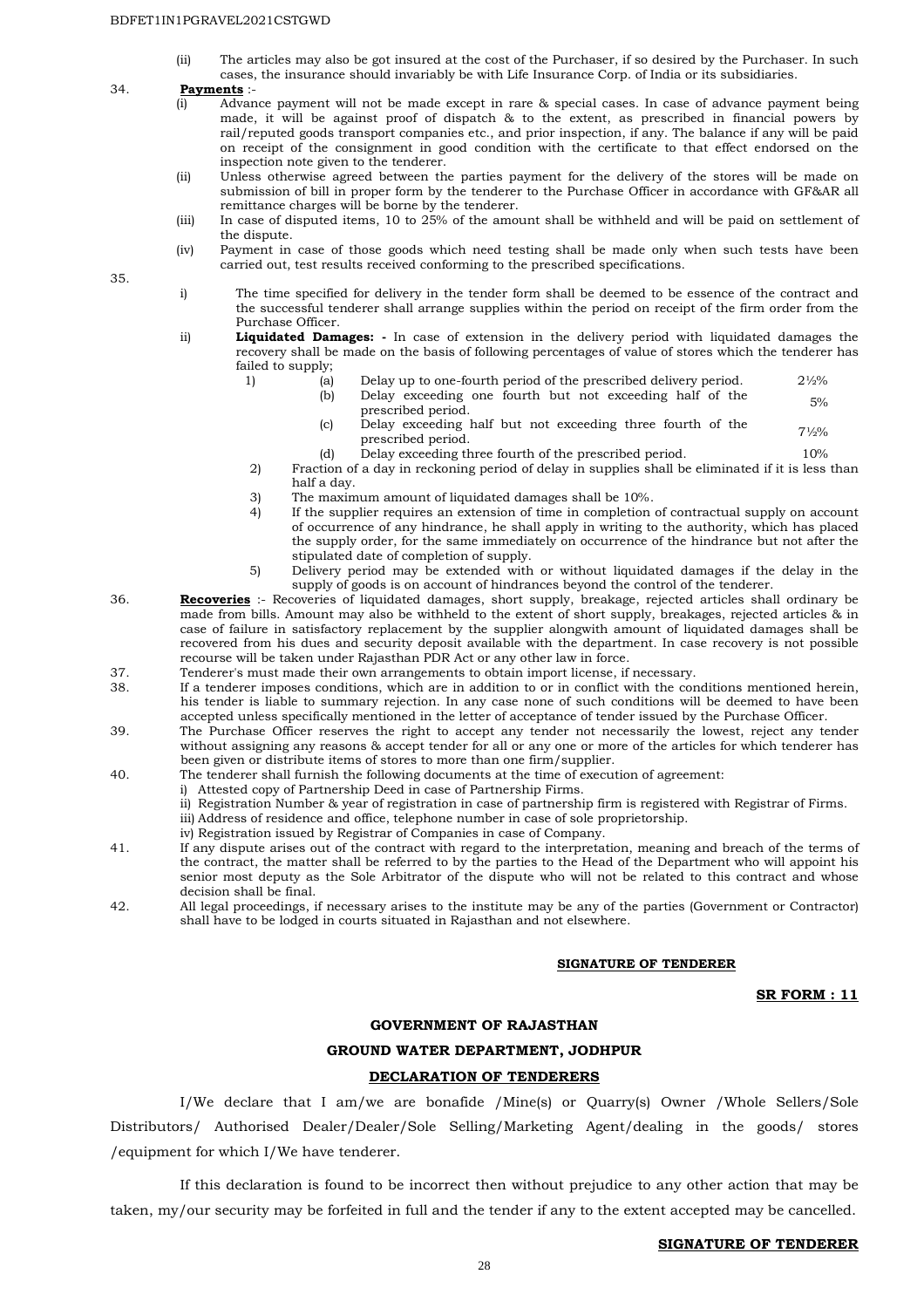**SR FORM-17** 

#### **A G R E E M E N T (See Rule-68)**

- 1. An agreement made this \_\_\_\_\_\_\_\_ day of \_\_\_\_\_\_\_\_\_\_ between \_\_\_\_\_\_\_\_\_\_\_ (hereinafter called "the approved supplier", which expression shall, where the context so admits, be deemed to include his heirs successors, executors & administrators of the one part & the Government of the state of Rajasthan (hereinafter called "the Government" which expression shall, where the context so admits, be deemed to include his successors in office and assigns) of the other part.
- 2. Whereas the approved supplier has agreed with the Government to supply to the \_\_\_\_\_\_ of the state of Rajasthan at its Head Office as well as at branches offices throughout Rajasthan, all those articles set forth in the schedule appended hereto in the manner set forth in the conditions of the tender and contract appended herewith and at the rates set forth in column \_\_\_\_\_ of the said schedule.
- 3. And whereas the approved supplier has deposited a sum of Rs. \_\_\_\_\_\_\_\_\_\_\_\_\_\_ in \_\_\_\_\_\_\_\_\_ as performance security as detailed below:
	- a. Cash/Bank Draft/Challan No./Banker Cheque No. \_\_\_\_\_\_ dated \_\_\_\_/ Bank Guarntee No………dated…………
	- b. Post Office Saving Bank Pass Book duly hypothecated to the Departmental authority.
	- c. National Saving Certificate /Defence Saving Certificates, KishanVikasPatras, or any other script / instrument under National Saving Schemes for promotion of small savings, if the same can be pledged under the relevant rule. (The certificates being accepted at surrender value) as security for the due performance of the aforesaid agreement which has been formally transferred to the departmental authority.

4. Now these present witness:

(1) In consideration of the payment to be made by the Government through ------------------------- at the rates set forth in the Schedule hereto appended the approved supplier will duly supply the said articles set forth in................... and ....................thereof in the manner set forth in the conditions of the tender and contract.

(2) The conditions of the tender and contract for open tender enclosed to the tender notice No. ..................... dated ..............and also opened to this agreement will be deemed to be taken as part of this agreement & are binding on the parties executing this agreement.

(3) Letter Nos. .............. received from tender & letters Nos. ......... issued by the Government & appended to this agreement shall also from part of this agreement.

(4) (a) The Government do hereby agree that if the approved supplier shall duly supply the said articles in the manner aforesaid observe & keep the said terms & conditions, the Government will through ......... pay or cause to be paid to the approved suppler at the time and the manner set forth in the said conditions, the amount payable for each and every consignment.

- 4(b) The mode of payment will be as specified below:
	- 1. ................................................
	- 2. . ..............................................
- 5. The delivery shall be effected & competed within the period as mentioned in supply order from the date of supply order.
- 6. (1) (i) In case of extension in the delivery period with liquidated damages, the recovery shall be made on the basis of following percentages of value of stores which the tenderer has failed to supply;
	- (a) Delay up to one fourth period of the prescribed delivery period.-**2.5%**
	- (b) Delay exceeding one fourth but not exceeding half of the prescribed delivery period.-**5%**
	- (c) Delay exceeding half but not exceeding 3/4th of the prescribed delivery period.-**7.5%**
		- (d) Delay exceeding three fourth of prescribed delivery period.-**10%**

Note : (i) Fraction of day in reckoning period of delay in supplies shall be eliminated if it is less than half a day.

- (ii) The maximum amount of agreed liquidated damages shall be 10%.
	- (iii) If the supplier requires an extension of time in completion of contractual supply on account of occurrence of any hindrances he shall apply in writing to the authority which had placed the supply order, for the same immediately on occurrence of the hindrance but not after the stipulated date of completion of supply.
- (2) Delivery period may be extended with or without liquidated damages if the delay in the supply of goods is on account of hindrances beyond control of the tenderer.
- 7. All disputes arising out of this agreement and all questions relating to the interpretation of this agreement shall be decided by the Government and decision of the Government shall be final.<br>In witness whereof the parties hereto have set their hands on the ------------- day of ------------. 2020

In witness whereof the parties hereto have set their hands on the -------

**SIGNATURE OF THE SIGNATURE FOR AND ON APPROVED SUPPLIER SERVICE SIGNATURE FOR AND ON APPROVED SUPPLIER BEHALF OF GOVERNOR (DESIGNATION)** 

DATE : **WITNESS**  Name : Address: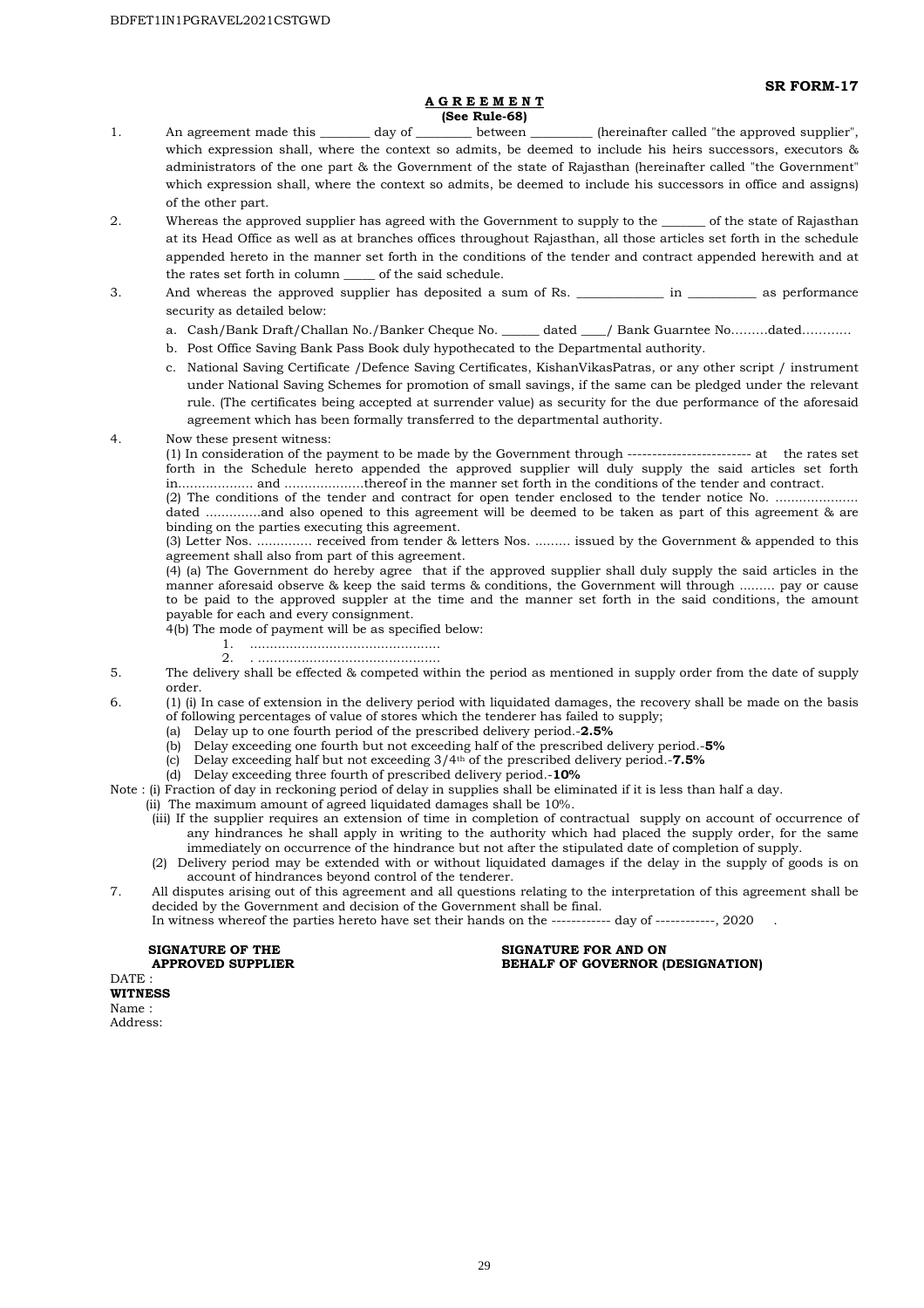**Special Terms and Conditions Or Special Conditions of Contract** 

**(SCC)**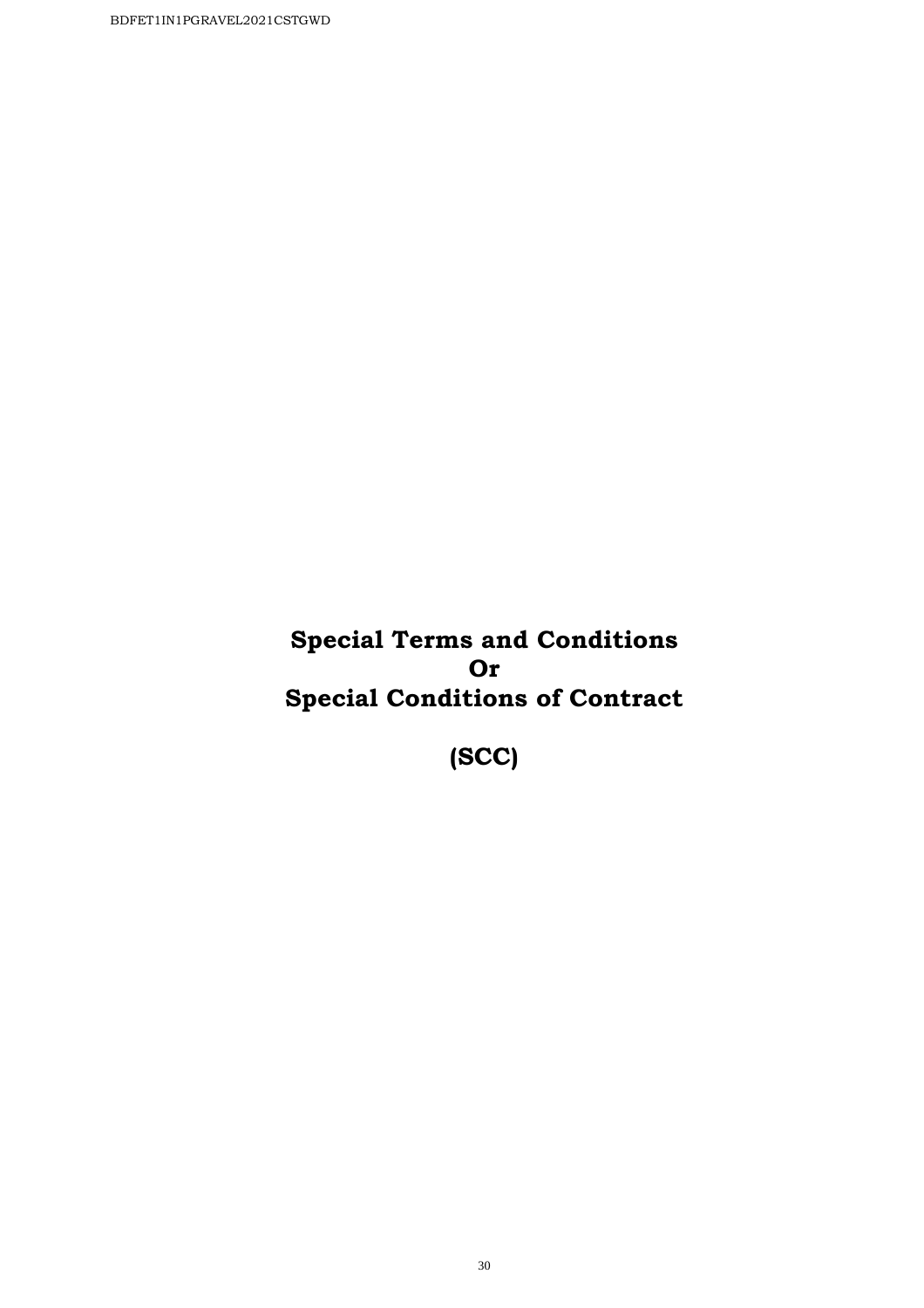#### **SPECIAL TERMS AND CONDITIONS**

#### **SPECIAL TERMS AND CONDITIONS**

#### **1. RATES:**

- i The rates should be quoted separately for each consignee destination and delivery by Road Transportation.
- ii The rates should be quoted FOR delivery at destination store including Royalty, Packing & Forwarding, Loading, Unloading, transportation, insurance, stacking etc. in the prescribed format in xls sheet
- iii Please note that elements of GST should be included in the quoted price in prescribed cell of BoQ xls sheet.
- iv Rates once quoted shall remain firm and fixed.
- **1.1 GST:** GST Registration is mandatory for bidder and tenderer has to submit copy of the GST Registration Certificate alongwith technical offer.
- **2. PERIOD OF RATE CONTRACT:** The rate contract will be concluded for ONE YEAR from the date of execution of contract agreement.
- **3. TEST CERTIFICATE AND SAMPLE :** Every Bidder will have to deposit samples of their offered products as under :
	- **1.** 3 Packets of 10 Kg. for Pea Gravel Grade A
	- **2.** 3 Packets of 10 Kg, for Pea Gravel Grade B.

Above samples are required to be deposited in the office of the Superintending Engineer (Central Store), GWD, Jodhpur upto 1.00 pm of 15.09.2020. Bids without submission of required samples before closing time for submission will not be opened and shall be rejected for opening of such technical bids. No payment of the sample will be made and it will not be returnable. Department may also get sample tested for adjudging the technical suitability.

- **4. EXTENSION OF RATE CONTRACT:** The period of rate contract may be extended for a period of 3 months on mutual acceptance.
- **5. VALIDITY OF TENDER: The** tender shall be valid for a period of 90 days from the date of opening of tender .

#### **6. DIRECT DEMANDING OFFICERS (D.D.O's) :**

- a) The superintending Engineer, Central Store, GWD, Jodhpur shall be the D.D.O.'s to operate the ARC.
- b) The D.D.O. shall issue Purchase Order (P.O.) for minimum quantity (8 MT) as defined in the tender specifications.
- c) P.O. against the requirement will be issued by the DDO as per the terms and conditions of the tender and as per the R/C and DDO will ensure the receipt of the PO by the supplier on the date of issuance of PO by any means i.e. through email  $\int$  fax and same will be sent through speed post.
- d) Any type of discrepancy or defect in the P.O. issued by the DDO the same shall be reported to the DDO within 7 days from the date of issuance of the PO.
- e) All the Executive Engineer declared as consignee for the ordered material. The material will have to be accordingly delivered in the office of the consignee as declared in the P.O.
- f) All the formalities related to receipt and inspection of material will be done by the consignee Ex. En. and they themselves will be the paying officer and will make payment as per terms. The concerned Ex. En. will also ensure that goods will be used in skilled manner and any defect under guarantee period will be directly dealt by the concerned Ex. En. as per terms and conditions under information to this office.
- **7. PLACE OF DELIVERY & CONSIGNEE:** The consignee will be among office of the SE (C/S), GWD, Jodhpur, The Executive Engineer(s), G.W.D., Jodhpur/Pali/Barmer /Jaipur/Bikaner/ Jodhpur, The Executive Engineer(s), Alwar/Udaipur/ Dungarpur/Kota and will be defined in the PO issued by the DDO.

#### **8. DELIVERY PERIOD**:

i) Delivery of monthly requirement of various destinations as indicated in tender specification should be completed within 30 days from the date of issue of Purchase Order. Accordingly delivery period for qty. as mentioned as monthly requirement for a particular division will be 30 days from the date of issuance of P.O. for Ex. Depttl. Store delivery. However if order is placed for a less quantity than the monthly requirement the stipulated delivery period will be in proportion to the DP for monthly requirement, but in such cases minimum delivery period will be 10 days. If the ordered quantity is more than the monthly requirement for particular consignee, the stipulated delivery period for the same will be in proportion to the DP for monthly requirement. LD charges will be applicable as per tender conditions if the supply is made beyond the stipulated delivery period.

#### **9. SAMPLE TESTING AT THE TIME OF DELIVERY OR AFTER DELIVERY :**

If any consignee at the time of delivery of material or after delivery of material or after use of some quantity of material feels the quality of the supplied material is not upto the standard specifications, the consignee may get the sample test. For such sample test following procedure will be adopted:

- i) First the consignee will inform the supplier about defective supply on fax and the supplier has to reply within three days and if he feels the supply is defective he will have to replace all the defective material by fresh one on his cost.
- ii) If suppliers reply that the material is upto the standard specifications or did not reply, the consignee will draw three sample of said defective supply each of 10kg. duly sealed and signed by consignee , supplier firm's representative. The Consignee will arrange the sample testing from reputed testing laboratory or any other govt. recognized lab underwritten intimation to the supplier firm.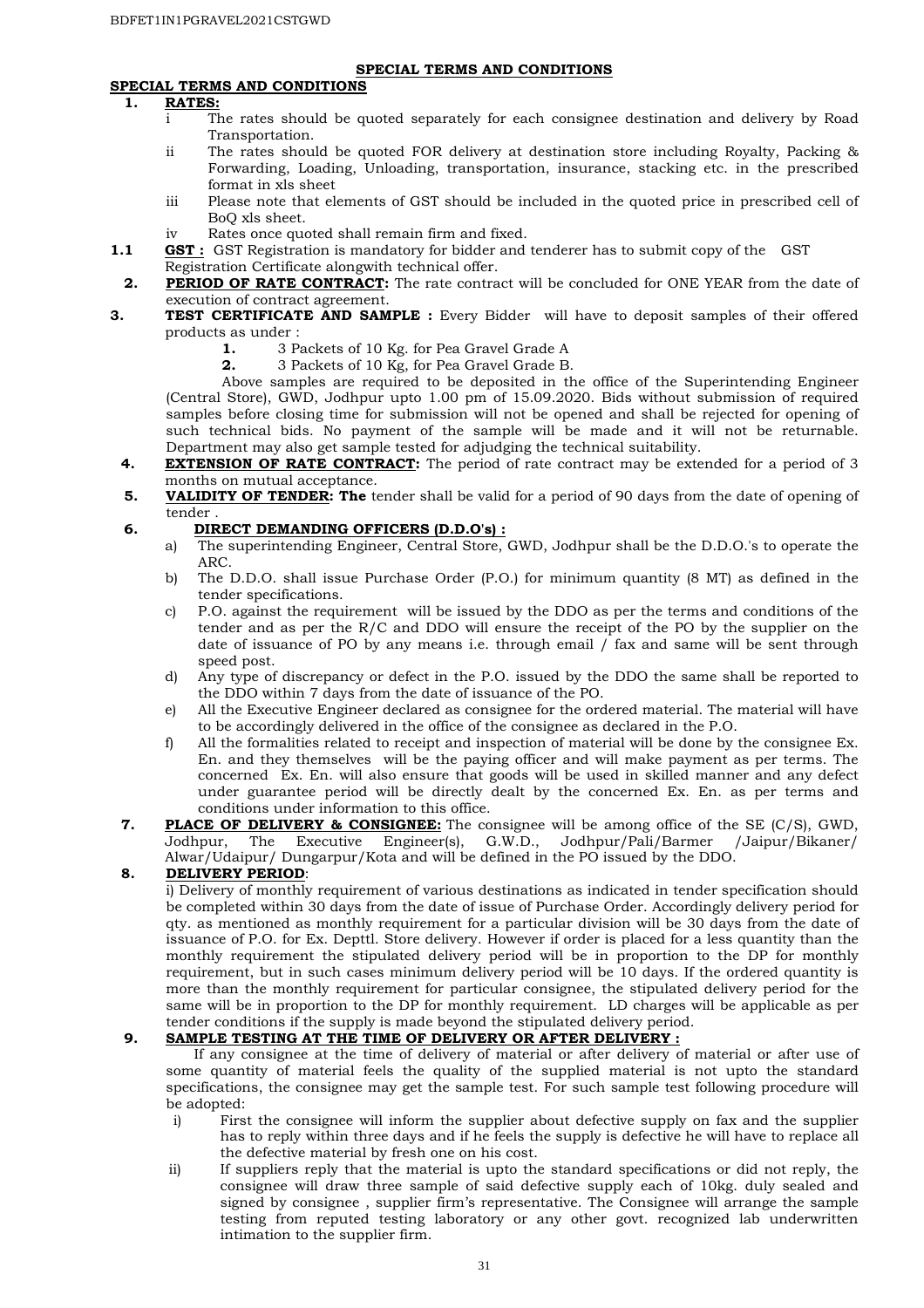- iii) The consignee will hold the payment of said defective supplied material and will use the material as per requirement.
- iv) After sample testing of the material if the test report indicate that the supply is not upto the standard specifications 25% payment will be deducted from the supplied and used material and remaining qty. has to be replaced within a week time from the date of intimation and charges for testing in such cases will be recovered from the payment of the supplier, however initially deptt. will pay the charges of testing. If the material is found as per standard specifications the charges for testing will be borne by the deptt..

#### **10. EXTENT OF QUANTITY: REPEAT ORDER**:

- i) This shall be in accordance with Quantity can be increased up to 50% of quantity originally purchased.
- ii) The DDO's destination wise total qty. has been indicated in the bid document. However, the qty. can be increased or decreased depending upon actual requirement.
- 11. **SUPPLY ON TRIAL BASIS** :Department may initially place supply order on trial basis for the reduced quantity but not less than 8 MT in case of delivery at consignee store.

#### **12. INSPECTION**:

- a. It will be in accordance with clause 15 of GCC.
- b. The inspection will also be carried out at the consignee premises by the consignee.
- c. The D.D.O. may also get testing of material supplied, in laboratory, for final acceptance.
- d. The tenderer will have to replace the material which is rejected during inspection.
- e. If the gravel contains large quantities of Angular, soft particles of sand, the whole supply is liable to be rejected. However if some quantity of soft particles gets mixed-up during quarrying or screening, a proportionate quantity will be reduced from the supplied quantity. The estimate of the department's representative will be final in this regard and will be binding for the supplier firm.
- **13. PAYMENT TERM & PAYING OFFICER:** 100% value of stores will normally be paid by the consignee / paying officer within 30 days from the date of receipt of material in good condition and after acceptance of the same by the consignee(s) . The Payment will be subject to availability of budget.
	- **14. ACCEPTANCE OF SUPPLY**: The supply will be accepted only on the working days and during the office working hours.
- **15. DIVIDING QUANTITIES AMONG MORE THAN ONE BIDDER AT THE TIME OF AWARD (PARALLEL RATE CONTRACT) :** As a general rule all the quantities of the subject matter of procurement shall be procured from the bidder whose bid is accepted. However, when it is considered that the quantity of the subject matter of procurement to be procured in very large and it may not be in the capacity of the bidder, whose bid is accepted, to deliver the entire quantity or when it is considered that the subject matter of procurement to be procured is of critical and vital nature, in such cases, the quantity may be divided between the bidder, whose bid is accepted and the second lowest bidder or even more bidders in that order, in a fair, transparent and equitable manner at the rates of the bidder. Counter offer to first lowest bidder (L1), in order to arrive at an acceptable price, shall amount to negotiation. However, any counter offer thereafter to second lowest bidder (L2), third lowest bidder (L3) etc. , (at the rates accepted by L1) in case of splitting of quantities, as pre - disclosed in the bidding documents, shall not be deemed to be negotiation. In case of purchase preference to state enterprises parallel rate contract will be concluded as per GC Clause 10 & as per point no. 1 of Qualification and Evaluation criteria mentioned in Section (d) of the bid document.
- **16. EARNEST MONEY/ BID SECURITY, BID DOCUMENT FEE AND BID PROCESSING FEE**: Bidders are requested to deposit sum of requisite amount against bid security, bid document fee and bid processing fee (for RISL) in consolidation on eGRAS through single challan to be generated online on web portal http://egras.raj.nic.in/ following the procedure as mentioned in FD (G&T), Govt. of Rajasthan circular dated 27.04.2020 & 09.07.2020, briefed below:

| 40 – Ground Water Department (Chief Engineer, Jodhpur) |                                       |               |             |  |
|--------------------------------------------------------|---------------------------------------|---------------|-------------|--|
| Particulars of items                                   | <b>Budget Head</b>                    | Amount in Rs. | Office Code |  |
| <b>Bid Security</b>                                    | $8443-00-103$ (सिविल विभाग)- $00-00$  | $41000/-$     | 20287       |  |
| Bid Document Fee                                       | 0075-00-800-52-01                     | $500/-$       | 20287       |  |
| Bid Processing Fee (For RISL)                          | $8658-00-102-(16)-(02)$ (सिविल विभाग) | $500/-$       | 20287       |  |

i) Bidders are required to be register as registered user on e-grass web portal.

- ii) After successful payment of all above fee through single challan, CIN Receipt will be generated. Scanned copy of the same (CIN receipt) is required to be uploaded along with technical bid at e-proc portal www.eproc.rajasthan.gov.in. The bid uploaded without CIN receipt will be rejected.
- iii) The bidders are requested to go through Finance (G&T) Deptt., Govt. of Rajasthan circular no. F6(5)FD/GF&AR/2018 dated 27/04/2020 & F6(5)FD/GF&AR/2018 dated 09/07/2020 for more details.
- **17. TENDERS BY BONAFIDE DEALER**: The tenders shall be given only by the bonafide tenderer in the goods. They shall therefore furnish a declaration in the SR Form – 11 as enclosed in GCC.

**18. FURNISHING DETAILS OF PRODUCTION AND OFFERED CAPACITY**:

- a. The tenderer will furnish the detailed address along with Telephone No./Fax No. themselves as per Appendix – B and also furnish the technical requirement required for qualification of technical offer as mentioned in ITB Clause 4.1(A).
- 19. ROYALTY : Deptt. may deduct the Royalty as per applicable rules.
- 20. **AGREEMENT AND SECURITY DEPOSIT : (Clause No. 31 of D.T.D.) :** The successful tenderer will have to execute the contract agreement on Non-Judicial Stamp worth amounting to a value as per applicable rules at the time of execution of contract in the form SR-17, (copy enclosed) and furnish the requisite security deposit.
- **21. RISK & COST PURCHASE**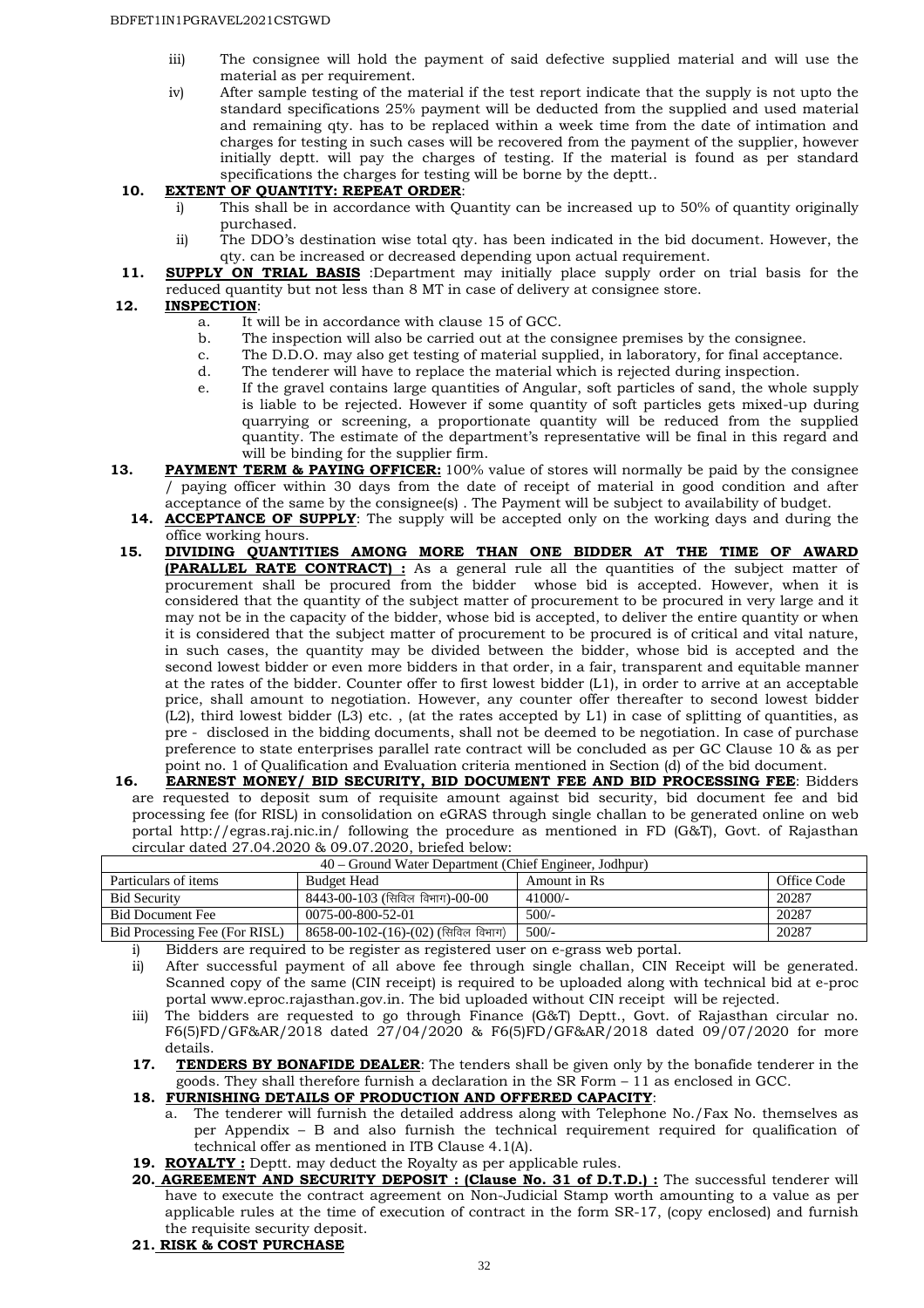21.1 In case firm is unable to complete the supplies within the specified period or extended period, the department shall be entitled to purchase from elsewhere without notice to firm but on its account and risk. Material or any part of it not supplied by firm resulting to cancellation of contract. The Firm will be liable for any loss or damage, which the department may sustain by reason of such failure on the contractor's part.

The recovery of such losses or damage shall be made from any sum lying with the government, if the recovery is not possible from the bills & contractor fails to pay loss or damages within a month or agreed period, recovery shall be made under the Rajasthan Public Demand Recovery act 1952 or any other law in force.

While making the risk purchases the department may exercise its own discretion and if possible resort to limited Bid system issuing short terms notice irrespective of the valuation of the Bid. In all the cases where orders are cancelled due to non-supply of stores, it will be treated as a breach of contract and the department shall take action accordingly.

- 21.2 The risk and cost clause shall be operated by the authority concluding the rate contract.
- NOTE:- It is clarified that the department may resort to risk purchase without granting any extension in delivery period.
- 21.3 In case firm fails to deliver goods within stipulated delivery period and department decides not to accept goods after stipulated delivery period, the firm shall be liable for L.D. as per clause 2.5. Besides this proportionate SD for unsupplied material may also be forfeited.
- 21.4 In case of purchase against risk and cost the Performance Security of the defaulter will be forfeited and action as per RTPP Act 2012 and thereto Rules, 2013 shall be taken.

#### **22. PRICE FALL**

- 1.0 The prices under a rate contract shall be subject to price fall clause.
- 2.0 The prices charged for the store supplied under rate contract by the contractor shall be in no event exceeded the lowest price at which the contractor sells or even offer the rates for the stores of identical description to any- one in the State during the currency of the rate contract.
- 3.0 If the rate contract holder reduces or sell or even offers the sale price of such stores at a price lower than the price chargeable under this rate contract to any- one in the State at any time during the currency of the rate contract, he shall forthwith notify such reduction or sales to the department and the price payable under the rate contract for the stores supplies after the date of coming in to force of such reduction, the rate contract price shall stand correspondingly reduced with effect from the date reducing or selling or offering lower price, for all delivery of the stores under the rate contract and the rate contract shall be amended accordingly. The firms holding parallel rate contracts shall also be given opportunity to reduce their price by notifying them the reduced price giving them fifteen days time to intimate their acceptance to the revised price. Similarly, if a parallel rate contract holding firm or his authorized agent reduces the sale price of such stores or sell or even offers the rates of such stores during currency of the rate contract, its reduced price shall be conveyed to other parallel rate contract holding firms and the original rate contract holding firm for corresponding reduction in their prices. If any rate contract holding firm does not agree to reduced price, further transaction with it, shall not be conducted.
- 4.0 The contractor shall necessarily furnish the following information/certificate to the department:
	- a) Within a month of the commencement of the contract a certificate for the lowest rates prevailing at the commencement of the rate contract.
	- b) Within a month of the expiry of every six months period a certificate for the lowest rates prevailing during the preceding six months and
	- c) Within a month of expiry of the rate contract a certificate in the following Performa:

"I/We certify that the stores of description identical to the stores supplied to the Govt. under the contract herein have not been sold by me/us to any- one in the State at the commencement of the rate contract, during the period from ----to--- at a price lower than the price charged to the Govt. under the contract.

 It shall be responsibility of the rate contract holding firm to furnish the information/ certificate in schedule time period. If firm fails to furnish the information/certificate, further transaction with the firms shall not be conducted till receipt of information/certificate.

- **23. STRICT COMPLIANCE OF DEPARTMENTAL TENDER DOCUMENT CLAUSES AND INSTRUCTIONS**: The tenderer will strictly comply with all the instructions as given in the annexure (classification and guidelines for submission of tender) enclosed with the Tender Document (FORM SR-16).
- **24. DISPUTES:** If any dispute arises in the rate contract, it will be brought into the notice of Chief Engineer, Ground Water Department, Jodhpur whose decision will be final and binding.

**SUPERINTENDING ENGINEER (CENTRAL STORE)**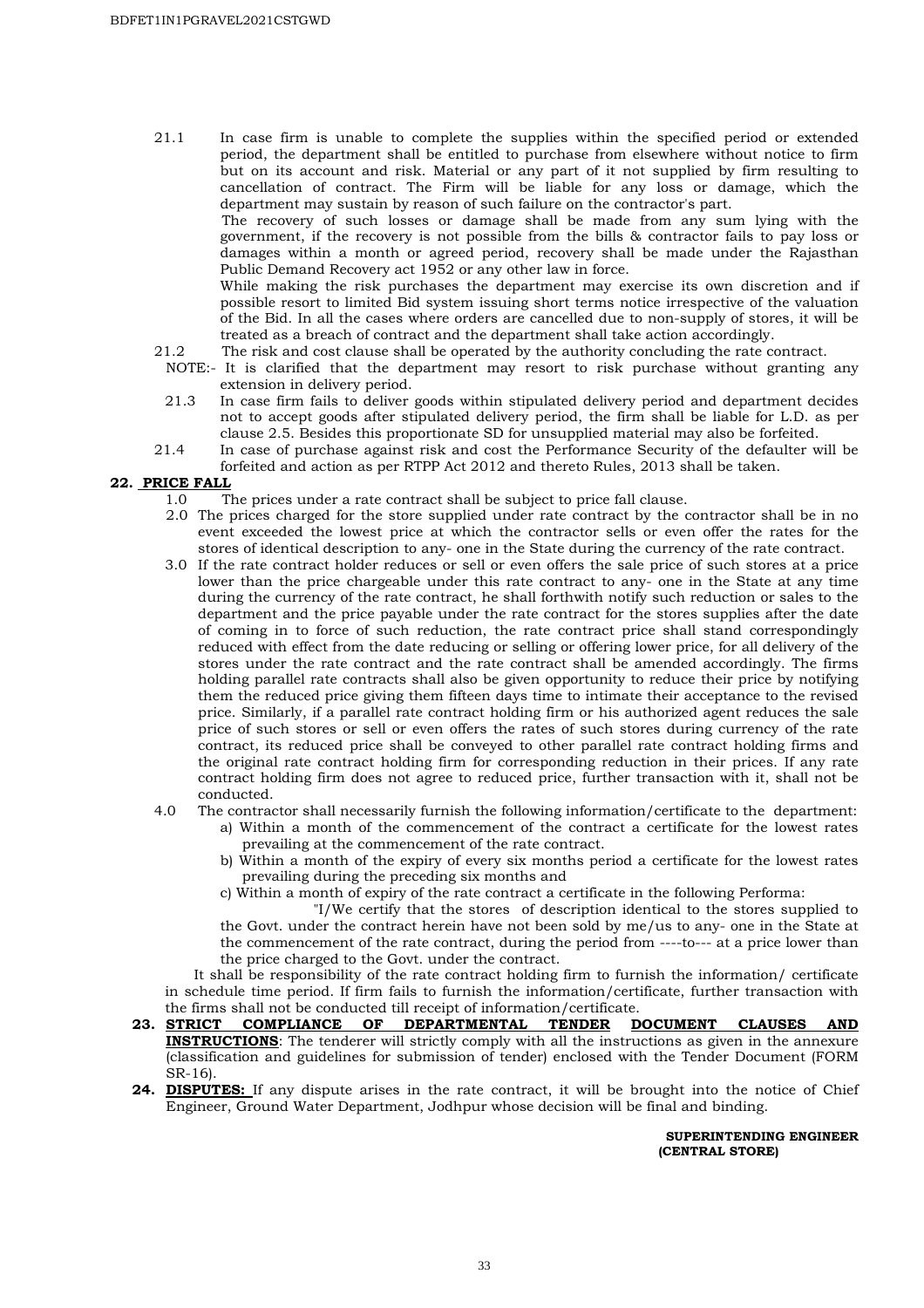# **Section – (g)**

# **Appendix including Technical Specifications and Drawings etc.**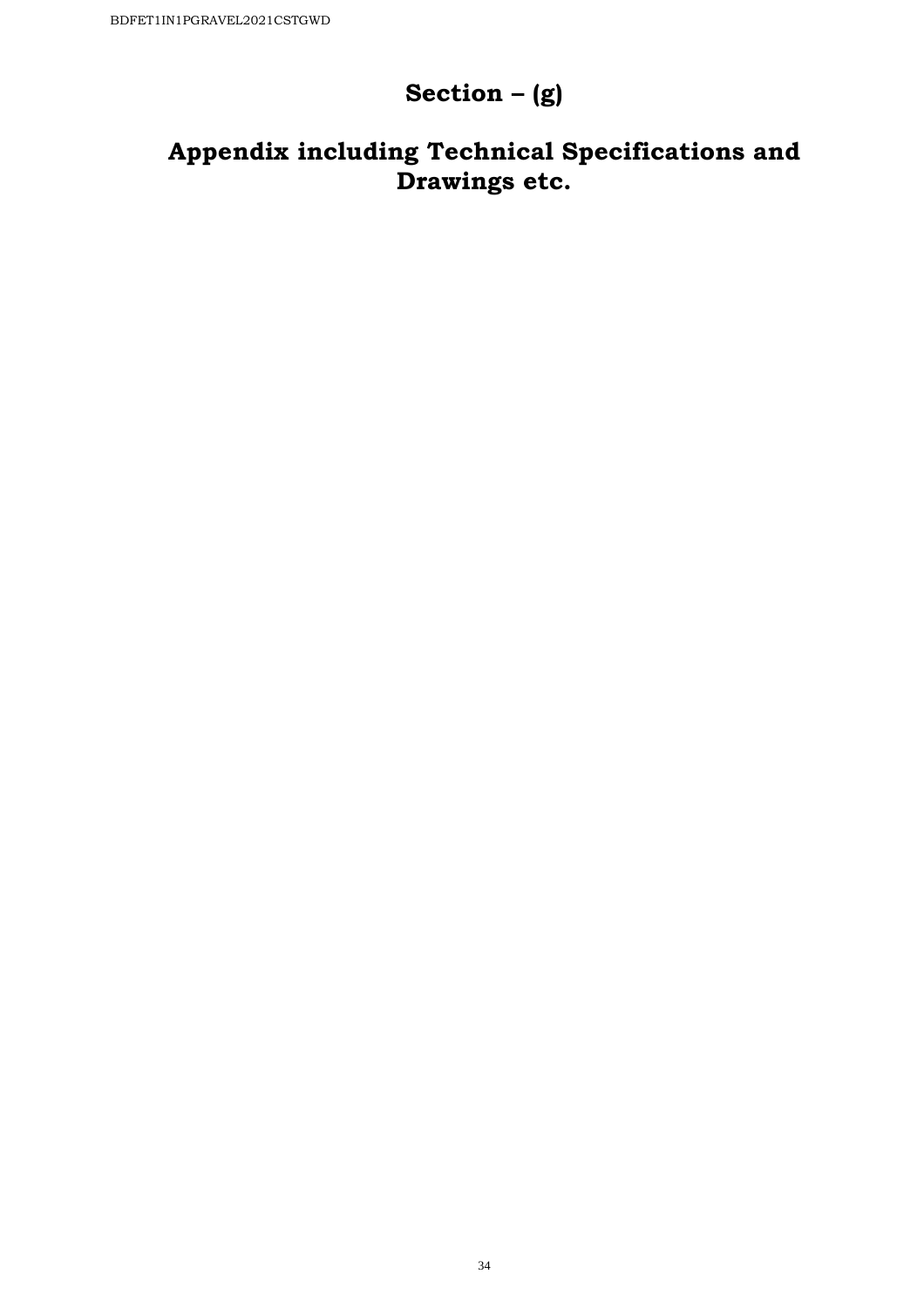**Appendix – A** 

#### **AFFIDAVAT**

#### (Stamp Rs. 50/-)

|     | S/O<br>Age<br>Years                                                                                                                                                                                                |
|-----|--------------------------------------------------------------------------------------------------------------------------------------------------------------------------------------------------------------------|
|     | Resident Address is Proprietor / Partner/Director of<br>do hereby                                                                                                                                                  |
|     | solemnly affirm and declare that:                                                                                                                                                                                  |
| (a) | My/Our above noted enterprise M/s ____________ has been issued acknowledgement of Enterpreneurial                                                                                                                  |
|     | Memorandum Part – II by the District Industries Center Jodhpur. The acknowledgement No<br>is                                                                                                                       |
|     | and has been issued for manufacture of following items:<br>dated                                                                                                                                                   |
|     |                                                                                                                                                                                                                    |
|     | ii)                                                                                                                                                                                                                |
|     | iii)                                                                                                                                                                                                               |
| (b) | My /our above noted acknowledgement of Entrepreneurial Memorandum Part – II has not been cancelled or<br>withdrawn by the Industries Department and that the Enterprise is regularly manufacturing the above item. |
| (c) | My/ our enterprise is having all the requisite plant and machinery and is fully equipped to manufacture the above<br>noted items.                                                                                  |

**Signature of Proprietor / Director Authorized Signatory with Rubber Stamp and date** 

#### **VERIFICATION**

#### $I \longrightarrow \text{Prepi}$ and confirm that the contents at (a), (b) & (c) above are true and correct to the best of my knowledge and nothing has been concealed therein So help me God.

#### **DEPONENT**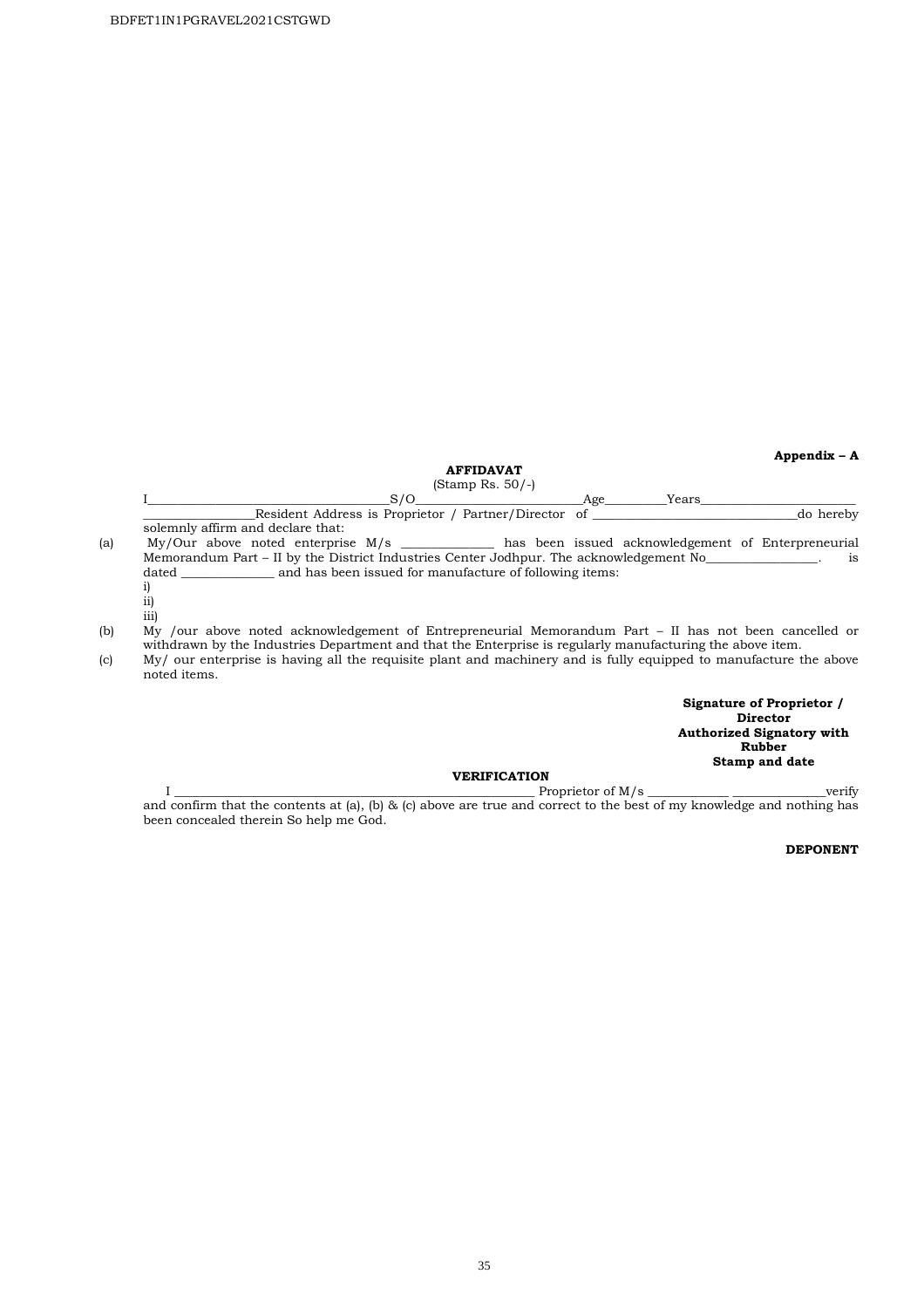APPENDIX - "B"

|    |                  | INFORMATION TO BE SUPPLIED BY THE BIDDER                                                                                                                                                                 |                | ້                                                                    |
|----|------------------|----------------------------------------------------------------------------------------------------------------------------------------------------------------------------------------------------------|----------------|----------------------------------------------------------------------|
|    | $\mathbf{i}$     | Name of Firm                                                                                                                                                                                             |                |                                                                      |
|    | ii               | Address                                                                                                                                                                                                  |                |                                                                      |
|    |                  |                                                                                                                                                                                                          |                |                                                                      |
|    | iii              | Telephone No / Fax / e-mail of office / Factory/ Residence                                                                                                                                               |                |                                                                      |
| 2  | a)               | In case of Private Limited Co.                                                                                                                                                                           |                |                                                                      |
|    | $\mathbf{i}$     | Whether article of association and Memorandum enclosed or not.                                                                                                                                           |                | Enclosed at page NoNot enclosed/<br>Not applicable.                  |
|    | ii               | List of present directors along with their current & permanent<br>address enclosed or not                                                                                                                |                | Enclosed at page No. Not enclosed/<br>Not applicable                 |
|    | b)               | In case of Partnership firm                                                                                                                                                                              |                |                                                                      |
|    |                  | Whether copy of partnership deed in case of partnership firm along<br>with their address enclosed or not                                                                                                 |                | Enclosed at page No.<br>Not enclosed/ Not applicable                 |
| 3  | $\mathbf{i}$     | Name of authorised power of attorney holder                                                                                                                                                              |                |                                                                      |
|    | ii)              | Address                                                                                                                                                                                                  |                |                                                                      |
|    | 111)             | Telephone No. Residence <i>L</i> Office/ mobile no. / email                                                                                                                                              |                |                                                                      |
| 4. | (a)              | In case of Limited Company                                                                                                                                                                               |                |                                                                      |
|    | i)               | Whether power of attorney duly attested by Public Notary on non-<br>judicial stamp paper authorizing the signatory to submit the Bid<br>and letters and to sign the contract and other document enclosed |                | Enclosed at page No.<br>Not enclosed/ Not applicable                 |
|    | $\overline{11}$  | Resolution of Board of Directors in favour of power of attorney<br>enclosed or not.                                                                                                                      |                | Enclosed at page NoNot enclosed/<br>Not applicable                   |
|    | (b)              | In case of partnership firm whether power of attorney duly signed                                                                                                                                        |                | Enclosed at page No.                                                 |
|    |                  | by all partners enclosed or not.                                                                                                                                                                         |                | Not enclosed/ Not applicable                                         |
| 5. |                  | Copy of Bid document duly digitally signed.                                                                                                                                                              | Not applicable | Enclosed at page No. Not enclosed/                                   |
| 6  |                  | <b>Bid security</b>                                                                                                                                                                                      |                |                                                                      |
|    |                  | Amount Deposited                                                                                                                                                                                         |                |                                                                      |
| 7  |                  | CIN Receipt No. & Date                                                                                                                                                                                   |                |                                                                      |
|    | i)               | Registration certificate<br>Whether manufacturing unit is outside Rajasthan/ Inside Rajasthan                                                                                                            |                | Out of State/ Within State                                           |
|    | ii)              | Whether Micro, Small and Medium Enterprises situated in Rajasthan                                                                                                                                        |                | Micro, Small and Medium Enterprises                                  |
|    |                  | or Large unit                                                                                                                                                                                            |                | situated in Rajasthan / Large                                        |
|    | $\overline{111}$ | If Micro, Small and Medium Enterprises situated in Rajasthan<br>enclose notarized copy of registration certificate issued by Director of                                                                 |                | Enclosed at page No.<br>Not enclosed/ Not applicable                 |
|    |                  | Industries, Rajasthan.                                                                                                                                                                                   |                |                                                                      |
|    | iv)              | If Micro, Small and Medium Enterprises situated in Rajasthan. Please also                                                                                                                                |                | Enclosed at page No.                                                 |
|    |                  | enclose an attested copy of acknowledgement of EM II with an affidavit as                                                                                                                                |                | Not enclosed/ Not applicable                                         |
|    |                  | per clause 3.2.(a) in the format as per Appendix A:<br>If Large or Medium, notarized copy of registration<br>Enclosed at page No.                                                                        |                |                                                                      |
|    | V)               | under Factory act to be enclosed.<br>Not enclosed/ Not applicable                                                                                                                                        |                |                                                                      |
|    | vi)              | (a) Whether micro, small enterprises situated in Rajasthan is owned by                                                                                                                                   |                | Yes / No                                                             |
|    |                  | the member of SC/ST:                                                                                                                                                                                     |                |                                                                      |
|    |                  | (b) If Answer of point no. (vi)(a) is yes please indicate caste category : SC<br>/ST                                                                                                                     |                | Name of the owner, Caste certificate of<br>the Owner enclosed at Pg. |
|    |                  | (c) If Answer of point no. $(vi)(a)$ is yes please submit the self-attested copy                                                                                                                         |                | No                                                                   |
|    |                  | of the caste certificate of the owner of such micro, small enterprises of the                                                                                                                            |                |                                                                      |
|    |                  | State issued by the competent authority. :<br>Kindly indicate your monthly quantity (in terms of amount), which you can                                                                                  |                |                                                                      |
| 8  | a)               | deliver against this contract.                                                                                                                                                                           |                | .                                                                    |
|    | b)               | Total production capacity per month (for information only (please mention                                                                                                                                |                |                                                                      |
|    |                  | amount in lacs).                                                                                                                                                                                         |                |                                                                      |
|    | C)               | In case of Micro, Small and Medium Enterprises situated in Rajasthan,<br>please attach an undertaking in respect of the production capacity or any                                                       |                | Enclosed at page No.<br>Not enclosed/ Not applicable                 |
|    |                  | other such evidence in the following format::                                                                                                                                                            |                |                                                                      |
|    |                  | <b>Item</b>                                                                                                                                                                                              |                | Annual Capacity in                                                   |
|    |                  | $Qty.$ (Nos.)                                                                                                                                                                                            |                | Value                                                                |
|    |                  | 1<br>2                                                                                                                                                                                                   |                |                                                                      |
|    |                  | 3                                                                                                                                                                                                        |                |                                                                      |
| 9  |                  | Please mention:                                                                                                                                                                                          |                |                                                                      |
|    | a)               | Your GST Registration Number for location of manufacturing place.<br>Registration No.                                                                                                                    |                | Copy enclosed at page No. /<br>Not enclosed                          |
| 10 | a)               | ISI marking license and its validity. Please enclose notarized copy of the                                                                                                                               |                |                                                                      |
|    |                  | same. (If Applicable and required in conditions of the tender)                                                                                                                                           |                |                                                                      |
|    | b)               | Mention location where material shall be inspected. (This should be as per                                                                                                                               |                |                                                                      |
|    |                  | location mentioned in valid BIS license) <b>Note:</b> 10 (a) & (b)<br>applicable if there is such conditions in the tender.                                                                              | will be        |                                                                      |
| 11 |                  | State whether all tests shall be carried out at the factory. If not, name the place                                                                                                                      |                |                                                                      |
|    |                  | or laboratory where such tests shall be arranged by the Bidder. <i>(applicable if</i>                                                                                                                    |                |                                                                      |
|    |                  | there is such conditions in the tender)                                                                                                                                                                  |                |                                                                      |
|    | 12.              | Date of establishment of unit/factory/mill:<br>(i)<br>Type of Unit: Micro/Small/Medium/Large Scale Unit: ______________________________<br>(iii)                                                         |                |                                                                      |
|    |                  | Registration No.:<br>(iii)                                                                                                                                                                               |                |                                                                      |
|    |                  | Registering Authority: Industries Deptt., Rajasthan/Other State/NSIC.<br>(iv)                                                                                                                            |                |                                                                      |
|    |                  | Item for which registered:<br>(v)                                                                                                                                                                        |                |                                                                      |
|    |                  | of works (Address)/Telephone No./Fax No.<br>$(v_i)$                                                                                                                                                      |                |                                                                      |

(vii) Production Capacity(Qty.) : (a) Monthly : ………………(b) Annually : ………………

(viii) Offered Capacity(Qty.) : (a) Monthly : ………………(b) Annually : ………………

36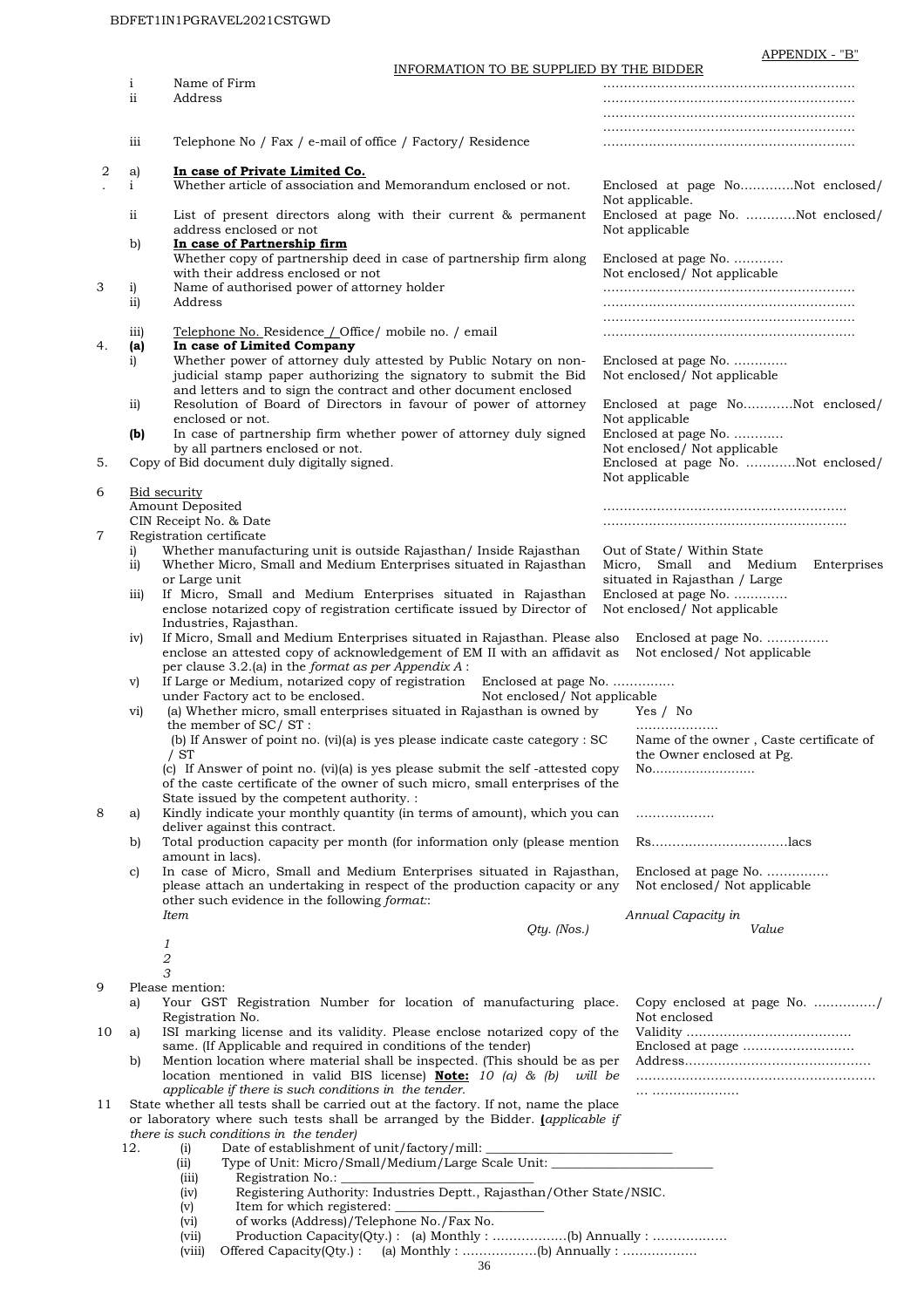$(ix)$  Experience (in years):

**Appendix - C** 

#### **GOVERNMENT OF RAJASTHAN GROUND WATER DEPARTMENT, JODHPUR.**

#### **TENDER SPECIFICATION OF THE PEA GRAVEL**

#### **1. APPLICATION:**

The gravel for use as pack in tubewell is required conforming IS:4097-1967 (Amended upto date) as per following detailed specifications:

#### **2. PHYSICAL CHARACTERISTICS:**

- **2.1** The Gravel selected for packing tube wells shall consist of hard quartz (about 96 percent Si02) or other suitable material, with an average specific gravity of not less than 2.5. Not more than 10 percent by weight of the material shall contain not more than two percent by weight of thin flat or elongated pieces. In the case of such pieces, the large dimension shall not be more than 3 times the smallest dimension. The quartz shall be of sub-rounded to rounded grains with minimum angular features.
- **2.2** The Gravel for use as pack shall be free from impurities, such as shale, mica, felspar, clay, sand, dirt, loam, haematite and other organic materials.
- **3. GRAVEL SIZE:** The gravel shall be of following grade:

| S.N. | Grade | Pack          | Particle size range  | IS Sieve (See is: 460 - 1962 <sup>*</sup> ) mm |
|------|-------|---------------|----------------------|------------------------------------------------|
|      |       | Fine Gravel   | Over 3.35 to 4.75 mm | 3.35 . 4.75 mm                                 |
|      |       | Medium Gravel | Over 4.75 to 6.3     | 4.75, 6.3                                      |

 For determination of the particle size the corresponding sieves. Selected from IS: 460 – 1962\* (amended upto date) , shall be used.

- \* Specification for test sieves (revised)
- **4. HARDNESS:** The gravel shall have a hardness of not less than 5 in Moh's scale.
- **5. SAMPLE :** i) The tenderer must give a sample of Gravel offered (3 Packets each of 10 Kg. for Grade B & C Gravel) alongwith submission of EMD, Tender fee & e-processing fee otherwise offer will be rejected . The sample should be atleast 10 Kg. in weight duly / properly packed in cotton. Without submission of sample as required technical offer will not be opened.
	- **ii)** No payment of the samples will be made and it will not be returnable.
	- **iii)** Department will arrange testing of the samples at Sr. Hyd. RD&D office for adjudging the technical suitability.
- **6. MEASUREMENT :** In terms of weight.
- **7. QUANTITY REQUIRED :** The destination wise estimated requirements are indicated as under:-

| S. No.           | <b>Divisional Store</b> | Total App. Qty. (MT)<br>for One Year | <b>Estimated monthly</b><br>requirement (MT) |
|------------------|-------------------------|--------------------------------------|----------------------------------------------|
|                  | Ex. En., GWD, Jodhpur   | 1200                                 | 88                                           |
| $\overline{2}$ . | A. En., GWD, Jalore     | 480                                  | 40                                           |
| $\overline{3}$ . | Ex. En., GWD, Barmer    | 1200                                 | 88                                           |
| 4.               | Ex. En., GWD, Jaipur    | 720                                  | 56                                           |
| $\overline{5}$ . | Ex. En., GWD, Bikaner   | $1200 + 480 = 1680$                  | 144                                          |
|                  | <b>TOTAL</b>            | 5280                                 |                                              |

**NOTE:-**

1. The destination quantity amongst division can be inter diverted by R/ C concluding authority.

#### **SUPERINTENDING ENGINEER (CENTRAL STORE)**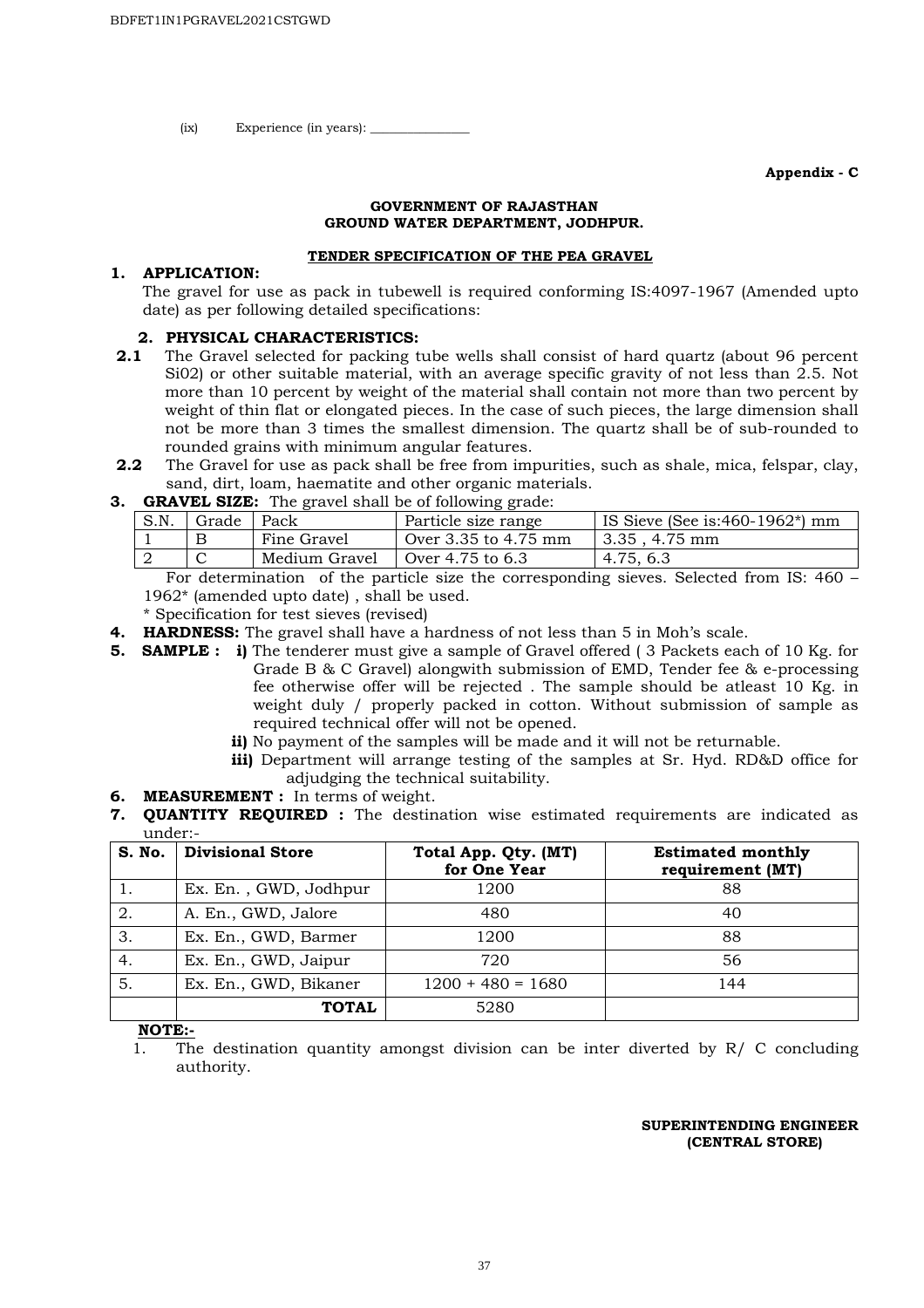**Appendix - D** 

#### **Form of Bid Securing Declaration**

To,

 The Chief Engineer, Ground Water Department, Jodhpur

We, the undersigned, declare that:

We understand that, according to your conditions, bids must be supported by a Bid-Securing Declaration. We accept that we will automatically be suspended from being eligible for bidding in any contract with you, **Chief Engineer, GWD, Jodhpur** for the period of time of **1 year** starting on **......................, (from the date of approval letter)** if we are in breach of our obligation(s) under the bid conditions, more specifically, if we:

- a. withdraw or modify our bid after deadline for submission of bids, during the period of bid validity specified in the Bid Data Sheet (hereinafter "the BDS"); or
- b. having been notified during the period of bid validity specified in the BDS, about the acceptance of our bid by you,
	- i. fail or refuse to execute the Contract Agreement within the time period specified in the BDS,
	- ii. fail or refuse to furnish the performance security, in accordance with the Instructions to bidders (hereinafter "the ITB") within the time period specified in the BDS,
- c. not accept the correction of arithmetical errors in accordance with the ITB; or
- d. Breach a provision of the Code of Integrity specified in the RTPP Act, RTPP Rules and the ITB.

We understand this Bid-Securing Declaration shall expire if we are not the successful bidder, upon the earlier of (i) our receipt of your notification to us of the name of the successful bidder; or (ii) thirty days after the expiration of our bid.

#### **Seal and Signature of Bidder**

**Note:** Bid Securing Declaration shall only be dully filled in by the Departments of the State Government, Undertakings, Corporations, Autonomous bodies, Registered Societies and Cooperative Societies which are owned or controlled or managed by the State Government and Government Undertakings of the Central Government.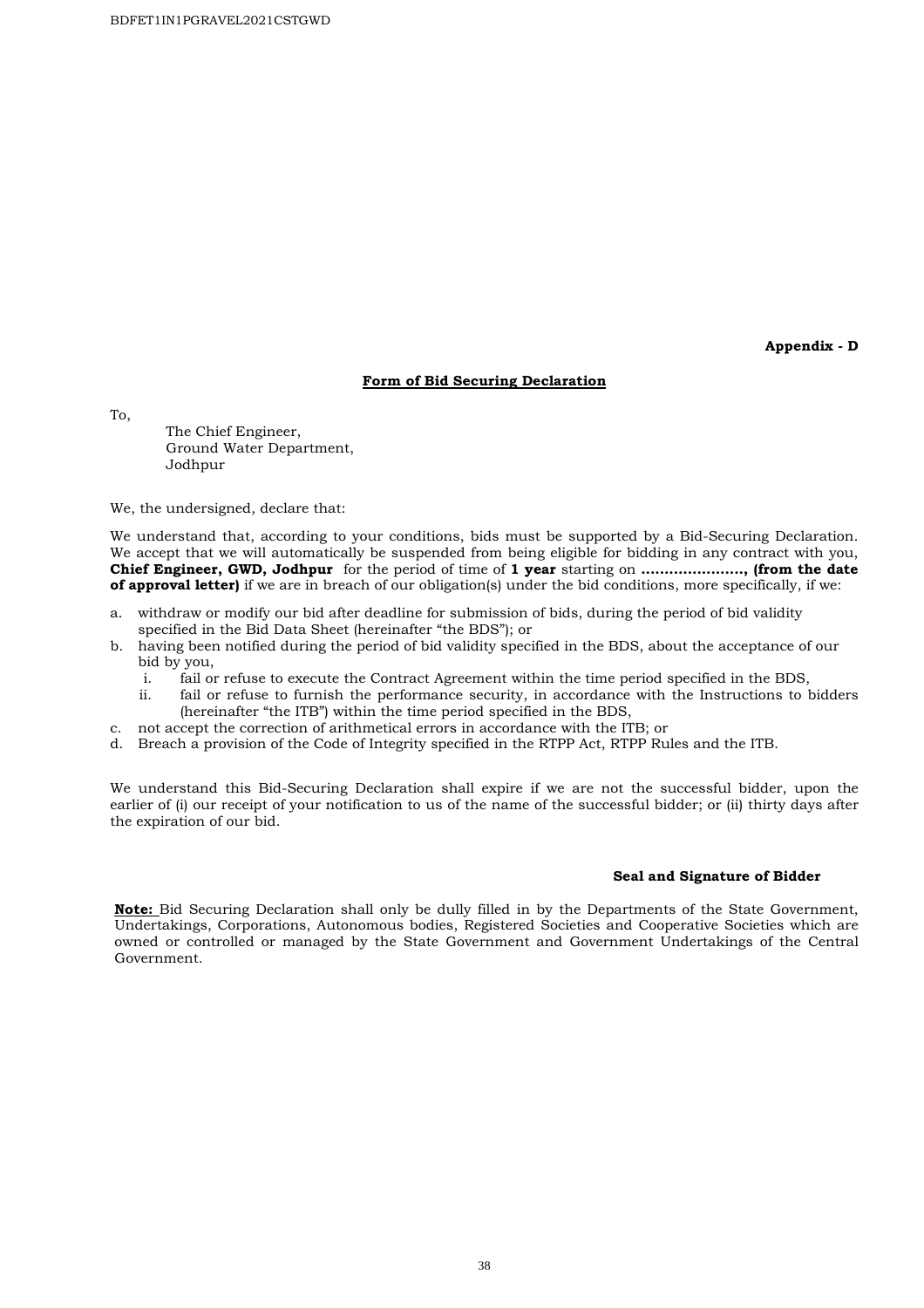# **Section – (h)**

# **Annexure and Forms related to Rajasthan Transparency in Public Procurement (RTPP) Rules / Act**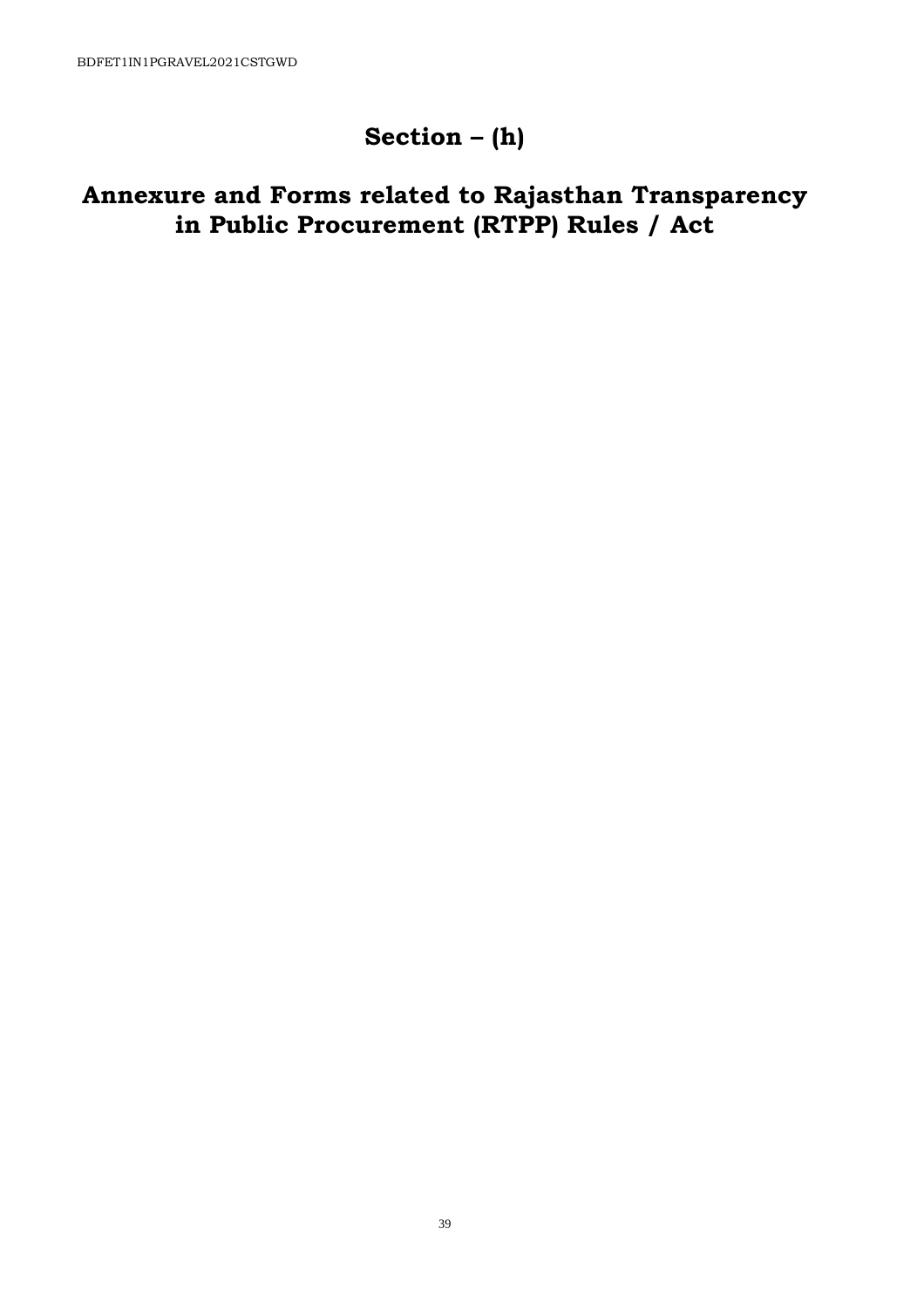**Annexure A** 

#### **RTPP Rules: Compliance with the Code of Integrity and No Conflict of Interest**

Any person participating in a procurement process shall-

- (a) not offer any bribe, reward or gift of any material benefit either directly or indirectly in exchange for an unfair advantage in procurement process or to otherwise influence the procurement process.
- (b) not misrepresent or omit that misleads or attempts to mislead so as to obtain a financial or other benefit or avoid an obligation.
- (c) not indulge in any collusion, Bid rigging or anti-competitive behavior to impair the transparency, fairness and progress of the procurement process.
- (d) not misuse any information shared between the procuring Entity and the bidders with an intent to gain unfair advantage in the procurement process.
- (e) not indulge in any coercion including impairing or harming of threatening to do the same, directly or indirectly, to any party or to its property to influence the procurement process.
- (f) not obstruct any investigation or audit of a procurement process.
- (g) Disclose conflict of interest, if any; and.<br>(h) Disclose any previous transgressions  $\bf{w}$
- Disclose any previous transgressions with any Entity in India or any other country during the last three years or any debarment by any other procuring entity.

#### **Conflict of Interest:-**

The Bidder participating in a bidding process must not have a Conflict of interest.

A conflict of interest is considered to be a situation in which a party has interests that could improperly influence that party's performance of official duties or responsibilities, contractual obligations, or compliance with applicable laws and regulations.

- i) A Bidder may be considered to be in Conflict of Interest with one or more parties in a bidding process if, including but not limited to:
- a. Have controlling partners / shareholders in common; or
- b. receive or have received any directly or indirect subsidy from any of them; or
- c. have the same legal representative for purpose of the bid; or
- have a relationship with each other, directly or through common third parties, that puts them in a position to have access to information about or influence on the bid of another bidder, or influence the decisions of the Procuring Entity regarding the bidding process; or
- e. the Bidder participates in more than one bid in a bidding process. Participation by a bidder in more than one bid will result in the disqualification of all bids in which the bidder is involved. However, this does not limit the inclusion of the same subcontractor, not otherwise participating as a bidder, in more than one bid; or
- f. the bidder of any of its affiliates participated as a consultant in the preparation of the design or technical specification of the Goods, works or services that are the subject of the bid; or
- g. Bidder of any its affiliates has been hired (or is proposed to be hired) by the Procuring Entity as engineerin-charge / consultant for the contract.

#### **Annexure B**

#### **RTPP Rules: Declaration by the bidder regarding Qualifications Declaration by the Bidder**

In relation to my / our Bid submitted Superintending Engineer (Central Store), Ground Water Department, Rajasthan, Jaipur for procurement of ------------------------------------------ in response to their notice inviting Bids No. ------------------------------------------ I/we hereby declare under section 7 of Rajasthan Transparency in Public Procurement Act, 2012 that:

- 1. I/we process the necessary professional, technical, financial and managerial resources and competence required by the Bidding Document issued by the Procuring Entity;
- 2. I/we have fulfilled my / our obligation to pay such of the taxes payable to the union and the State Government of any local authority as specified in the Bidding document;
- 3. I/we are not insolvent, in receivership, bankrupt or being wound up, not have my / our affairs administered by a court or a judicial officer, not have my / our business activities suspended and not the subject of legal process dings for any of the foregoing reasons;
- 4. I/we do not have, and our directors and officers not have been convicted of any criminal offence related to my / our professional conduct of the making of false statements of misrepresentations as to my / our qualifications to enter into a procurement contract within a period of three years preceding the commencement of this procurement process, or not have been otherwise disqualified pursuant to debarment proceedings;
- 5. I/we do not have a conflict of interest as specified in the Act, Rule and the Bidding Document, which materially affects fair competition;

| Date:  | Signature of bidder |
|--------|---------------------|
| Place: | Name:               |
|        | Designation:        |
|        | Address:            |

#### **Annexure C**

#### **RTPP Rules: Grievance Redressed during Procurement Process**

The designation and address of the first appellate authority is Administrative Department Ground Water Department, Rajasthan Secretariat near Statue Circle Jaipur

The designation and address of the second appellate authority is Finance Department Govt. of Rajasthan

#### **1. Filling an appeal**

If any Bidder or prospective bidder is aggrieved that any decision, action or omission of the Procuring Entity is in contravention to the provisions of the Act or the Rules or the Guidelines issued there under, he may file an appeal to first Appellate Authority, as specified in the Bidding Document within a period of ten days from the date of such decision or action, omission, as the case may be, clearly giving the specific ground or ground on which he feels aggrieved: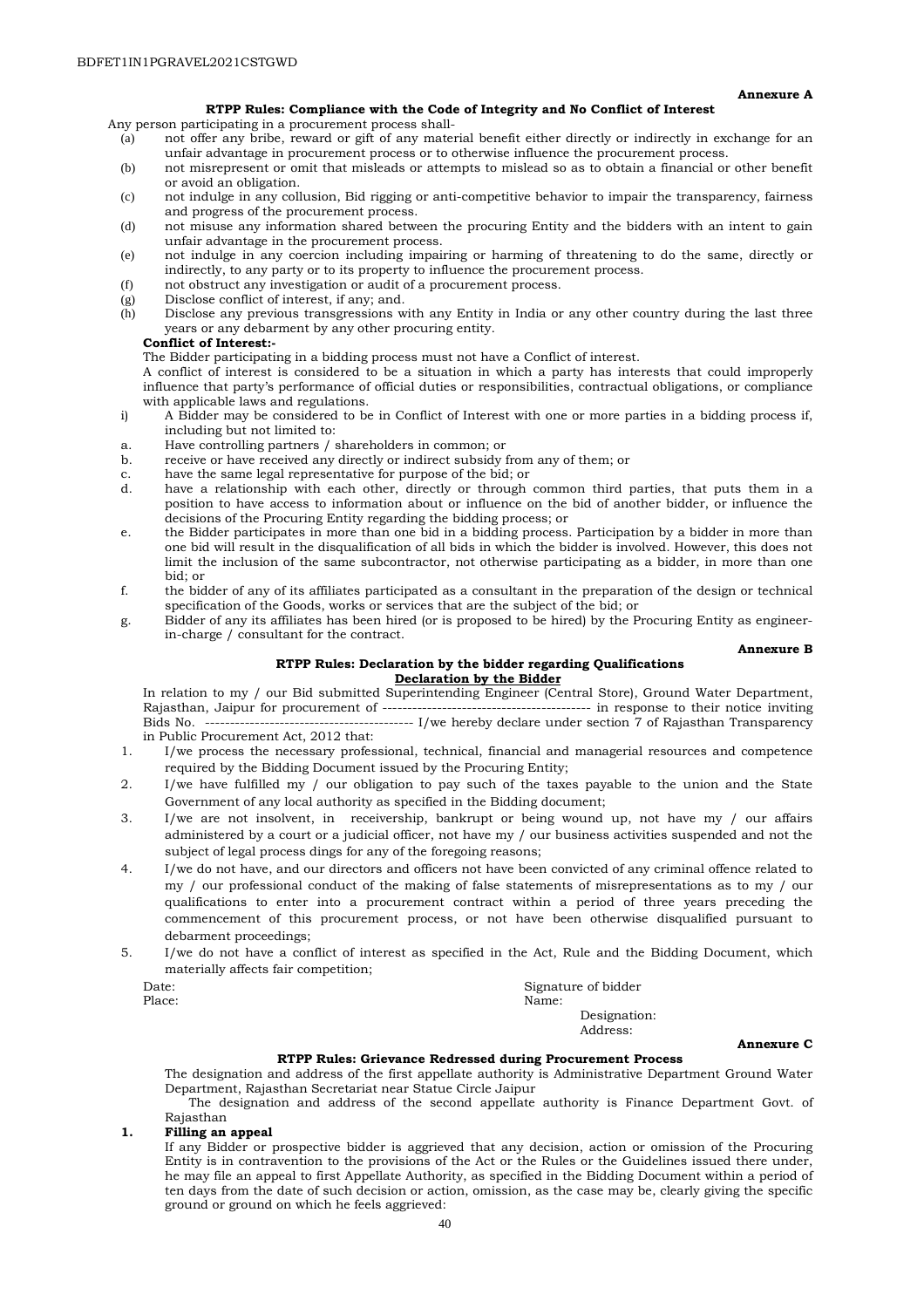Provided that after the declaration of a Bidder as successful the appeal may be filed only by a Bidder who has participated in procurement proceeding:

Provided further that in case a Procuring Entity evaluates the Technical Bids before the opening of the Financial Bids, an appeal related to the matter of Financial Bids may be filed only by a Bidder whose Technical Bid is found to be acceptable.

- 2. The officer to whom an appeal is filed under para (1) shall deal with the appeal as expeditiously as possible and shall endeavor to dispose it of within thirty days from the date of the appeal.
- 3. If the officer designated under para (1) fails to dispose of the appeal filed within the period specified in para (2), or if the Bidder or prospective bidder or the Procuring Entity is aggrieved by the order passed by the First Appellate Authority, the Bidder or prospective bidder of the Procuring Entity, as the case may be may file a second appeal to Second Appellate Authority specified in the Bidding Document in this behalf within fifteen days from the expiry of the period specified in Para (2) or of the date of receipt of the order passed by the First Appellate Authority, as the case may be.

#### **4. Appeal not to lie in certain cases**

- No appeal shall lie against any decision of the Procuring Entity relating to the following matters, namely:-
- (a) determination of need of procurement;
- (b) provisions limiting participation of Bidders in the Bid process;
- (c) the decision of whether or not to enter into negotiations;
- (d) cancellation of a procurement process;
- (e) applicability of the provisions of confidentiality.

#### **5. Form of Appeal**

- (a) An appeal under para (1) or (3) above shall be in the annexed Form along with as many copies as there are respondents in the appeal.
- (b) Every appeal shall be accompanied by an order appealed against, if any, affidavit verifying the facts stated in the appeal and proof of payment of fee.
- (c) Every appeal may be presented to First Appellate Authority or Second Appellate Authority, as the case may be, in person or through registered post or authorized representative.

#### **6. Fee for filing appeal**

- (a) Fee for first appeal shall be rupees two thousand five hundred and for second appeal shall be rupees the thousand, which shall be non-refundable.
- (b) The fee shall be paid in the form of bank demand draft or banker's cheque of a Scheduled Bank in India payable in the name of Appellate Authority concerned.

#### **7. Procedure for disposal of appeal**

- (a) The First Appellate Authority or Second Appellate Authority, as the case may be, upon filing of appeal, shall issue notice accompanied by copy of appeal, affidavit and documents, if any, to the respondents and fix date of hearing.
- (b) On the date fixed for hearing, the First Appellate Authority or Second Appellate Authority, as the case may be shall,-
- (i) hear all the parties to appeal present before him; and
- (ii) peruse or inspect documents, relevant records or copies thereof relating to the matter.<br>(d) After hearing the parties perusal of inspection of documents and relevant records
	- After hearing the parties, perusal of inspection of documents and relevant records or copies thereof relating to the matter, the Appellate Authority concerned shall pass an order in writing and provide the copy of order to the parties to appeal free of cost.
	- (e) The order passed under sub-clause (c) above shall also be placed on the State Public Procurement Portal.

**FORM No 1 [See rule 83]** 

#### **Memorandum of Appeal under the Rajasthan Transparency in Public Procurement Act, 2012**

Appeal No ……….. of ……………………………….

- Before the ………………. (First /Second Appellate Authority)
- 1. Particulars of appellant:<br>(i) Name of the appe
	- Name of the appellant
- (ii) Official address, if any 2. Name and address of the respondent (s):
	-
	- (i)
	- (ii) (iii)
- 3. Number and date of the order appealed against
- and name and designation of the officer / authority
- who passed the order (enclose copy), or a

statement of a decision, action or omission of

- The Procuring entity in contravention to the provisions
- of the Act by which appellant in aggrieved:
- 4. If the Appellant proposes to be represented by a representative, the name and postal address of the representative;
- 5. Number of affidavits and documents enclosed with the appeal;
- 6. Grounds of appeal: ……………………………………...
- (Supported by an affidavit)
- 7. Prayer;…………………………………………………………………………

Place : ……………………….. Date …………………………

> Appellant's Signature **Annexure D**

#### **RTPP Rules: Additional Conditions of Contract**

**1. Correction of arithmetical errors**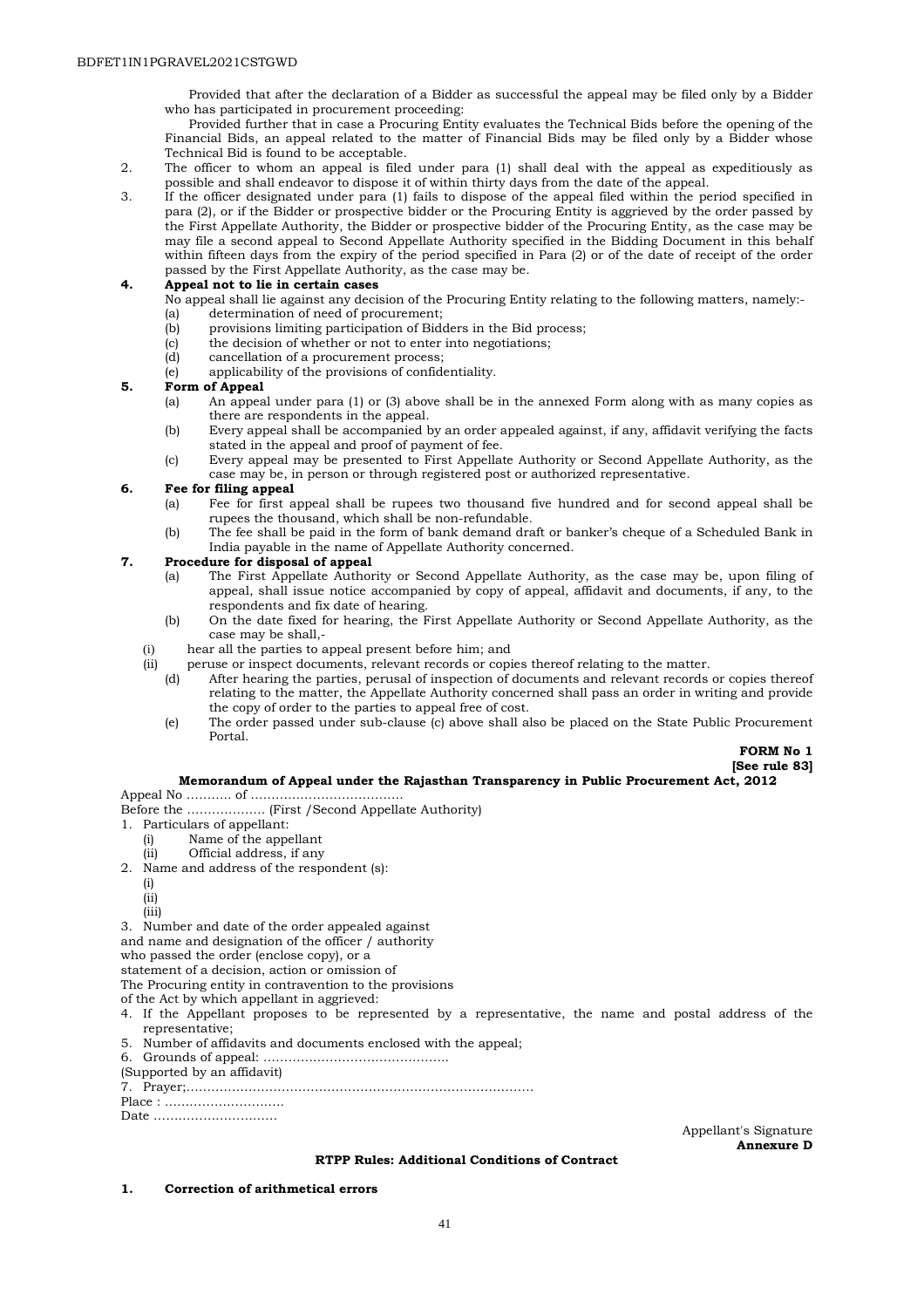Provided that a Financial Bid is substantially responsive, the Procuring Entity will correct arithmetical errors during evaluation of Financial Bids on the following basis;

- (i) if there is discrepancy between the unit price and the total price that is obtained by multiplying the unit price and quantity, the unit price shall prevail and the total price shall be corrected, unless in the opinion of the Procuring Entity there is and obvious misplacement of the decimal point in the unit price, in which case the total price as quoted shall govern and the unit price shall be corrected;
- (ii) If there is an error in a total corresponding to the addition or subtraction of subtotals, the subtotals shall prevail and the total shall be corrected; and
- (iii) If there is discrepancy between words and figures, the amount in words shall prevail, unless the amount expressed in words is related to an arithmetic error, in which case the amount in figures shall prevail subject to (i) and (ii) above.

If the bidder that submitted the lowest evacuated Bid does not accept the correction of errors, its Bid shall be disqualified and its Bid Security shall be forfeited of its Bid Securing Declarations shall be executed.